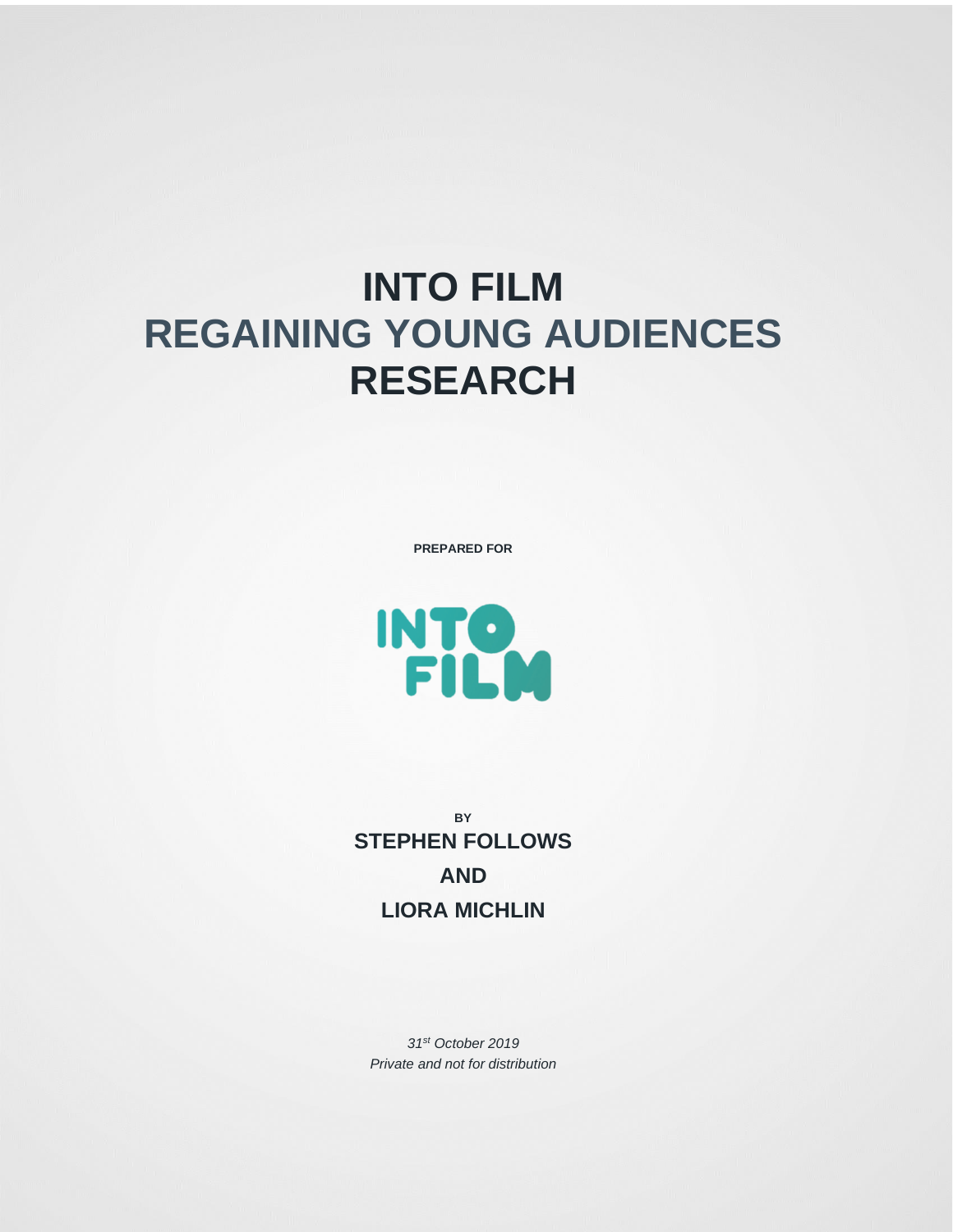# <span id="page-1-0"></span>**CONTENTS**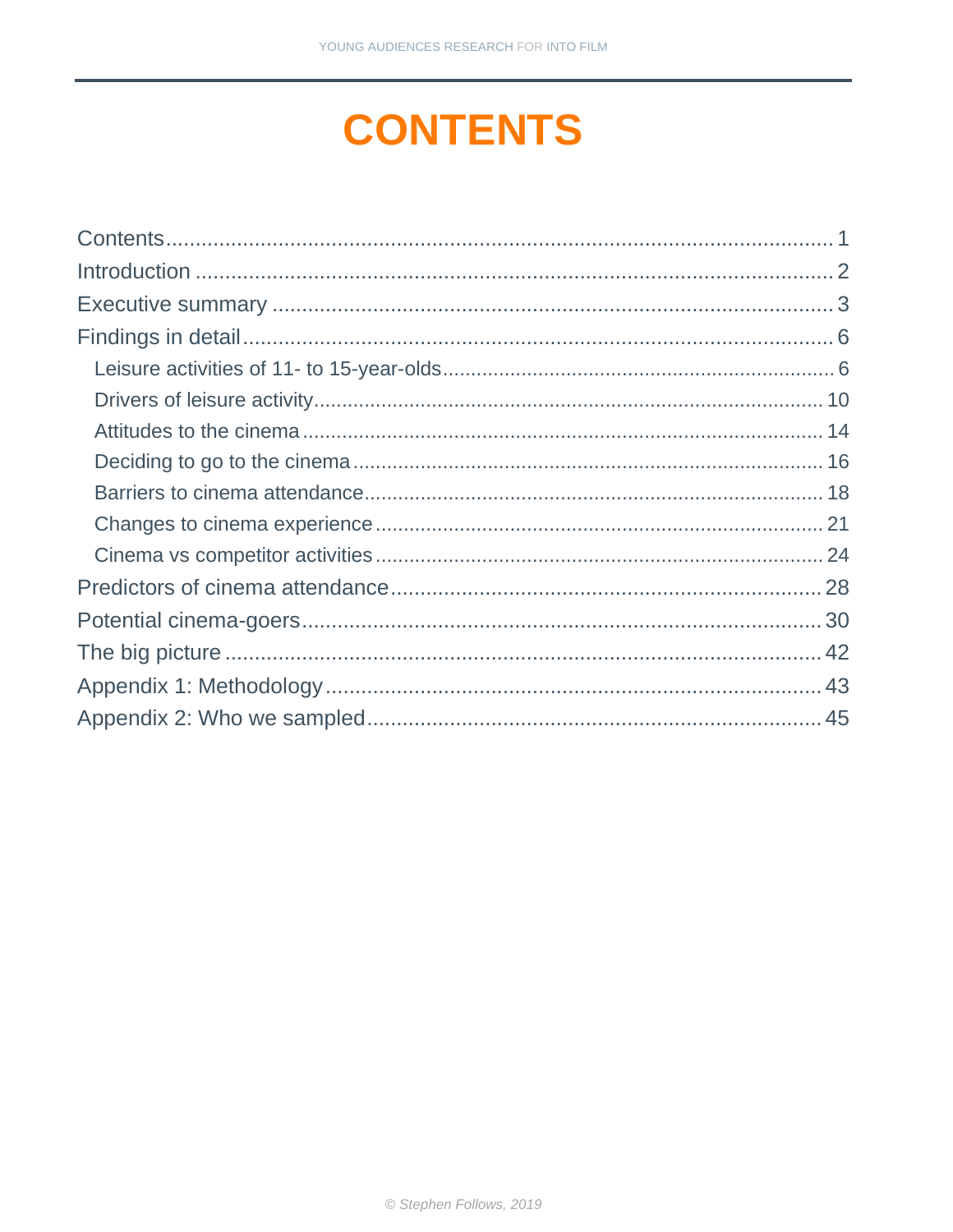# **INTRODUCTION**

<span id="page-2-0"></span>Young audiences are a key demographic for cinemas. 15- to 24-year-olds make up a larger proportion of cinema audiences than any other age group – in 2017 they made up 28% of admissions in the UK, despite being only 12% of the population. Between 2011 and 2017, UK cinema admissions were close to static (a 0.6% decline) whereas admissions from 15- to 24-year-olds fell by 20.6%<sup>1</sup>.

As adolescence is such a key period for habit formation<sup>2</sup>, understanding the attitudes and perceptions of young people is key to securing them as future audiences for cinema.

This report examines the attitudes and habits of 1000 11- to 15-year-olds towards cinema and competing activities. This is the age bracket directly preceding the documented decline, during which young people are just beginning to make independent decisions and form habits. Connecting with this group provides a key growth opportunity.

We investigate these young people's decision-making process for leisure time activities and attitudes to the cinema experience itself. We then explore the areas cinema has an advantage over competitor activities and pull out key insights for reaching the least-frequent cinema-goers in this age group.

## **A note from Into Film**

Into Film is a charitable organisation with a mission to put film at the heart of children's and young people's lives and learning. Our work engages over a million 5-19 year-olds annually and has reached over half of UK schools over the last five years. We deliver creative learning resources and teacher training to establish film's place in the classroom and support an extensive network of extracurricular film clubs. We also run an in-cinema programme that offers the opportunity to watch a range of films on the big screen, including our annual flagship event, the Into Film Festival: the world's largest free film festival for children and young people.

All these activities drive our central goal to foster the largest possible, curious, informed, passionate and diverse young audience for film and cinema. We work closely with industry partners to achieve this and are uniquely positioned to offer the sector insights into the motivators and barriers that affect existing and potential young audiences.

After commissioning a literature review into existing young audience research we identified an insights gap around the behaviours and attitudes of 11-15 year olds, a key segment on the cusp of becoming regular independent cinemagoers (or not!). This research addresses that gap; it will inform Into Film's audience development strategy and its work with key partners to nurture the young audience of today and the audience of tomorrow. We hope it will be of interest and value to colleagues across the industry.

<sup>&</sup>lt;sup>1</sup> There has been a reduction in the population of this age group, however the reduction in their cinema admissions is bigger. The reduction in population of 15- to 24-year-olds was 4% over the same period. Admissions were calculated by multiplying the percentage admissions of 15- to 24-year-olds by the total admissions that year, for which both figures are reported by the BFI Statistical Yearbook.

<sup>&</sup>lt;sup>2</sup>Engagement in the arts as a child is a key determinant of engagement as an adult (CASE. 2010. Understanding the drivers, impact and value of engagement in culture and sport). Furthermore, in qualitative interviews with avid cinema goers, it was found that childhood cinema attendance was a key part of their cinema habit formation (UK Film Council. 2007. A Qualitative Study of Avid Cinema-goers.)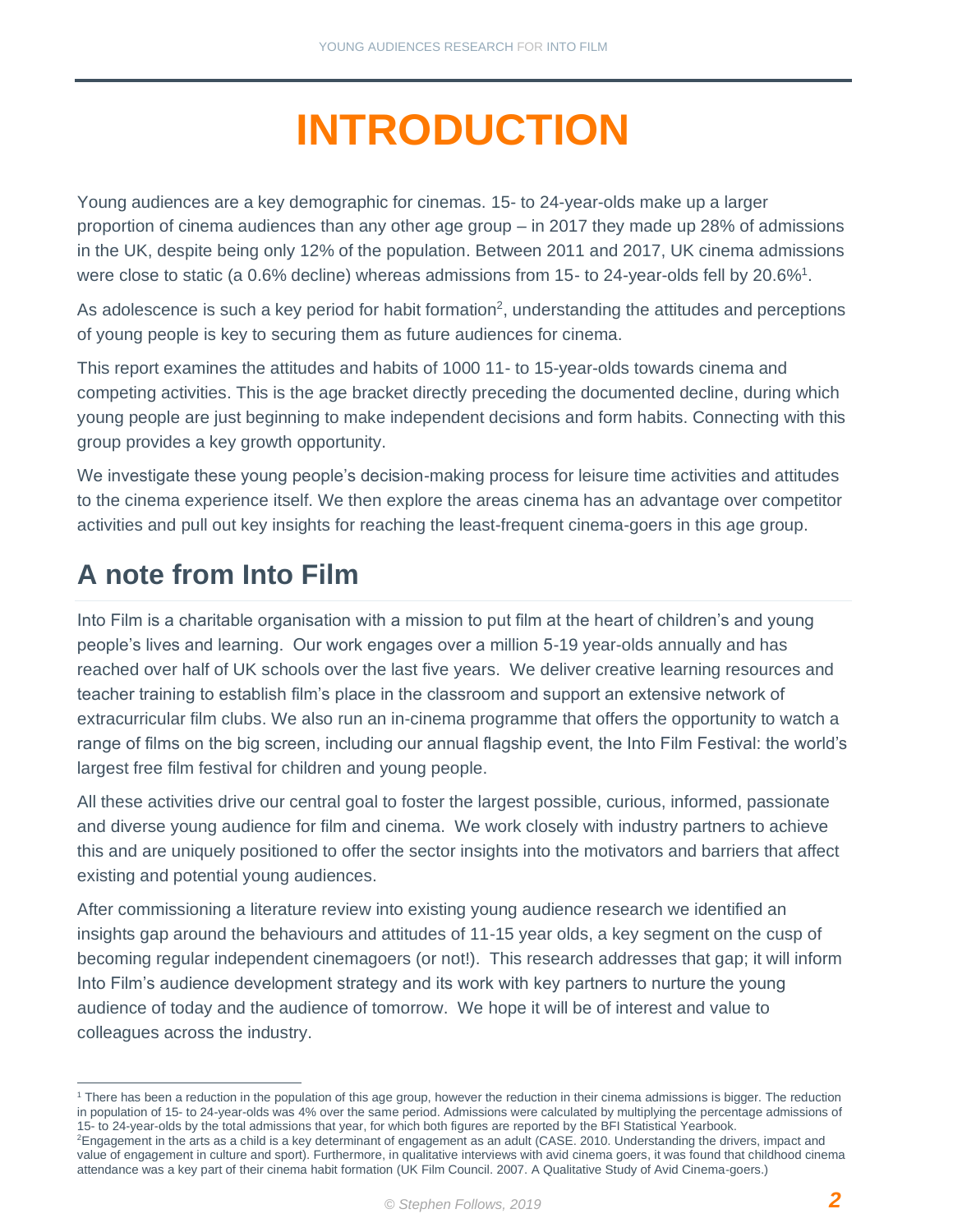# **EXECUTIVE SUMMARY**

#### <span id="page-3-0"></span>**Leisure activities of 11- to 15-year-olds**

- 69% of young people went to the cinema at least once in the last month.
- 95% of young people watched a film at home at least once in the last month.
- Frequency of cinema-going is affected by: region, gender, social grade, availability of cinema, spending money, and frequency of film viewing at home.

#### **Drivers of leisure activity**

- The most important factor for young people when deciding what to do with their free time is how much fun the activity is. Other top considerations are being able to do it with friends, getting permission from parents, and the cost of doing it.
- Those who don't receive pocket money or are from lower social grades are more likely to be concerned about the cost of activities.
- Young people are most influenced by their friends' opinions, though also perceive themselves as making their own decisions. Beyond this, where they acknowledge others' influence, this is byand-large their parents/guardians. This is especially true for the least frequent cinema-goers.

#### **Attitudes to the cinema**

- When asked which facility in their local area they would be most upset to lose, cinema came top along with sports facilities. Cinema was more valued than facilities for more frequently performed activities, such as shopping centres.
- There was no difference between genders in selection of cinema as a most valued facility, suggesting the difference in levels of attendance between genders isn't due to attitudes towards the cinema experience.
- Older people in this age group were more likely to value cinema than the younger people, despite no difference in levels of attendance.

#### **Deciding to go the cinema**

- The top factor driving cinema trips is wanting to see a specific film as soon as possible. The next highest ranked drivers are whether young people's friends and family are spurring on trips.
- For the frequent cinema-goers, just wanting to go to the cinema because they like it is enough of a motivation.
- For others, wanting to see a film in a cinema because it particularly suits the big screen experience is another strong driver.
- Recommendations are more important than 'buzz' for these young people friends talking about the film and good reviews are more important than seeing lots of people talking about the film on social media.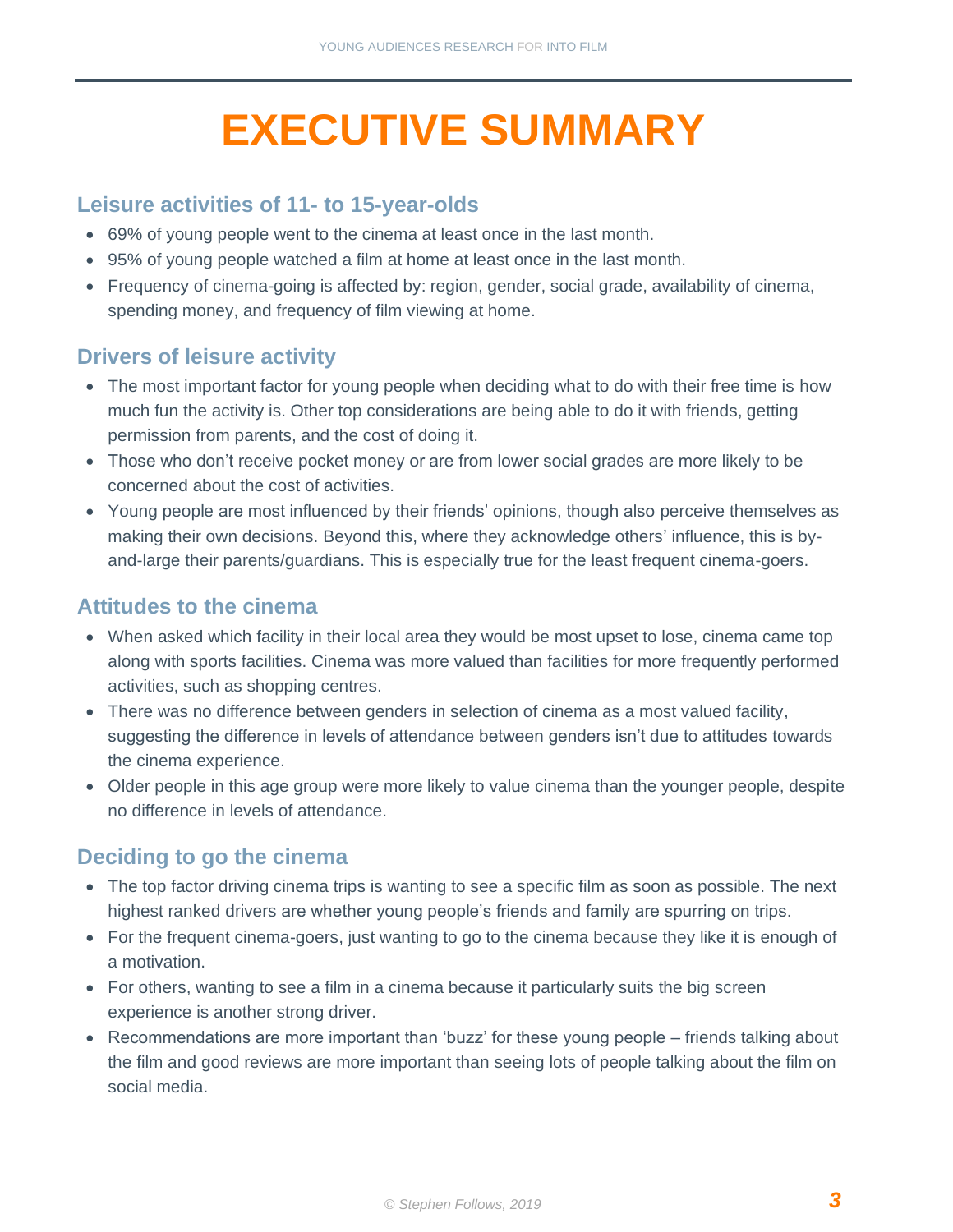#### **Barriers to cinema attendance**

- The barriers to cinema attendance range widely across these young people, with no single barrier emerging strongest. Barriers fall into the following four categories:
- Logistical barriers: young people want to go, but it's a lot of time/effort. These barriers were highly ranked, especially a lack of time, and weren't specific to any particular group.
- Social barriers: lack of people to go with. This is another very high block for young people, despite ranking cinema as a popular activity to do with friends. It seems that cinema is popular at a particular frequency range for some, and thus friends not wanting to go beyond this frequency is a block to going more often for others.
- Film selection: females and older people in this age group especially felt that the cinemas not showing films they want to see is a barrier to going more often. For the frequent cinema-goers, friends/family having different film tastes is a strong barrier to going more often. Connecting frequent cinema-goers for group trips may tackle this barrier.
- Cinema experience: among the least frequent cinema goers, barriers related to the cinema experience were strongest. Having better things to do was top for this group, closely followed by not wanting to go too often as that makes it less special. Thus, the least frequent cinema-goers are a mix of those who don't enjoy the cinema much, and those who enjoy it but are choosing not to go very often.

#### **Changes to the cinema experience**

- In terms of practical changes to cinemas, most young people would only really change how close it was to where they live and the range of films. Despite lots of focus on optimising apps and websites for young people, this is the aspect of cinemas they are most content with.
- For wider changes to the cinema experience, young people ranked financial incentives top. However, offers alone aren't what motivate young people to go to the cinema, as these incentives were about making the experience larger. Along the same lines, places to hang out before/after the screening is popular.
- Film related incentives such as personalised recommendations for films, talks about the film before/after the screening, film merchandise etc. mainly appeal to the already frequent cinemagoers.

#### **Cinema vs competitor activities**

- Cinema ranks very highly compared to competing activities on fun, sociability, and popularity with friends, and lower on being relaxing and easy to organise. Of all these factors, fun is the most important for these young people.
- The advantage cinema has over competing activities is being seen as sociable by facilitating group activities for young people. This is one of the most important considerations young people have when choosing what to do with their time.

#### **Predictors of cinema attendance**

• Using a predictive model across all attitudes and demographic groups revealed in this study, it emerges that the strongest predictors of cinema attendance are either related to money or availability of cinema.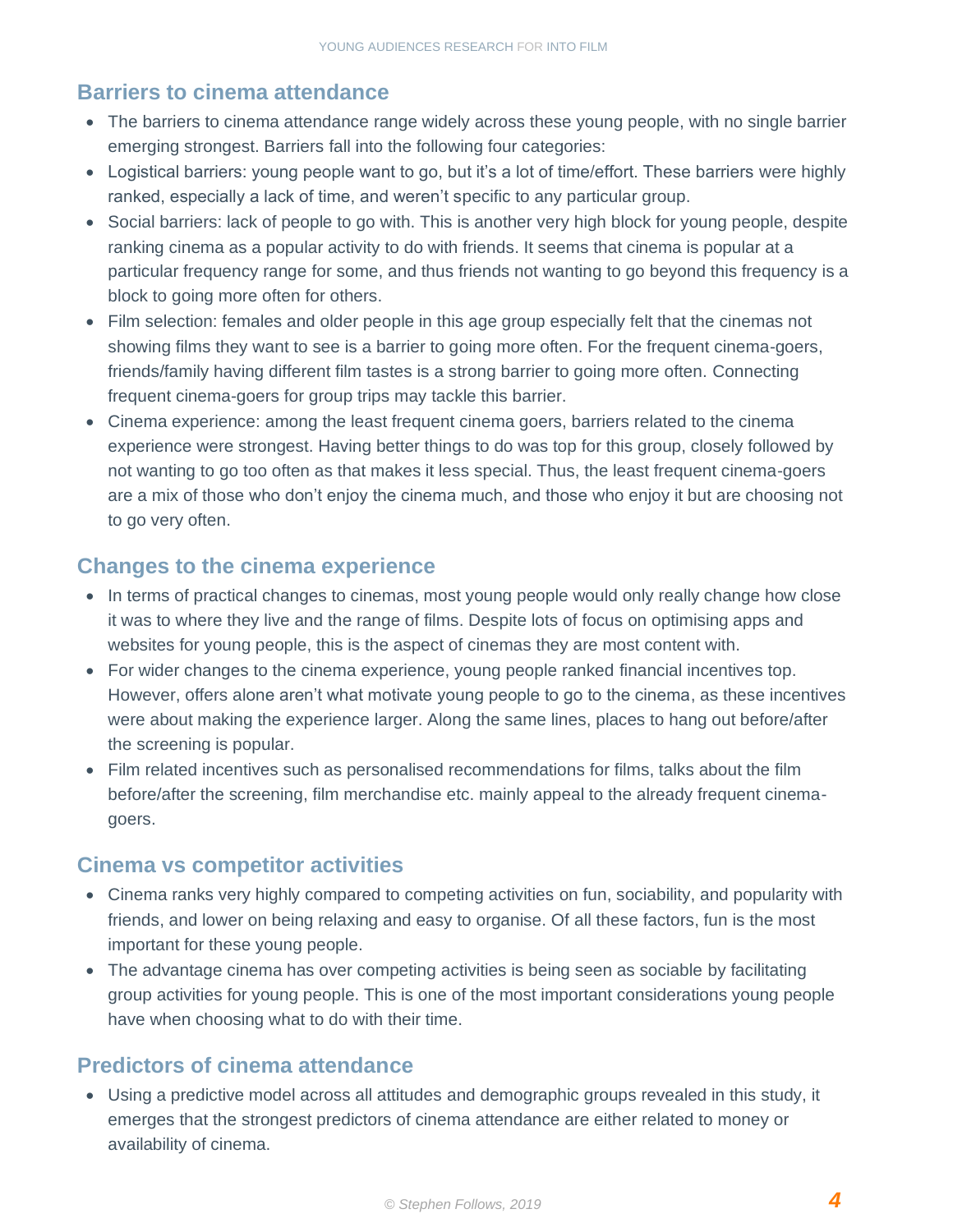- Attitudinal differences towards leisure time or the cinema are not strong predictors of cinema attendance.
- The strongest positive predictors are receiving pocket money or having a part-time job. Related to this, being from social groups ABC1 is one of the top predictors.
- Other top predictors are having a cinema nearby or living in a city.
- The strongest negative predictor is associating cinema with the word 'expensive'. This remains true across social grades, which suggests it's not just about affordability but perceived value, i.e. those who did not associate the word 'expensive' have different primary associations with cinema, not simply more spending money.

#### **The potential cinema-goers**

- Potential cinema-goers are those with a cinema very nearby, but who haven't been at all in the past month. They are much more price-sensitive when choosing free-time activities and are much more likely to have a primary association with cinema as "expensive".
- Potential cinema-goers care more about whether friends want to do activities and they are most influenced by friends' opinions. Correspondingly, friends wanting to go to the cinema is the top non-film-driven reason they go. Therefore, targeting potential cinema-goers should focus on group experiences.
- Among the potential cinema-goers that like and value the cinema, the top barrier for not going more often is not wanting to make it less special. This group is perceiving cinema as an activity to only be done occasionally, and changing this perception is important in increasing their cinema attendance.

### **Recommendations**

- Targeting young people needs to focus on supporting group cinema-going and enabling young people to make the experience larger than just the screening. Sociability is the key selling point of cinema for young people.
- Cinema is valued, but it's also considered an infrequent activity. A big block for the least frequent cinema-goers is not wanting to go more often as that makes it less special. There is a choice here to either change this habit by facilitating more frequent visits, or to work with this by allowing young people to make the occasion even more special.
- For the already frequent cinema-goers, friends/family having different film tastes is a strong block to going more often. Facilitating group outings for these cinema-goers held back by the film tastes of their friends is an opportunity to increase attendance, perhaps through film clubs.
- Spending money and socio-economic factors are very strong predictors of cinema attendance, and the potential cinema-goers especially have less spending money and are from lower socioeconomic backgrounds. Adjusting ticket prices is therefore likely to particularly affect the potential cinema-goers.
- The strongest negative predictor of cinema attendance is the association with cinema as 'expensive'. This is true across socio-economic groups, and thus changing perceptions of the value of the cinema experience should be able to impact this association. The key priority areas around which to change perceptions are how relaxing the cinema experience is, and how easy to organise the activity is. Relaxation is ranked highly as a free-time decision criterion, but among the potential cinema-goers the cinema is especially viewed as difficult to organise.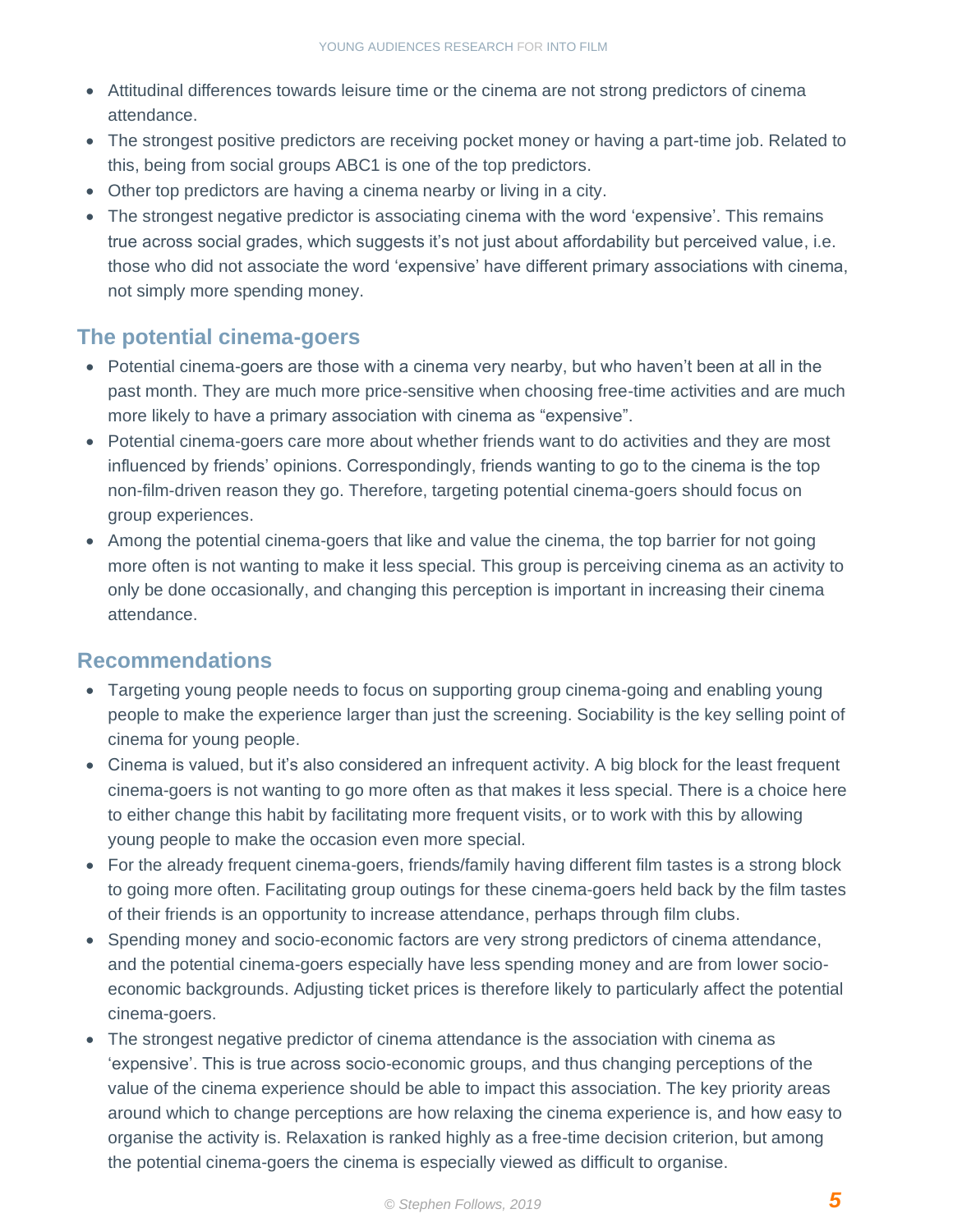# **FINDINGS IN DETAIL**

## <span id="page-6-1"></span><span id="page-6-0"></span>**Leisure activities of 11- to 15-year-olds**

- *69% of young people went to the cinema at least once in the last month.*
- *95% of young people watched a film at home at least once in the last month.*
- *Frequency of cinema-going is affected by: region, gender, social grade, availability of cinema, spending money, and frequency of film viewing at home.*

The most frequent activities for young people are watching TV, playing video games, and watching films at home.

Most tend to go the cinema one or two times a month. Cinema stands out as an activity where participation largely falls within this frequency range.

It is interesting that shopping, another money-dependent activity, is the other activity that is most frequent in this range. However, on average, shopping is more frequent than cinema.



#### **Frequency of activities in the past month**

*In the last month, how many times did you do the following? Base: all respondents (1000)*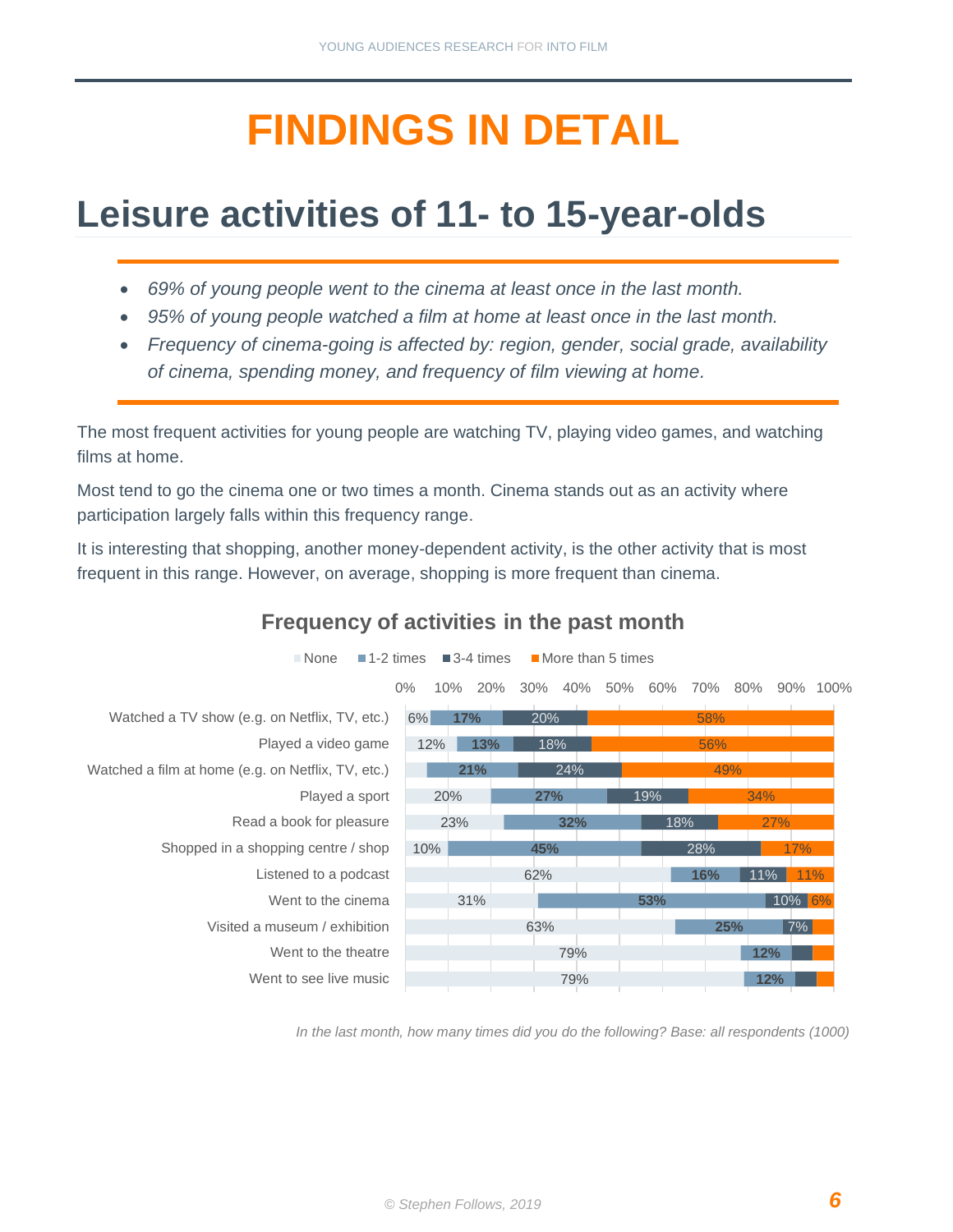The pattern is largely the same when we look at how often young people have done these activities in the past week, though it does give us more insight into the most frequent activities, such as playing video games or watching films at home.



#### **Frequency of activities in the past week**

*Now think about the last week. How many times did you do the following? Base: all respondents (1000)*

Playing video games is the most frequent activity for these young people, performed three times a week on average.

However, the most common activities are watching TV and watching films at home – 88% have watched TV in the last week, and 85% have watched a film in the last week, compared to only 81% that have played a video game.

Thus, while playing video games is the most frequent activity among those who already play them, watching films is more universal.

### **Factors affecting cinema attendance**

#### **Age**

Age was not a significant factor – young people went to the cinema equally frequently across all age groups sampled.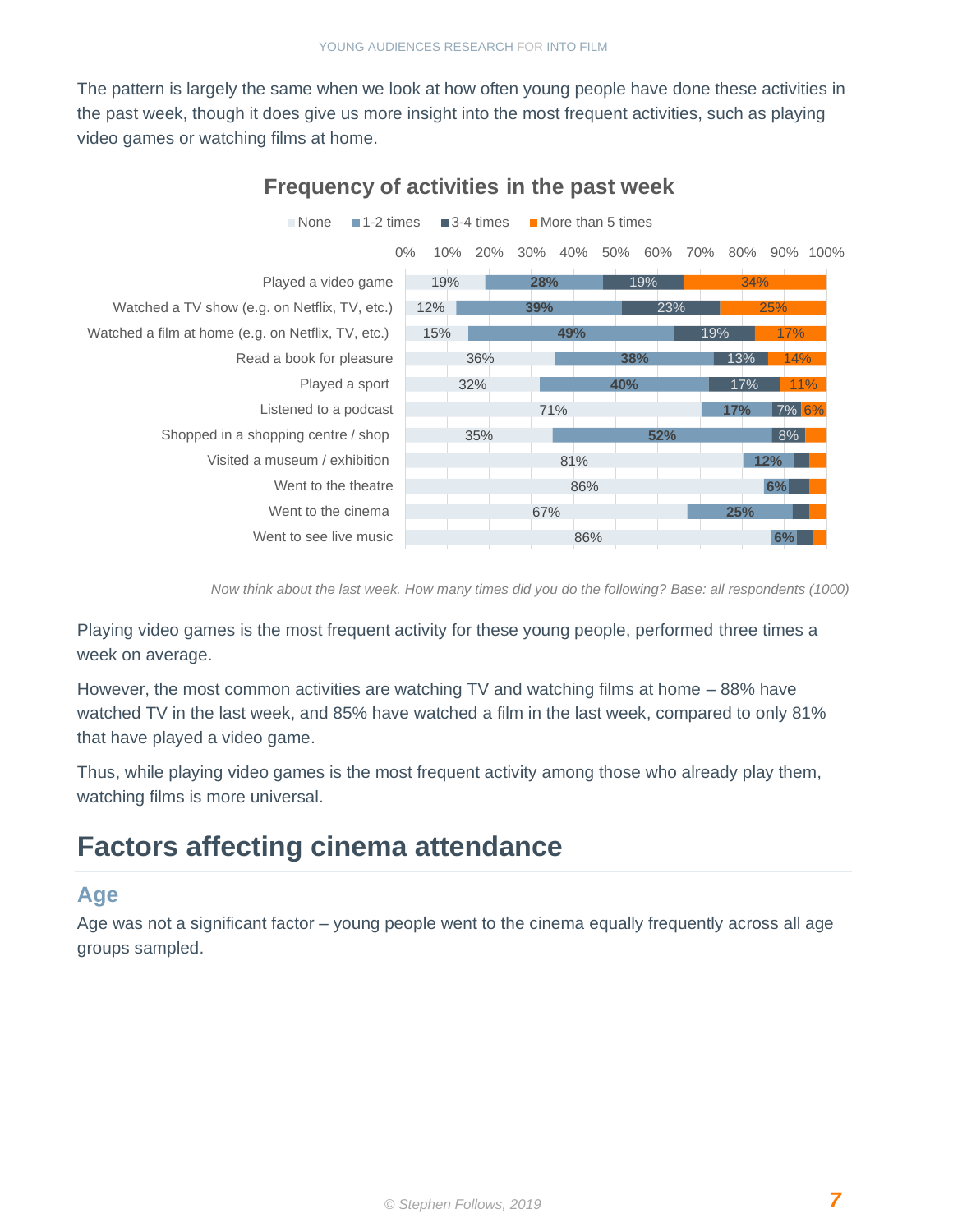### **Region**

|                   | London | <b>South</b> | <b>Midlands</b> | <b>North</b> | <b>Scotland</b> | <b>Wales</b> | <b>Northern</b><br><b>Ireland</b> |
|-------------------|--------|--------------|-----------------|--------------|-----------------|--------------|-----------------------------------|
| base              | 158    | 263          | 183             | 268          | 53              | 53           | 22                                |
| <b>None</b>       | 16%    | 35%          | 32%             | 33%          | 33%             | 36%          | 25%                               |
| 1-2 times         | 44%    | 55%          | 56%             | 53%          | 54%             | 49%          | 66%                               |
| 3-4 times         | 17%    | 9%           | 7%              | 10%          | 14%             | 7%           | $0\%$                             |
| More than 5 times | 22%    | 1%           | 4%              | 5%           | $0\%$           | 7%           | 10%                               |
| Mean frequency    | 2.49   | 1.18         | 1.33            | 1.41         | 1.28            | 1.39         | 1.51                              |

Young people in London visit the cinema far more frequently than in any other region.

*Cinema visits per month by region. Base: all respondents (1000)*

This same trend is seen when looking at settlement type, though London still has a higher average frequency of cinema visits per month (2.49) to the average city (2.01).

#### **Gender**

Overall, males go to the cinema more often than females, however there is no difference in the proportion that have not been to the cinema at all in the past month. The difference is that males are more likely to be repeated cinema-goers. There is no significant difference in film viewing at home by gender, resulting in similar overall film views per week.

|                   | Cinema visits per month |               | Film views per week |               |  |
|-------------------|-------------------------|---------------|---------------------|---------------|--|
|                   | <b>Male</b>             | <b>Female</b> | <b>Male</b>         | <b>Female</b> |  |
| base              | 520                     | 477           | 520                 | 477           |  |
| <b>None</b>       | 32%                     | 30%           | 17%                 | 13%           |  |
| 1-2 times         | 48%                     | 58%           | 45%                 | 52%           |  |
| 3-4 times         | 13%                     | 7%            | 20%                 | 18%           |  |
| More than 5 times | 8%                      | 4%            | 18%                 | 16%           |  |
| Mean frequency    | 1.58                    | 1.34          | 2.37                | 2.31          |  |

*Cinema visits per month and film views per week. Base: all respondents (1000)*

#### **Social grade**

Young people are more likely to go to the cinema if their parents are grade ABC1, or university educated, or they go to an independent or grammar school.

|                      |                  | Social grade      |                   | <b>Parent's education</b> | <b>School Type</b> |         |                |                       |                 |
|----------------------|------------------|-------------------|-------------------|---------------------------|--------------------|---------|----------------|-----------------------|-----------------|
|                      | ABC <sub>1</sub> | C <sub>2</sub> DE | <b>University</b> | Non-<br>university        | Compreh<br>ensive  | Academy | <b>Grammar</b> | <b>Free</b><br>school | Independ<br>ent |
| base                 | 546              | 454               | 458               | 542                       | 369                | 305     | 106            | 107                   | 95              |
| <b>None</b>          | 24%              | 38%               | 22%               | 38%                       | 35%                | 36%     | 20%            | 32%                   | 10%             |
| 1-2 times            | 54%              | 52%               | 54%               | 53%                       | 56%                | 53%     | 48%            | 55%                   | 50%             |
| 3-4 times            | 12%              | 8%                | 13%               | 8%                        | 7%                 | 9%      | 17%            | 9%                    | 18%             |
| More than 5<br>times | 10%              | 2%                | 11%               | 2%                        | 3%                 | 3%      | 15%            | 4%                    | 22%             |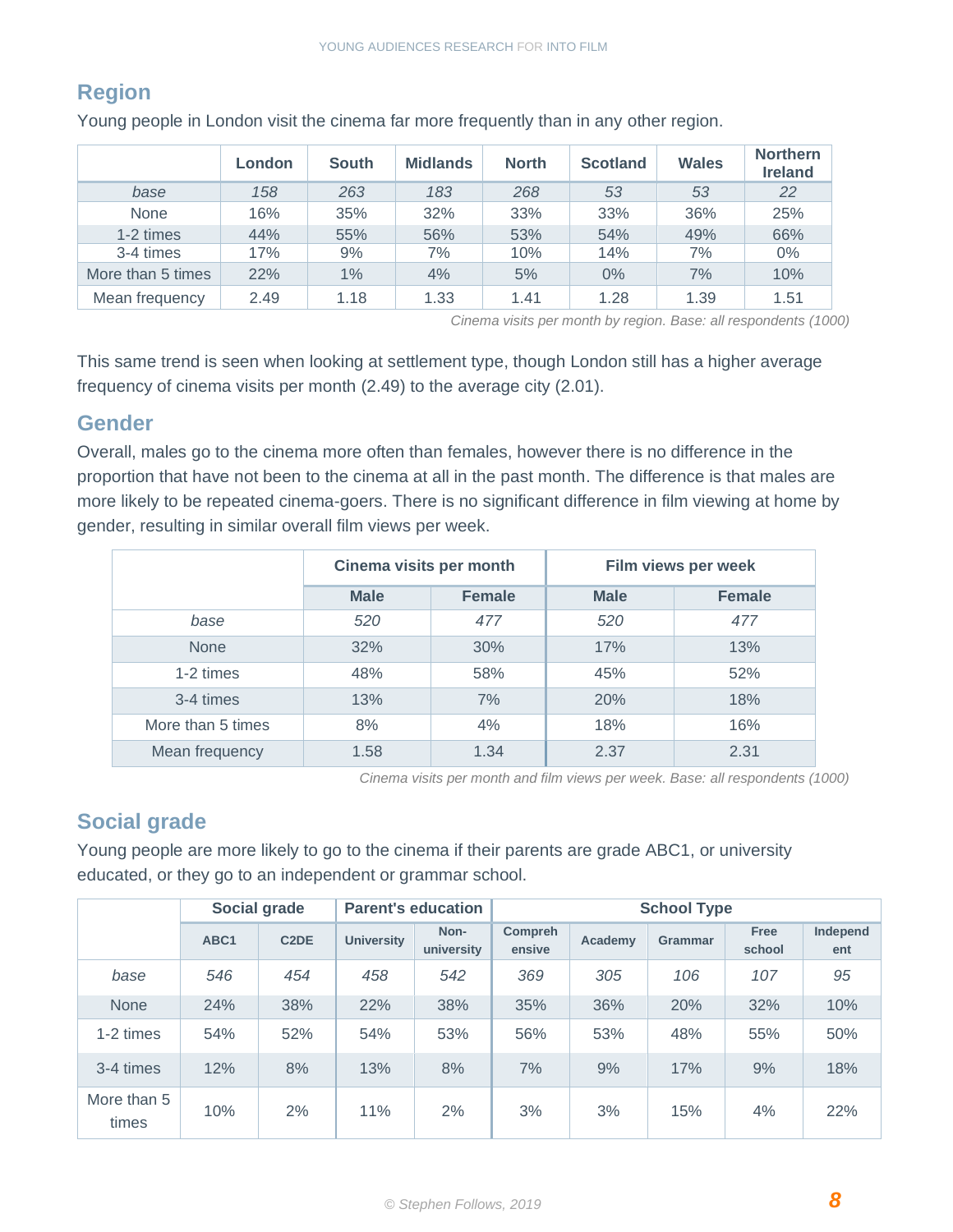| <b>Mean</b> | $\overline{\phantom{a}}$ | .16 | .86 | AC          | $\cap$                      | 26   |                 | .38 |     |
|-------------|--------------------------|-----|-----|-------------|-----------------------------|------|-----------------|-----|-----|
| frequency   | U<br>and a final         |     |     | $\cdots$ 10 | $\cdot$ . $\angle$ $\angle$ | $-2$ | $\sim$ . $\sim$ |     | ے ت |

*Cinema visits per month by socio-economic indicators. Base: all respondents (1000)*

#### **Availability of cinema**

Young people are more likely to go if there is a cinema within 15 minutes of travel time.

|                   | <b>Cinema nearby</b> |           |  |  |  |
|-------------------|----------------------|-----------|--|--|--|
|                   | <b>Yes</b>           | <b>No</b> |  |  |  |
| base              | 631                  | 369       |  |  |  |
| <b>None</b>       | 25%                  | 41%       |  |  |  |
| 1-2 times         | 58%                  | 46%       |  |  |  |
| 3-4 times         | 10%                  | 9%        |  |  |  |
| More than 5 times | 7%                   | 4%        |  |  |  |
| Mean frequency    | 1.62                 | 1.21      |  |  |  |

*Cinema visits per month by proximity of cinema. Base: all respondents (1000)*

#### **Spending money**

Young people are more likely to go if they receive pocket money or if they have a part time job.

|                   |           | <b>Pocket money</b> |           | Part-time job |
|-------------------|-----------|---------------------|-----------|---------------|
|                   | <b>No</b> | <b>Yes</b>          | <b>No</b> | <b>Yes</b>    |
| base              | 199       | 801                 | 859       | 141           |
| <b>None</b>       | 49%       | 27%                 | 34%       | 11%           |
| 1-2 times         | 44%       | 56%                 | 55%       | 38%           |
| 3-4 times         | 5%        | 11%                 | 7%        | 28%           |
| More than 5 times | 2%        | 7%                  | 3%        | 23%           |
| Mean frequency    | 0.96      | 1.59                | 1.26      | 2.81          |

*Cinema visits per month by pocket-money and part-time jobs. Base: all respondents (1000)*

#### **Frequency of film viewing at home**

The more frequently young people watch films at home, the more frequently they tend to go the cinema.

|                   | Frequency of Watching a Film at Home in Last Week |           |           |                      |  |  |  |  |  |
|-------------------|---------------------------------------------------|-----------|-----------|----------------------|--|--|--|--|--|
|                   | <b>None</b>                                       | 1-2 times | 3-4 times | More than 5<br>times |  |  |  |  |  |
| base              | 145                                               | 480       | 207       | 168                  |  |  |  |  |  |
| <b>None</b>       | 54%                                               | 33%       | 18%       | 19%                  |  |  |  |  |  |
| 1-2 times         | 40%                                               | 59%       | 53%       | 50%                  |  |  |  |  |  |
| 3-4 times         | 6%                                                | 7%        | 19%       | 12%                  |  |  |  |  |  |
| More than 5 times | $0\%$                                             | $1\%$     | 10%       | 18%                  |  |  |  |  |  |
| Mean frequency    | 0.82                                              | 1.20      | 2.01      | 2.18                 |  |  |  |  |  |

*Frequency of cinema attendance per month by frequency of film viewing per week. Base: all respondents (1000)*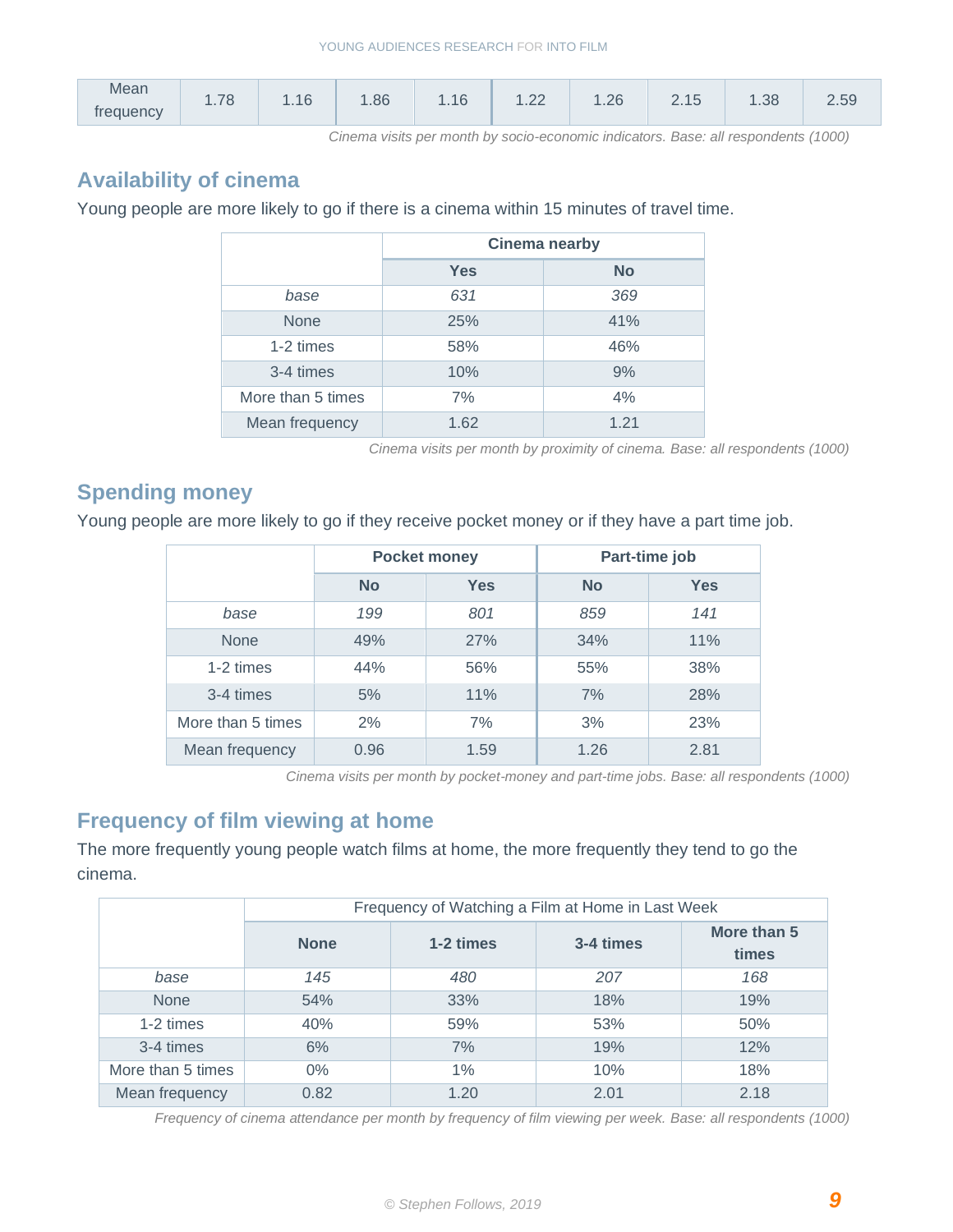## <span id="page-10-0"></span>**Drivers of leisure activity**

- The most important factor for young people when deciding what to do with their *free time is how much fun the activity is.*
- *Other top considerations are being able to do it with friends, getting permission from parents, and the cost of doing it.*
- *Those who don't receive pocket money or are from lower social grades are more likely to be concerned about the cost of activities.*
- *Young people are most influenced by their friends' opinions, though also perceive themselves as making their own decisions. Beyond this, where they acknowledge others' influence, this is by-and-large their parents/guardians. This is especially true for the least frequent cinema-goers.*

### **Factors influencing free time decisions**

When young people are deciding what to do with their free time, what are the most important things they think about?

The top factor, by a long-way, that young people consider when deciding what to do with their freetime, is how much fun the activity is.

The next most important consideration is whether they can do it with their friends. This is a key element to think about when considering the decline in attendance among young people. As this group likes to do things collectively with their friends, a reduction in the appeal of cinema in a subset of this demographic has much wider knock-on effects as this reduces the appeal of cinema to their friends, and thus their friends, and so on. Males are more likely than females to care about how popular the activities are with their friends.

Getting permission from parents was considered important by all ages, though especially among 11 to 13-year-olds $3$ .

<sup>3</sup> 35% of 11- to 13-year-olds ranked it in top three, vs 26.5% of 14- to 15-year-olds.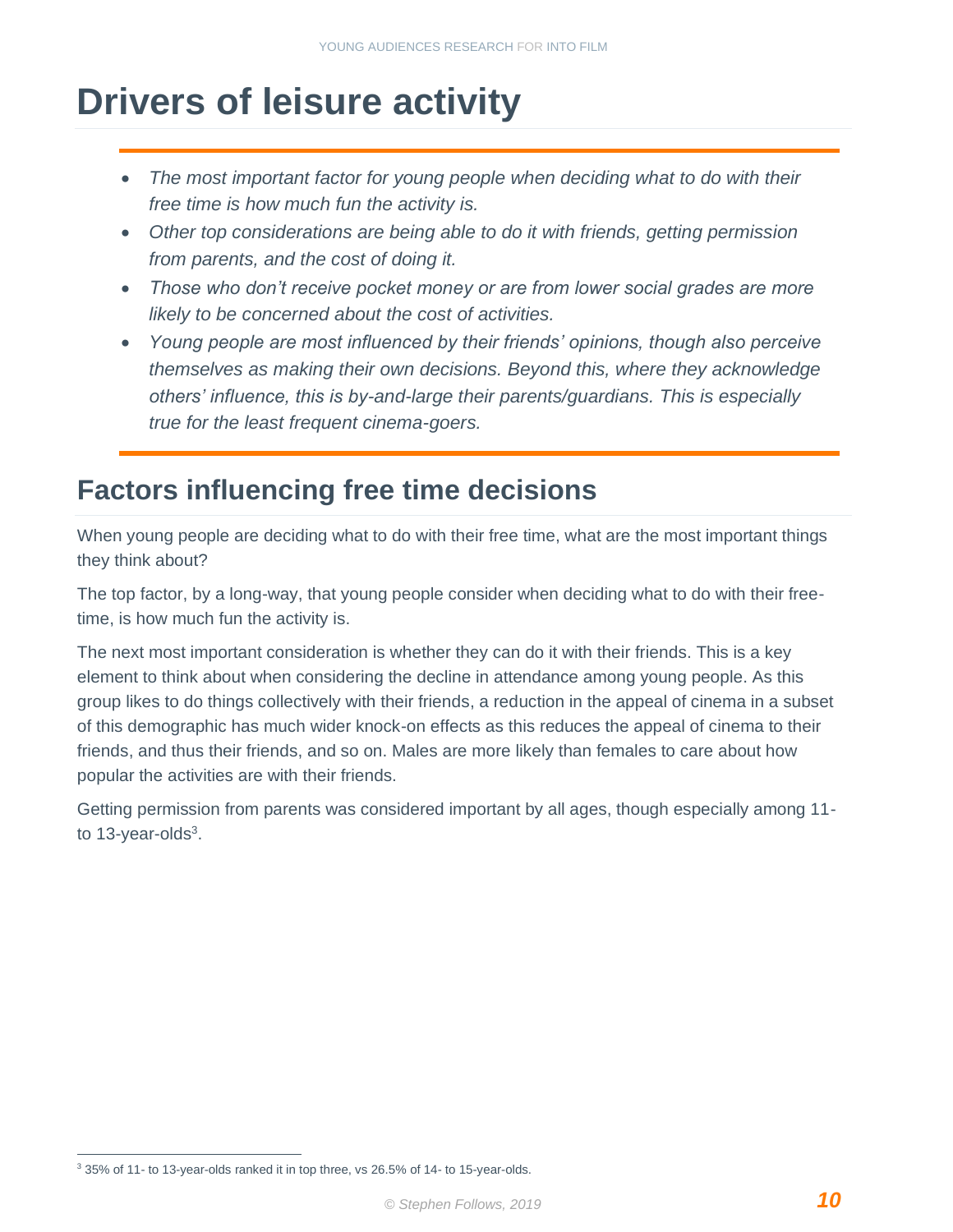#### 5% 7% 8%  $9%$  $9\%$ 12% 37% 5% 5%  $\vert$  7% 7% 8% 18% 16% 20% 23% 26% 32% 33% How shareable it is on social media How educational it is Amount of planning involved How new it is How healthy it is Whether I can do it with my family How popular it is with my friends How relaxing it is Cost of doing it Getting permission from my parents Whether I can do it with my friends How fun it is ■Ranked 1 ■Ranked 2-3 **Ranked Ranked in top 3 70% 44% 35% 32% 28% 23% 23% 11% 10% 10% 8% 7%**

#### **Key considerations when choosing what to do with free time**

*When you decide what to do with your free time, what are the most important things to think about? Base: all respondents (1000)*

Cost of doing activities is another particularly important factor for these young people. It is interesting to consider this point in more detail, as we have seen that those from lower-socioeconomic backgrounds are much less frequent cinema goers.

Males are less price sensitive than females – only 31% of males ranked 'cost of doing it' as a key consideration, compared to 40% of females.

Young people who didn't receive pocket money were nearly 10% more likely to pick "cost of doing it" as an important factor.

Socio-economic markers such as social grade or parent's education had a strong effect on price sensitivity.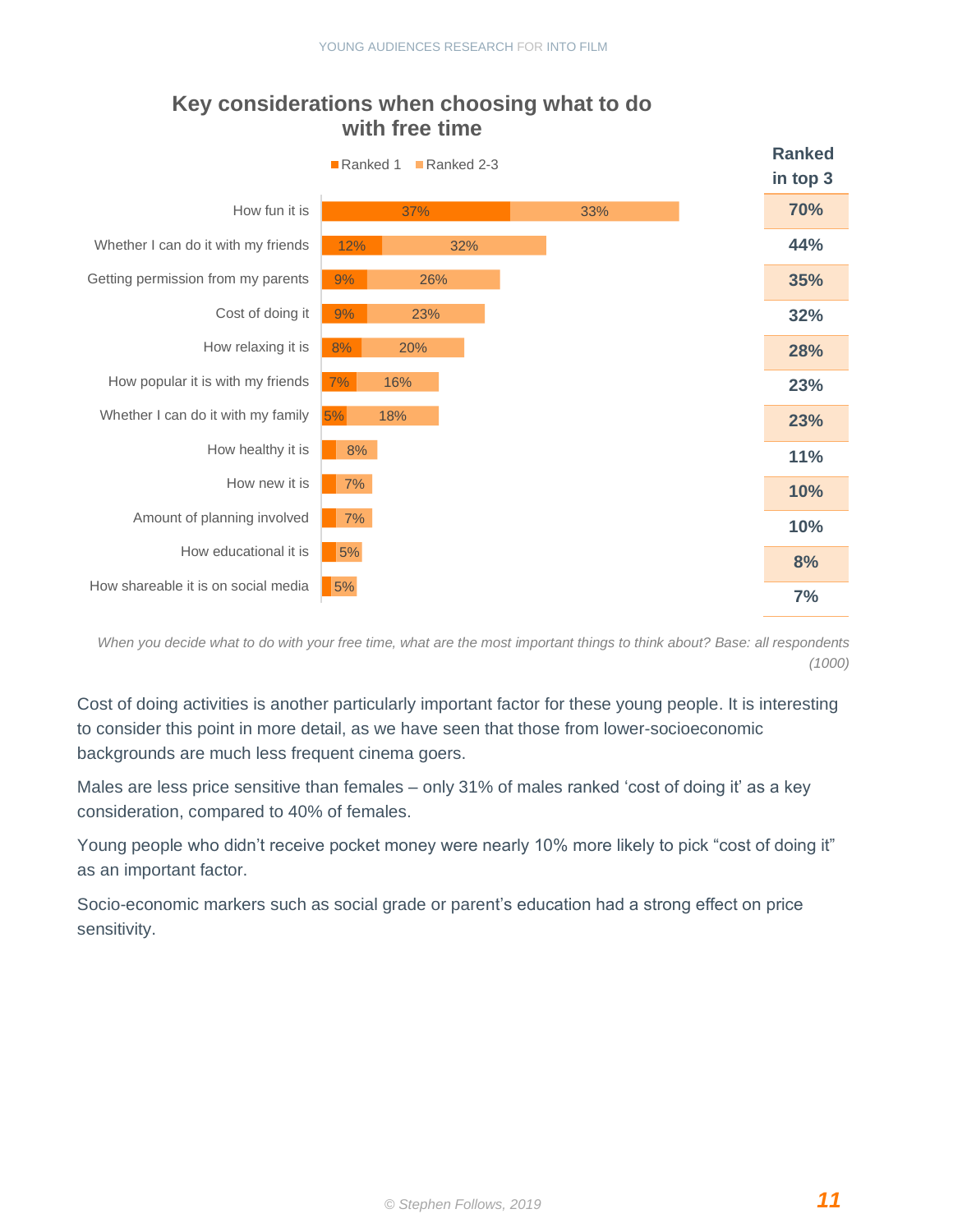#### YOUNG AUDIENCES RESEARCH FOR INTO FILM

|                            | Social grade     |                   | <b>Parent's education</b> |                    | <b>School Type</b>       |             |                    |                       |                 |
|----------------------------|------------------|-------------------|---------------------------|--------------------|--------------------------|-------------|--------------------|-----------------------|-----------------|
|                            | ABC <sub>1</sub> | C <sub>2</sub> DE | <b>University</b>         | Non-<br>university | <b>Compre</b><br>hensive | Acade<br>my | <b>Gramm</b><br>ar | <b>Free</b><br>school | Indepe<br>ndent |
| base                       | 546              | 454               | 458                       | 542                | 369                      | 305         | 106                | 107                   | 95              |
| <b>Cost of</b><br>doing it | 32%              | 39%               | 29%                       | 40%                | 34%                      | 42%         | 28%                | 36%                   | 22%             |

*% who ranked 'cost of doing it' as top 3 factor in deciding what to do with free time, by socio-economic indicators. Base: all respondents (1000)* 

Age also affects leisure drivers – the younger ages of this group are relatively more concerned with how fun the activity is<sup>4</sup> and whether they can do it with their family<sup>5</sup>. The older ages are more worried about the cost of activities $6$ , though the general trend of preferences is true across ages.

There are also some large differences in values between settlement types. Those living in towns and villages had much greater preferences for how fun it is<sup>7</sup>, whether they can do it with friends<sup>8</sup>, and cost of doing it<sup>9</sup>. Those living in cities had a wider spread of values and cared significantly more about

some of the lower ranked factors – how new it is<sup>10</sup>, how healthy it is<sup>11</sup>, how educational it is<sup>12</sup> and how shareable it is on social media<sup>13</sup>.

There are some points to note regarding the least frequent cinema goers. The least frequent cinema goers had less of a spread of values, and so cared much less about the activities are the bottom of the list – how healthy it is, how new it is etc. Rather, they cared much more than others about how much fun the activities are and the cost of doing them – 41% if those that hadn't been to the cinema in the past month chose cost as a key consideration, compared to 33% of those who had.

### **People influencing free time decisions**

Above all, young people value the opinions of their friends when making free-time decisions, though they also feel strongly that they make their own decisions. Where they acknowledge others' influence, this is by-and-large their family.

<sup>4</sup> 77% of 11-12 year-olds ranked in top three, vs 66% of 13-15 year-olds.

<sup>5</sup> 27% of 11-12 year olds ranked in top three, vs 20% of 13-15 year olds.

<sup>6</sup> 39% of 13-15 year-olds ranked in top three, vs 30% of 11-12 year-olds.

 $7$  73.5% in towns/villages ranked in top three, vs 62% in cities.

<sup>8</sup> 50.5% in towns/villages ranked in top three, vs 35% in cities.

<sup>&</sup>lt;sup>9</sup> 41.5% in towns/villages ranked in top three, vs 28% in cities.

<sup>&</sup>lt;sup>10</sup> 18% in cities ranked in top three, vs 4% outside of cities.

<sup>&</sup>lt;sup>11</sup> 17% in cities ranked in top three, vs 6% outside of cities. <sup>12</sup> 14% in cities ranked in top three, vs 4.5% outside of cities.

<sup>&</sup>lt;sup>13</sup> 11% in cities ranked in top three, vs 5.5% outside of cities.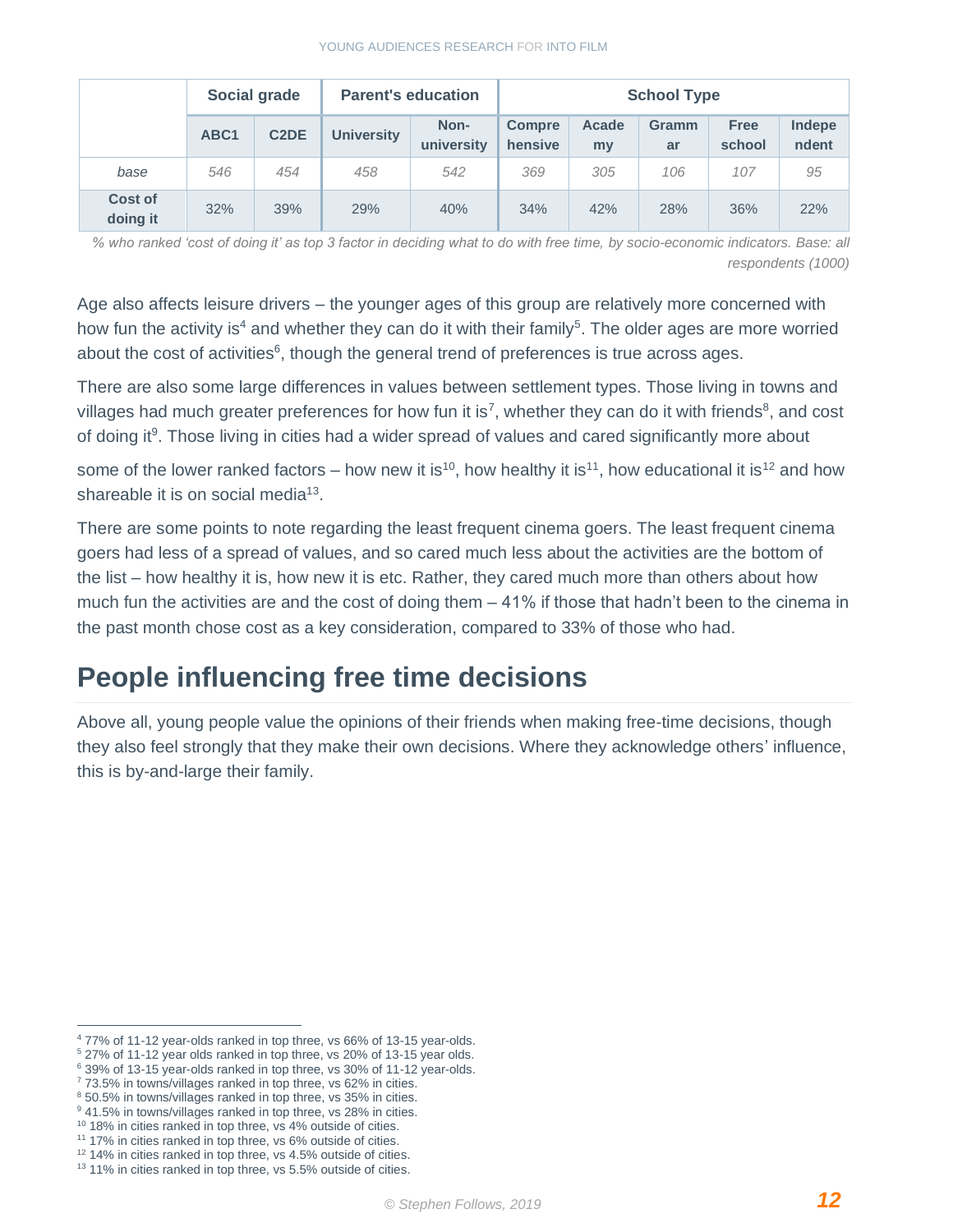

### **Key opinions influencing free-time decisions**

*Whose opinions do you value the most when picking the activities you do in your free time? Base: all respondents (1000)*

The value of parents' and friends' opinions is consistent across all ages of this group.

As before, those living in cities had a greater spread of factors they value and, compared to those from towns and villages, a larger proportion valued the opinions of people they follow on social media<sup>14</sup> and celebrities who appear on TV and the media<sup>15</sup>.

The least frequent cinema-goers cared much less about distant/public opinions – those of people they follow on social media<sup>16</sup>, celebrities<sup>17</sup>, and bloggers/journalists<sup>18</sup>. Rather, they predominantly valued their own opinions and those of friends and parents.

<sup>17</sup> 5% of those that had not attended in the past month ranked in top three, vs 12% of those that attended at least once.

<sup>14</sup> 25% in cities ranked in top three, vs 13% outside of cities.

<sup>15</sup> 14% in cities ranked in top three, vs 8% outside of cities.

<sup>16</sup> 10% of those that had not attended in the past month ranked in top three, vs 20% of those that attended at least once.

<sup>&</sup>lt;sup>18</sup> 8% vs 11% ranked bloggers, and 2% vs 9% ranked journalists in top three.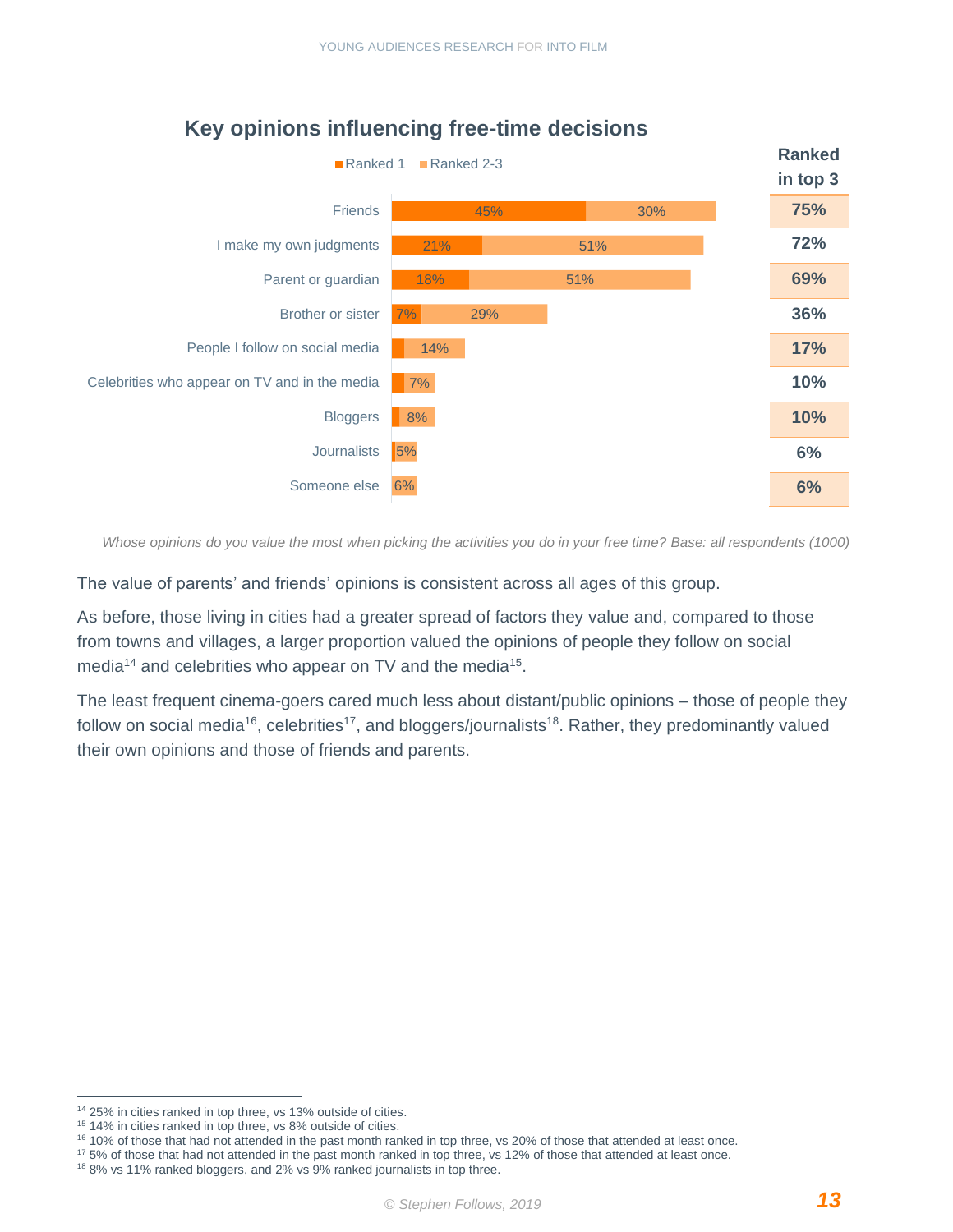## <span id="page-14-0"></span>**Attitudes to the cinema**

- *When asked which facility in their local area they would be most upset to lose, cinema came top along with sports facilities. Cinema was more valued than facilities for more frequently performed activities among young people, such as shopping centres.*
- *There was no difference between genders in selection of cinema, suggesting the difference in levels of attendance between genders isn't due to attitudes to the cinema experience.*
- *Older people in this age group were more likely to value cinema than the younger people, despite no difference in levels of attendance.*

When asked which of their local facilities they would be most upset to lose, cinema came joint first with sports facilities, showing that cinema is highly valued among these young people.



### **Most valued local facilities**

*Think about the facilities you have access to in your local area. Which of them would you be most upset about losing? Base: all respondents (1000)*

Playing sports is the most frequent out-of-home activity for this age group, and it's certainly significant that cinemas are valued equally to these facilities, despite being utilised less frequently. Similarly, despite shopping being a more frequent activity than cinema, these young people were less concerned with losing shopping centres than cinemas.

There were gender differences for several of the activities, such as males favouring sports facilities and females favouring shopping centres, but no difference in the proportion choosing cinema. This is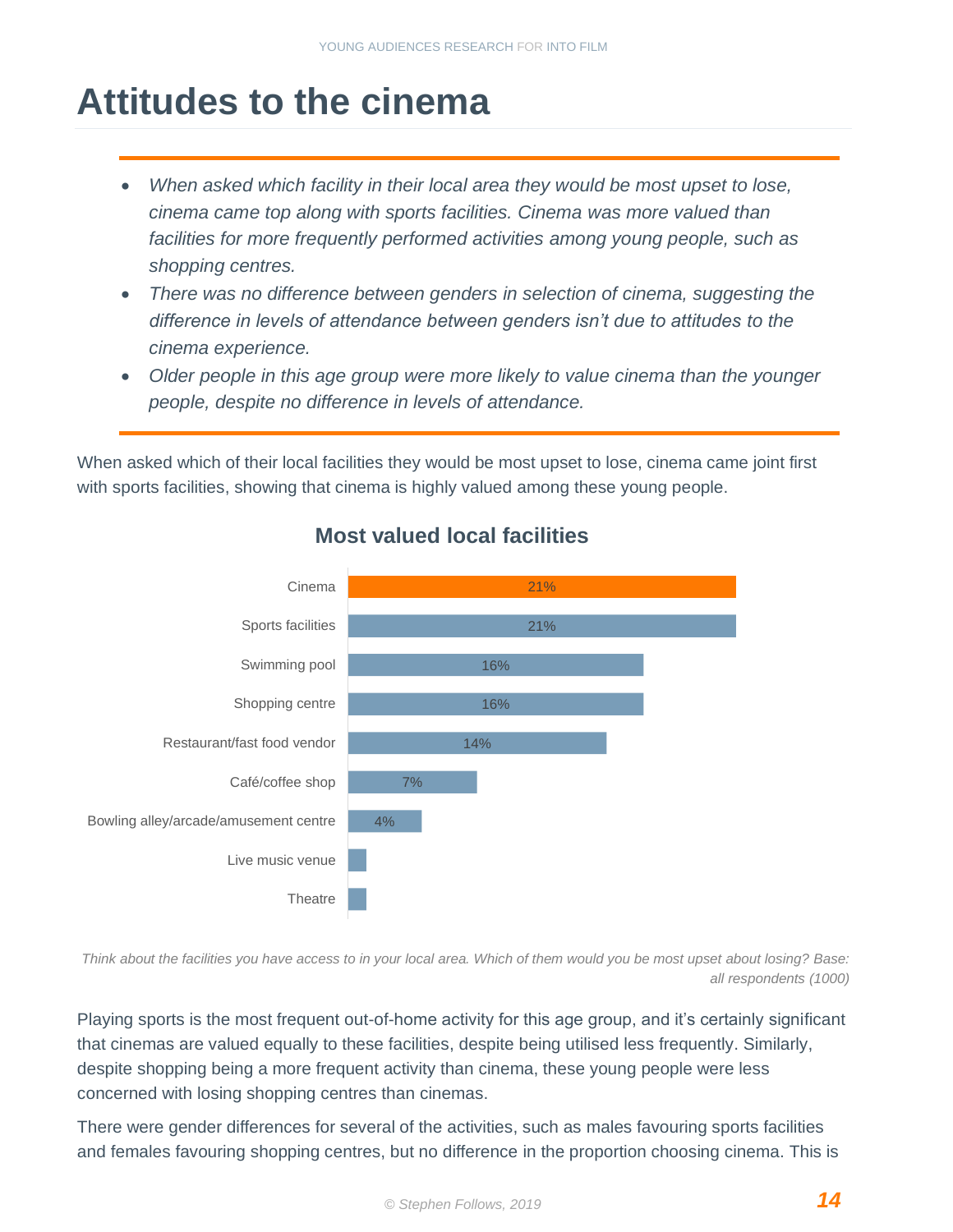interesting given that males are seen to go to the cinema more frequently than females, and may suggest that it's not the cinema experience putting females off, but the films on offer.

Age bracket also had an effect; despite no differences in levels of cinema attendance among this age group the older people in this age group were significantly more likely to select cinema as a most valued local facility<sup>19</sup>.

The same factors that affected cinema attendance also affected the proportion valuing cinemas in their local area. Class indicators had a particularly strong effect – 25% of those from ABC1 grades chose cinema, compared to 17% of C2DE.

<sup>19</sup> 26.5% of 14- to 15-year-olds vs 17% of 11- to 13-year-olds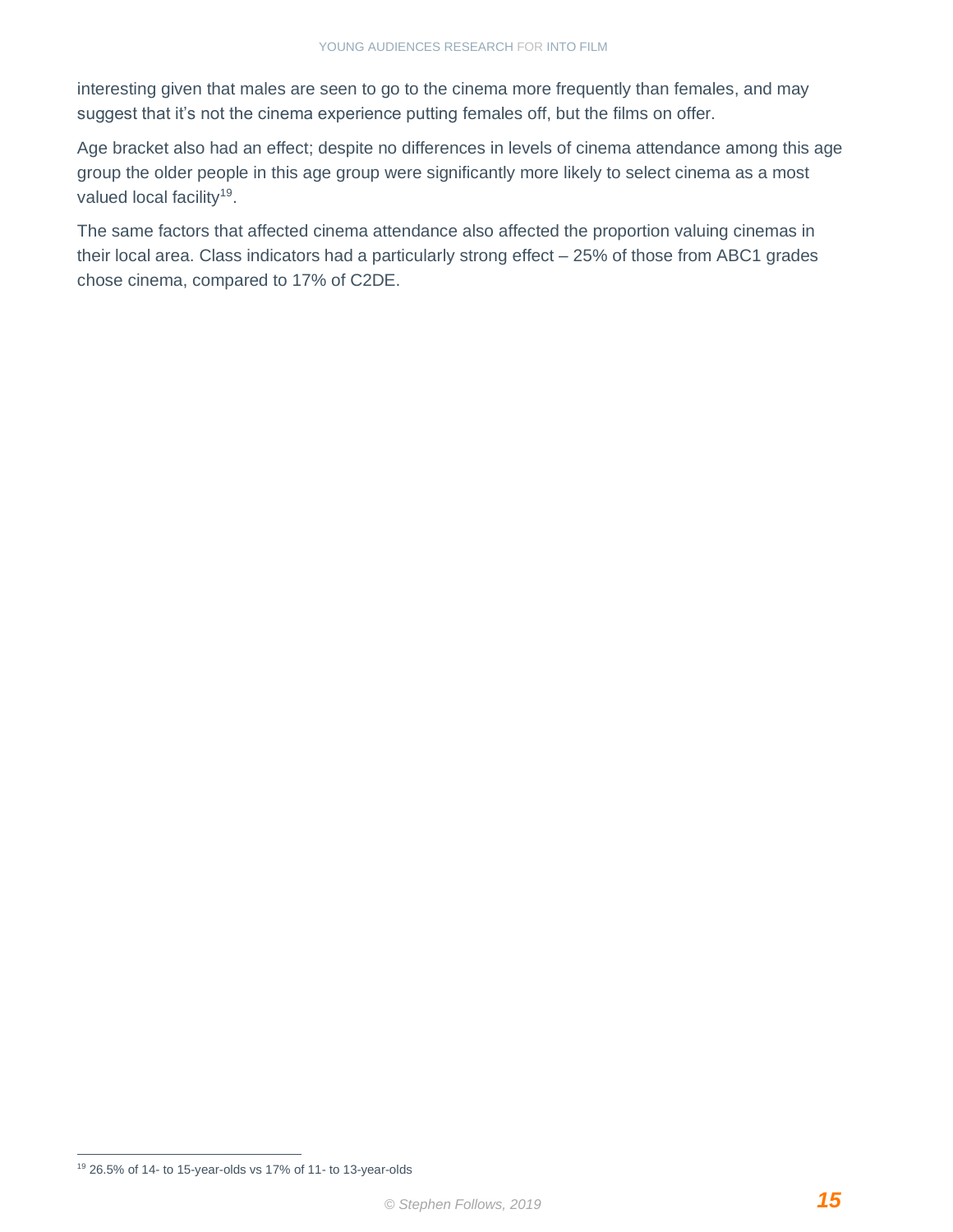## <span id="page-16-0"></span>**Deciding to go to the cinema**

- *The top factor driving cinema trips is wanting to see a specific film as soon as possible.*
- *The next ranked driving factors are whether young people's friends and family are spurring on trips.*
- For the frequent cinema-goers, just wanting to go to the cinema because they like it *is enough of a motivation.*
- *For others, wanting to see a film in a cinema because it particularly suits the big screen experience is another strong driver.*
- *Recommendations are more important than 'buzz' for these young people – friends talking about the film and good reviews are more important than seeing lots of people talking about the film on social media.*

Given existing evidence that going to the cinema is often a film-driven decision, we investigated the decision-making process on the premise there was a film that had just come out that they were interested in seeing. What would make them decide to go the cinema rather than wait to see it at home?



### **Motivations to see film at the cinema**

*A new film comes out that you're interested in seeing. You're deciding whether to watch it at the cinema now, or wait until you can see it at home. What are the main reasons you would choose to see it at the cinema? Base: all respondents (1000)*

At the top of this list is the film itself – if they really just want to see the film they don't want to wait till they can watch it at home.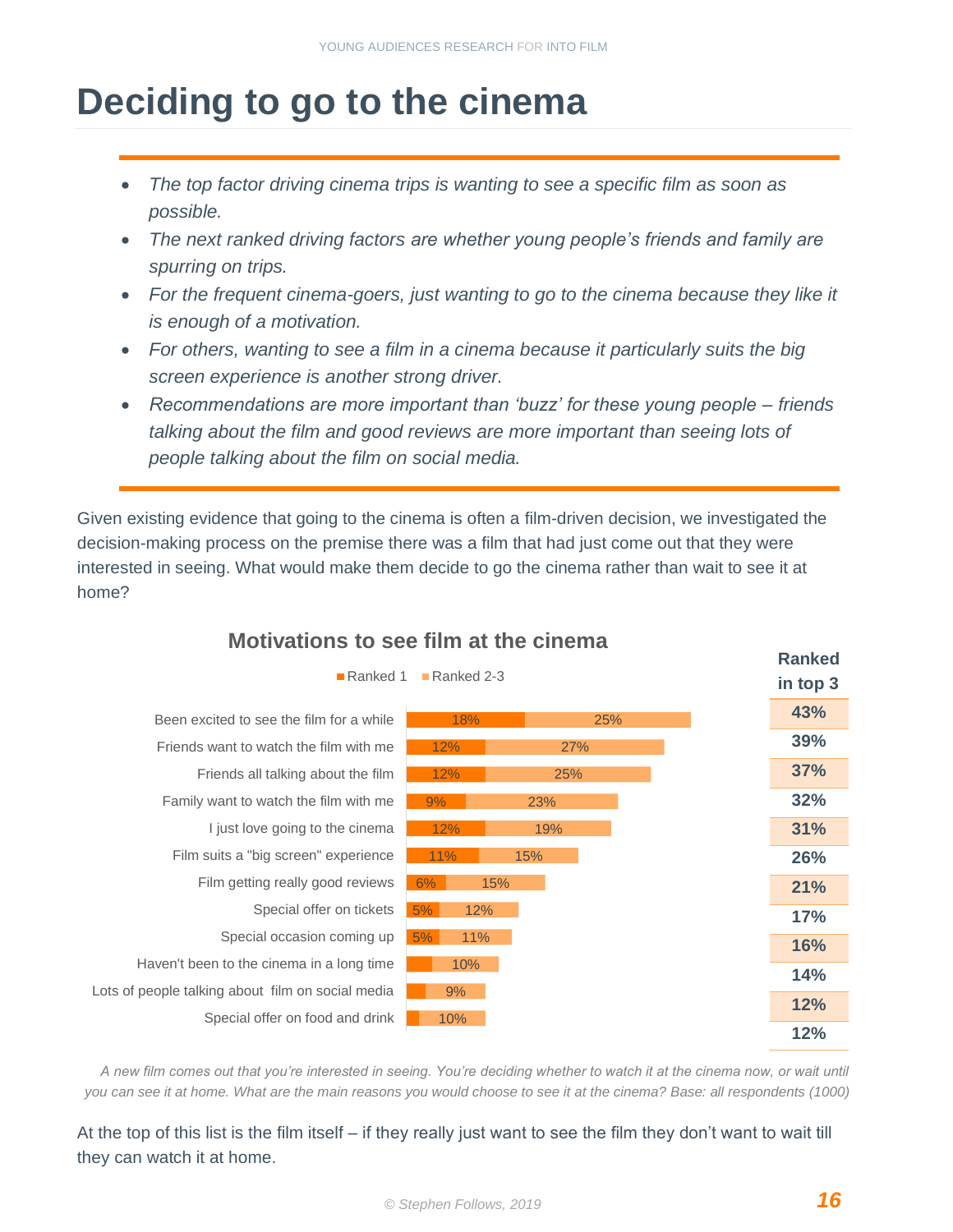The factors after this are about whether their social circle (friends or family) are spurring on the trips to see it. Interestingly, friends talking about the film ranks second, but seeing lots of people talking about the film on social media was much less important. It seems that this preference is about receiving direct recommendations rather than following 'buzz' – corroborating this, film reviews came up higher than seeing people talk about the film on social media.

Other important factors in this decision were related to the cinema experience itself – "I just love going to the cinema" and "the film has special effects and suits a big screen experience". "I just love going to the cinema" was a stronger factor among frequent cinema-goers, but "the film suits a big screen experience" was the same among all these young people.

Despite money being such a key predictor in cinema attendance, special offers are not what motivate people to get up and go to the cinema. This is an interesting finding and may be to do with entrenched spending habits, as this is consistent across socio-economic groups.

A greater proportion of the younger people in this age group cared about whether their family wanted to watch the film with them<sup>20</sup>, while the older groups cared about whether their friends wanted to<sup>21</sup> – the same preference pattern that came up as key drivers of leisure activities. Slightly more of the younger groups cared about whether there was a special occasion coming up<sup>22</sup>.

The least frequent cinema-goers were especially motivated by specific films<sup>23</sup> and if they haven't been to the cinema in a long time $24$ .

Frequent cinema-goers rated seeing people talk about the film on social media as a higher motivating factor than less frequent cinema-goers $25$ .

<sup>24</sup> 24% of those that hadn't been the cinema in the last month, vs 10% of those that had been more than once in the last month.

<sup>20</sup> 44% of 11-year-olds, vs 29% of 12- to 15-year-olds.

<sup>21</sup> 31% of 11-year-olds, vs 38% of 12- to 15-year-olds.

<sup>22</sup> 25% of 11-year-olds, vs 14% of 12- to 15-year-olds.

<sup>&</sup>lt;sup>23</sup> 47% of those that hadn't been the cinema in the last month, vs 41% of those that had been more than once in the last month.

 $258%$  of those that hadn't been the cinema in the last month, vs 14% of those that had been more than once in the last month.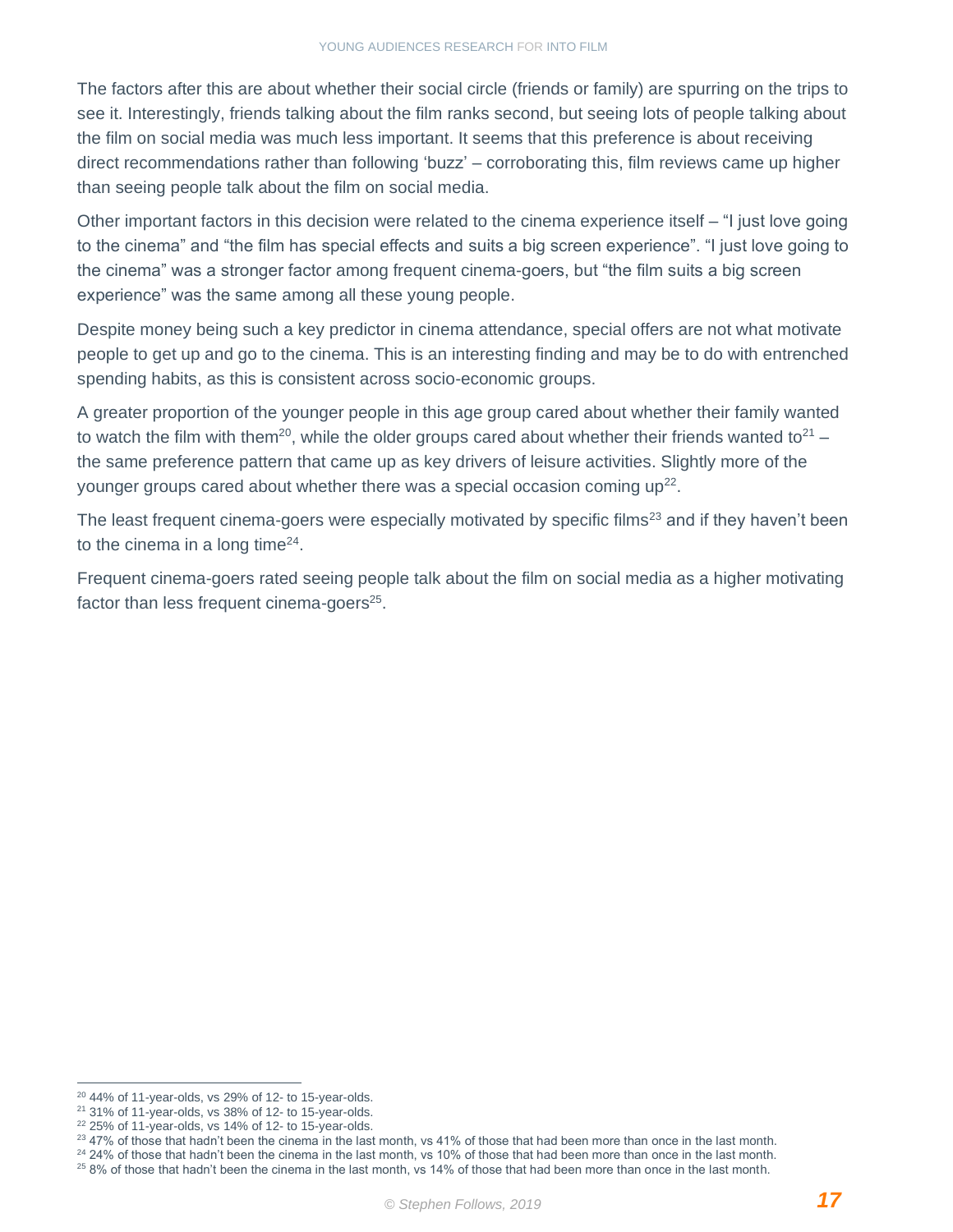## <span id="page-18-0"></span>**Barriers to cinema attendance**

- *The barriers to cinema attendance range widely across these young people, with no single barrier emerging strongest. Barriers fall into the following four categories:*
- *Logistical barriers: young people want to go, but it's a lot of time/effort. These barriers were highly ranked, especially a lack of time, and weren't specific to any particular group.*
- *Social barriers: lack of people to go with. This is another very high block for young people, despite ranking cinema as a popular activity to do with friends. It seems that cinema is popular at a particular frequency range for some, and thus friends not wanting to go beyond this frequency is a block to going more often for others.*
- *Film selection: females and older people in this age group especially felt that the cinemas not showing films they want to see is a barrier to going more often. For the frequent cinema-goers, friends/family having different film tastes is a strong barrier to going more often. Connecting frequent cinema-goers for group trips may tackle this barrier.*
- *Cinema experience: among the least frequent cinema goers, barriers related to the cinema experience were strongest. Having better things to do was top for this group, closely followed by not wanting to go too often as that makes it less special. Thus, the least frequent cinema-goers are a mix of those who don't enjoy the cinema much, and those who enjoy it but are choosing not to go very often.*

What do young people identify as the key barriers that prevent them going to the cinema more often, apart from cost?

There is a real range of answers to this question, from logistical barriers (e.g. too time consuming/hard to get to), to issues with the experience (e.g. better things to do) and disappointment in the film selection (cinema doesn't show films I want to see). No single barrier emerges as strongest.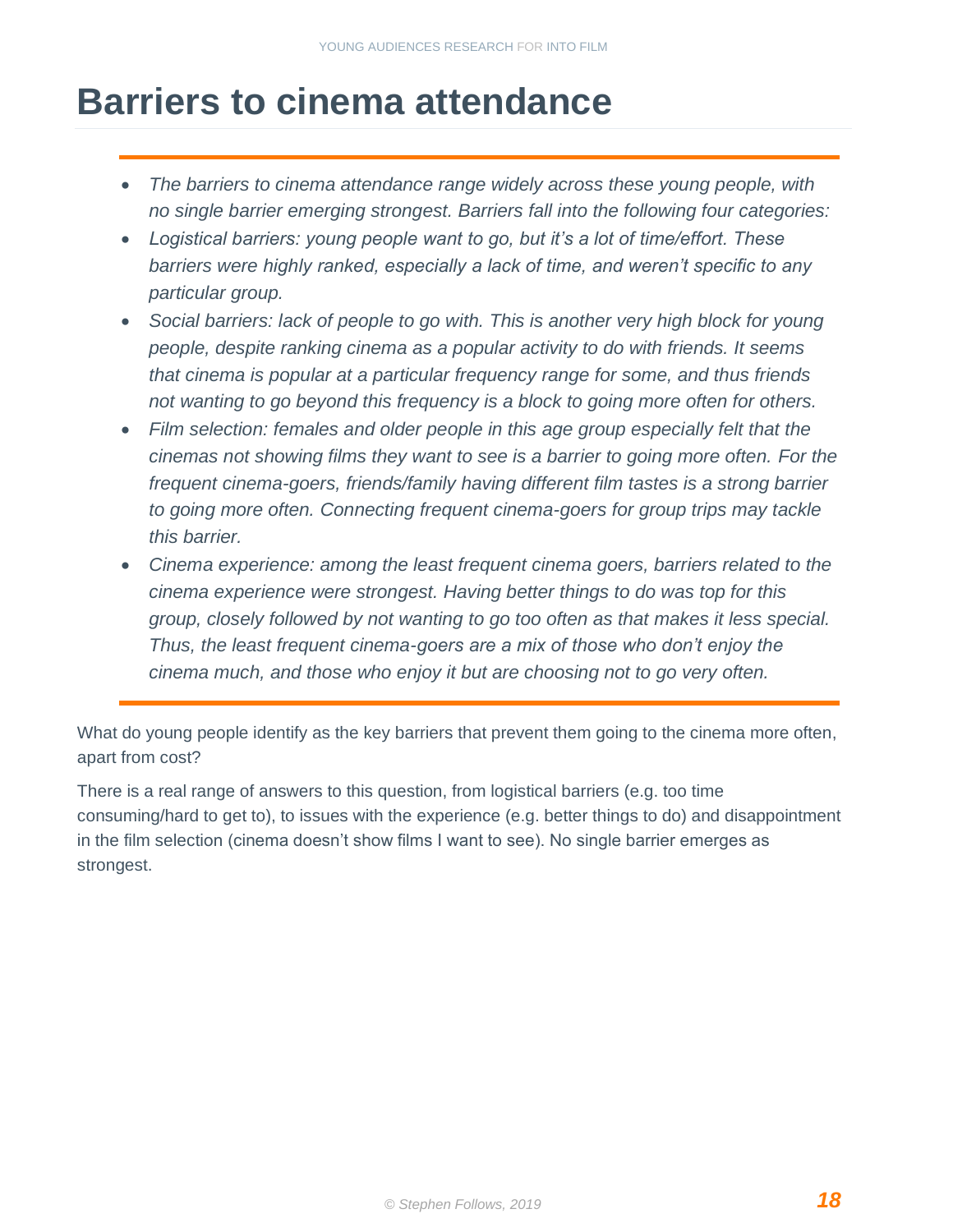| Ranked 1                                          | <b>Ranked</b><br>in top 3 |     |     |            |
|---------------------------------------------------|---------------------------|-----|-----|------------|
| Don't have enough time                            | 13%                       |     | 23% | 36%        |
| Too far for me to walk                            | 13%                       |     | 22% | <b>35%</b> |
| Friends aren't interested in going                | 12%                       |     | 22% | 34%        |
| Cinema doesn't show films I want to see           | 12%                       |     | 22% | 34%        |
| Going too often makes it less special             | 10%                       |     | 22% | 32%        |
| Better things to do                               | 8%                        | 22% |     | 30%        |
| Friends/family have different film tastes         | 7%                        | 18% |     | 25%        |
| Parents won't drive me there                      | 7%                        | 14% |     | 21%        |
| Would rather wait to see film at home             | 6%                        | 14% |     | 20%        |
| Not interested in films                           | 5%<br>9%                  |     |     | 14%        |
| Parents don't think it's a good way to spend time | 8%                        |     |     | <b>11%</b> |
| Don't like watching films in a cinema             | 5%                        |     |     | 8%         |

#### **Barriers to going to the cinema more often**

*Apart from money, what are the main things that stop you from going to the cinema more often? Base: all respondents (1000)*

Not having enough time ranks highly, so clearly going to the cinema carries a higher burden than watching films/TV at home, which is to be expected as it was also rated as harder to organise. The cinema being too far away to walk also comes out strongly as a barrier (higher than parents won't drive me), so there's a clear drive for being able to go to the cinema independently among these young people (those living in cities are less likely to choose "too far to walk" or "parents won't drive me").

Once again, the social experience of cinema is a key driver, and friends not wanting to go is one of the top blocks. This matches the findings that whether your friends want to do an activity is a key consideration, and friends' opinions are the top influence on these decisions. What's interesting is that cinema was ranked as one of the top activities as popular among friends. It may be a perception of cinema as only an occasional treat, and thus this is a barrier to going more often.

This may also help explain why "going too often makes it less special" comes out as one of the top barriers. There could a perception of the cinema as an activity to only be performed occasionally. Thus, despite social grade being a strong indicator of attendance, offers weren't identified as a top factor for why young people would go the cinema to see a film they're interested in rather than wait. The cinema is certainly a valued facility for these young people, disproportionately to the frequency they utilise it.

Film selection is another barrier. The cinema not showing the films they want to see or their friends/family having different film tastes so they don't have anyone to go with rank highly. Importantly, there's no difference in selection of these factors among those with greater choice in cities vs those living in more rural areas. Rather, this is a barrier that more strongly affects the frequent cinema-goers. Thus, there may be an opportunity to increase cinema attendance for the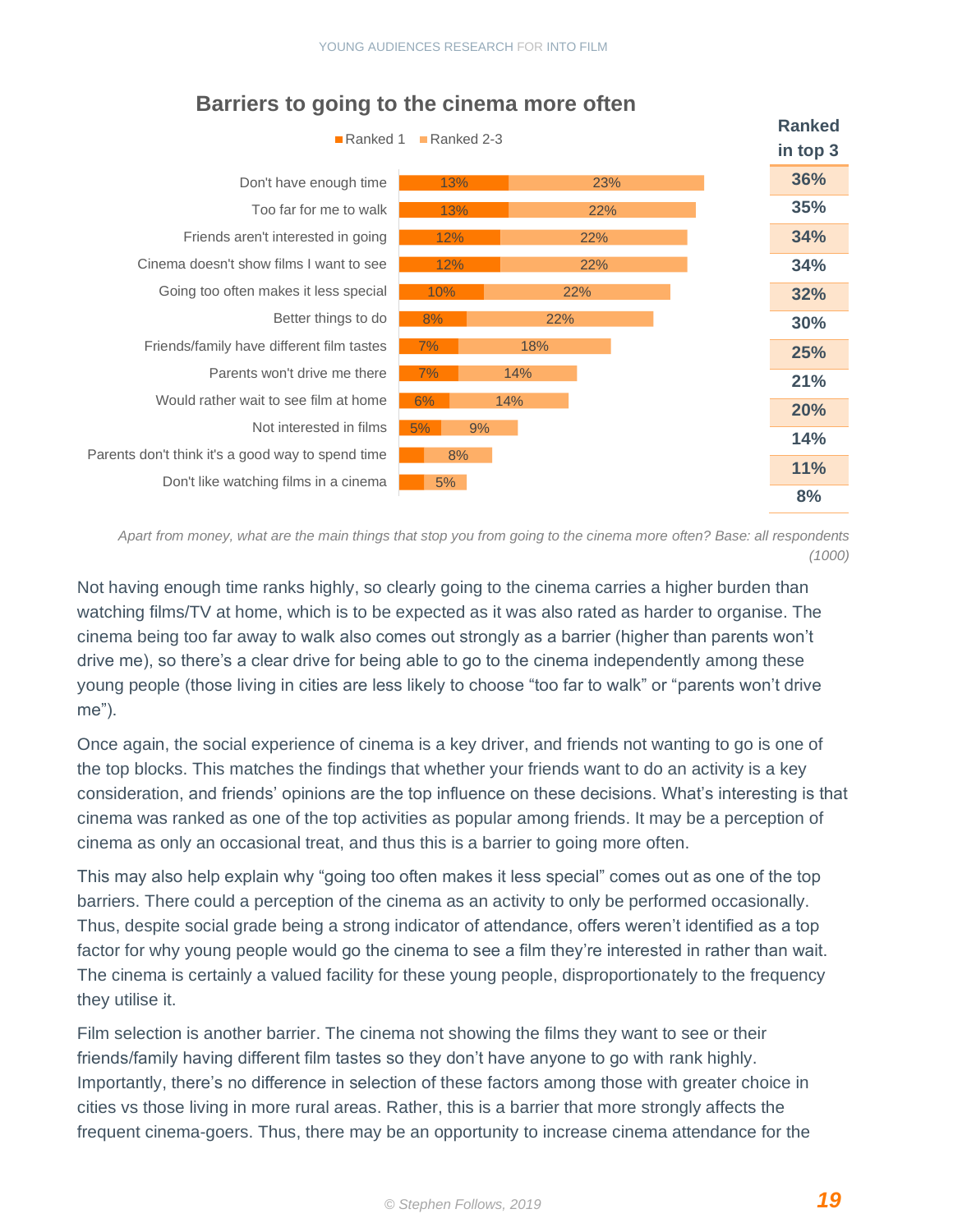already frequent cinema-goers by organising film clubs to facilitate group outings for those held back by the film tastes of their friends.

When we group up these high-ranking factors, we can differentiate the young people particular barriers apply to:

- Logistical want to go but lots of effort
	- o *Don't have enough time*
	- o *Too far for me to walk*
	- o *Parents won't drive me there* 
		- **These barriers were present across all groups. However, of those that had a** cinema nearby, "not having enough time" was less of a barrier for the least frequent cinema attenders.
- Social lack of people to go with
	- o *Friends aren't interested in going*
		- **This is a barrier selected equally by all these young people.**
	- o *Friends/family have different film tastes than me* 
		- **This mainly affects the frequent film-viewers and frequent cinema-goers. This** barrier is also disproportionately identified by those from higher social grades.
- **Film selection** 
	- o *Cinema doesn't show films I want to see*
		- **This was identified as a barrier by 36% of females compared to 31% of males,** which helps to explain the differences in levels of cinema attendance despite both genders valuing the cinema equally, and there being no difference in wider film-viewing.
		- $\blacksquare$  This was also much more of a barrier for the oldest people in this age group  $\blacksquare$ 39% of 15-year-olds felt this way, compared to 32% of 11- to-14-year-olds.
	- o *Not interested in films* 
		- **EXED This isn't a strong block for these young people generally, rather only for a** minority of the least frequent film-viewers.

#### • Cinema experience

- o *Better things to do* 
	- **•** This is the top factor chosen for the least frequent cinema attenders both those with a cinema nearby and without. Of those with a cinema nearby, 42% of the infrequent cinema-goers identified this is a barrier, vs 27% of those that had been at least once in the past month.
	- 34% of males felt this was a barrier, compared to 26% of females. This again suggests that the difference in cinema attendance between females and males isn't driven by attitudes to the cinema experience itself, but by film selection.
- o *Going too often makes it less special* 
	- **•** This is the second highest factor chosen by the least frequent cinema attenders.
- o *Would rather wait to see film at home*
	- Another top factor for infrequent cinema goers.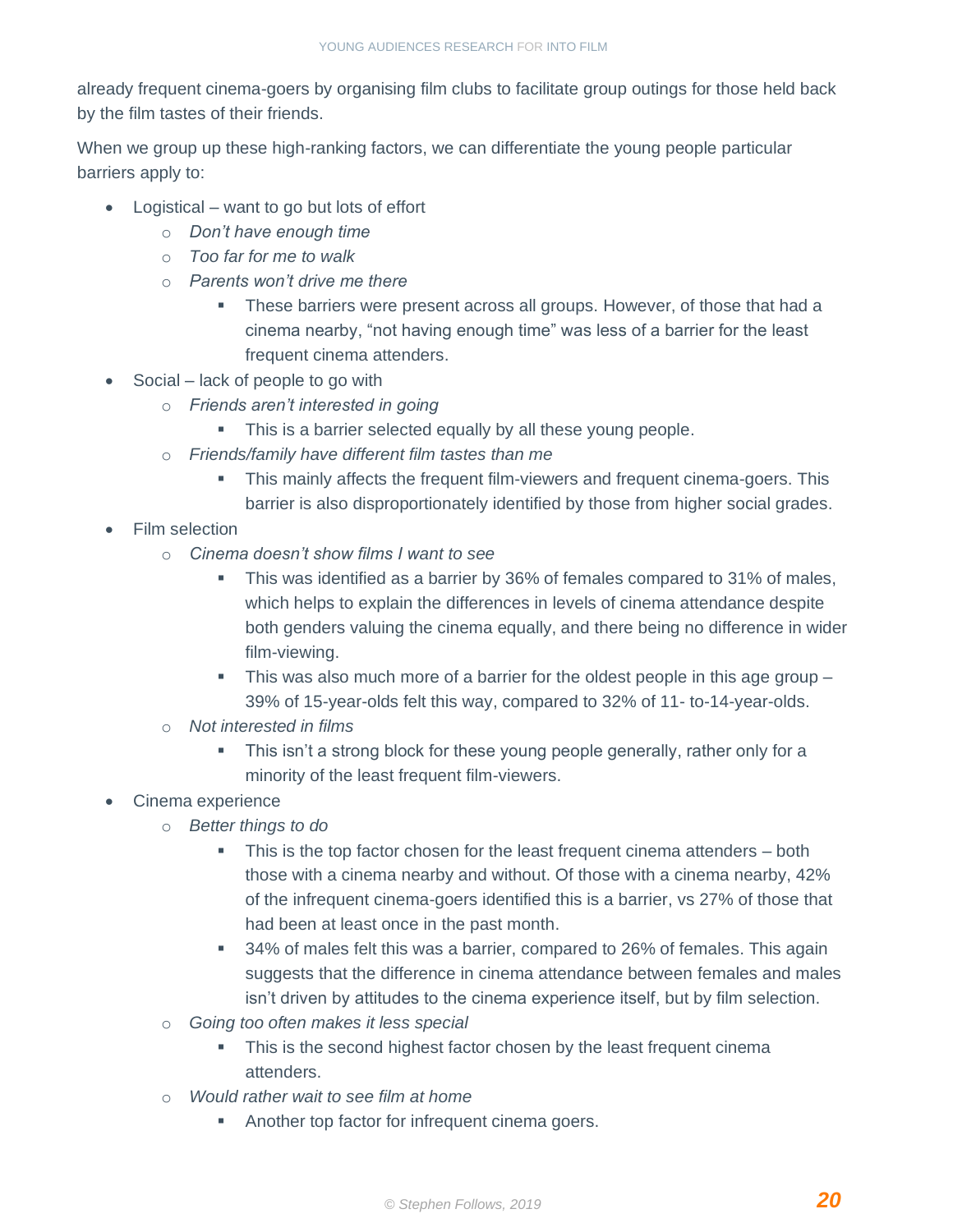## <span id="page-21-0"></span>**Changes to cinema experience**

- *In terms of practical changes to cinemas, most young people would only really change how close it was to where they live and the range of films. Despite lots of research on optimising apps and websites for young people, this is the aspect of cinemas they are most content with.*
- *For wider changes to the cinema experience, young people ranked financial* incentives top. However, offers alone aren't what motivate young people to go to *the cinema, as these incentives were about making the experience larger. Along the same lines, places to hang out before/after the screening is popular.*
- *Film related incentives such as personalised recommendations for films, talks about the film before/after the screening, film merchandise etc. mainly appeal to the already frequent cinema-goers.*

If the cinema experience itself is putting young people off going to the cinema more often, what would they like to change about it? $26$ 



### **Things to change about local cinema**

*If you could change just one thing about your nearest cinema, what would it be? Base: all respondents (1000)*

Accessibility to cinemas comes out top here – thereby reducing the effort of the activity, one of the key areas where cinema was lacking compared to competing activities.

Interestingly, "Closer to where I live" is still a top factor even for those with a cinema within 15 minutes travel time. This may be related to whether young people can get to the cinema independently, as

<sup>&</sup>lt;sup>26</sup> Where they selected 'Something else', 95% specified something price-related.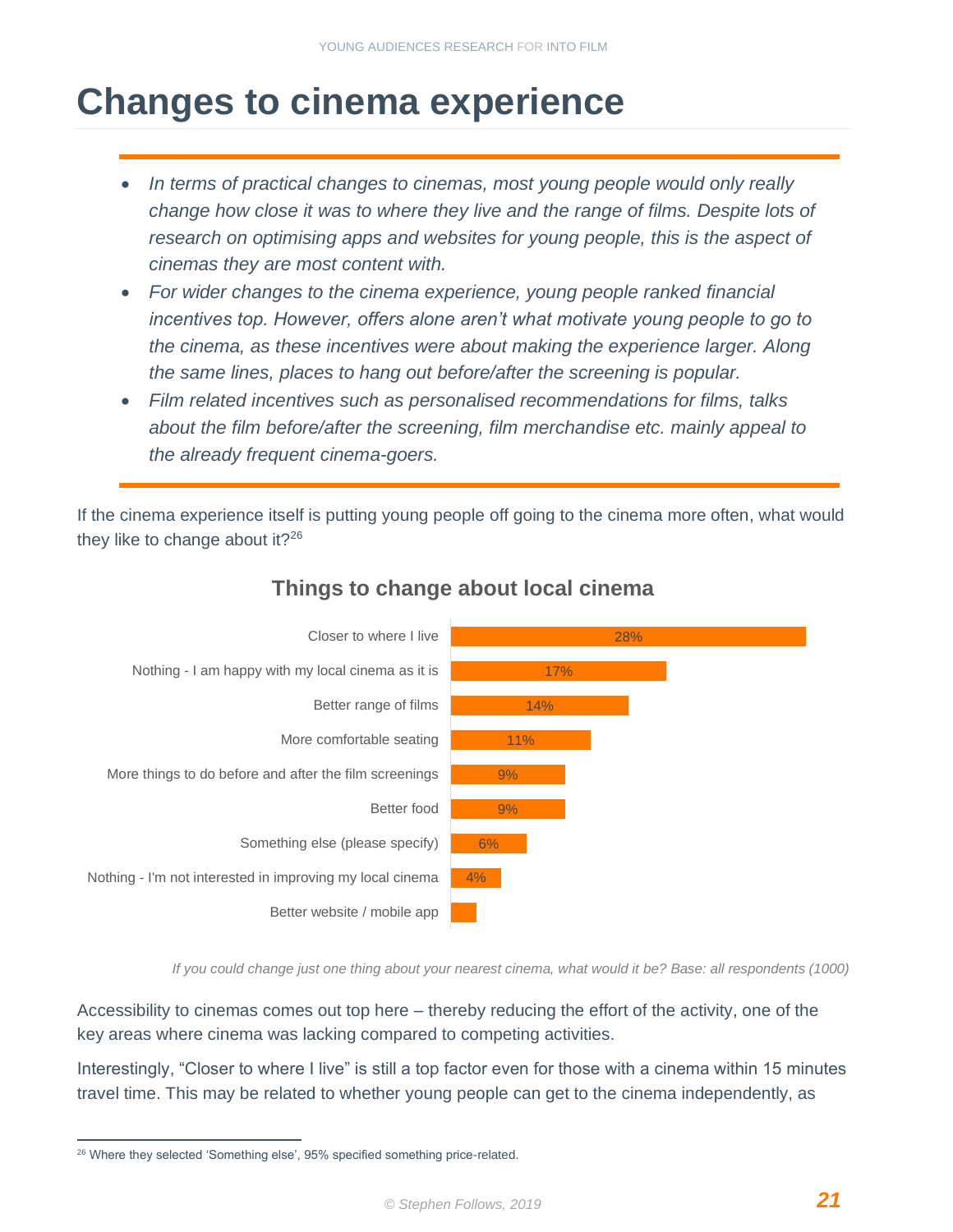"too far for me to walk" was also identified as a key barrier to cinema attendance among those with a cinema nearby.

Despite lots of research on optimising apps and websites for young people, this is the aspect of cinemas they are most content with.

What would they like to change about the wider experience?



**Improvements to the cinema experience**

*Here are some ideas for improving the experience when you visit a cinema. Please rank your top three. Base: all respondents (1000)*

Top of the list for improving the cinema experience are financial incentives; though these aren't just about reducing the price of cinema outings, but also making the experience larger by combining with other events. Along the same lines, places to hang out in the cinema before/after the film ranked highly – this was especially so for those living in villages $27$ .

The youngest ages were more interested in discounts for other leisure/entertainment activities<sup>28</sup> while older ages were more interested in discounts for restaurants/fast food venues<sup>29</sup>.

<sup>&</sup>lt;sup>27</sup> 46% of those living in villages ranked it in the top three, vs 36% living in towns or cities.

<sup>28</sup> 44% of 11-year-olds vs 38.5% of 12- to 15-year-olds.

 $29$  49% of 13- to 15-year-olds vs 38.5% of 11- to 12-year-olds.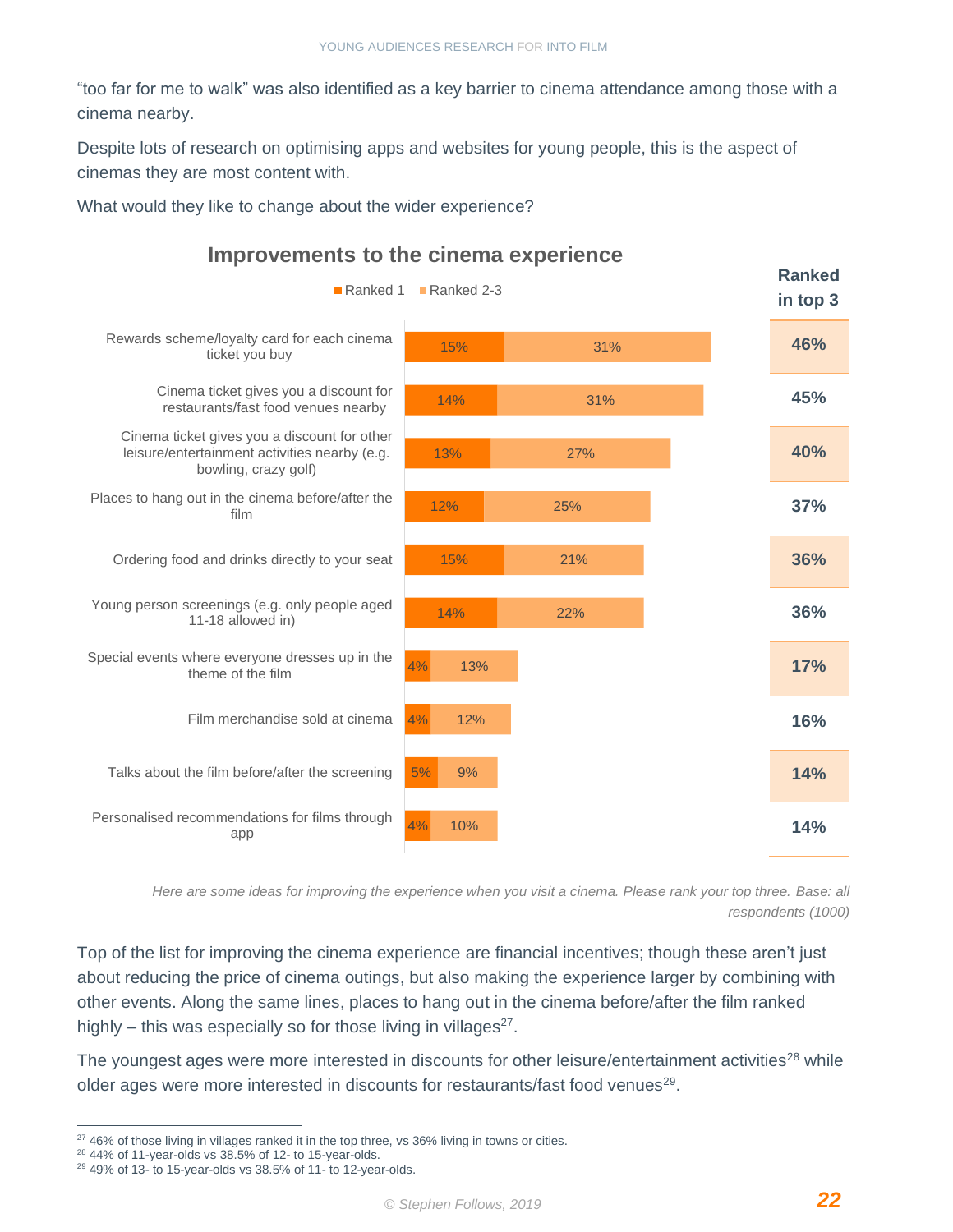A highly rated idea among all ages in this group is 'young person screenings'. This idea speaks to facilitating group experiences for these young people.

Frequent cinema-goers were much more interested in the film-related options which appealed less to others: talks about the film before/after the screening, personalised recommendations for films, film merchandise being sold at the cinema and special events in the theme of the film. This may be another opportunity to increase levels of attendance by the already frequent cinema-goers along with film clubs described earlier.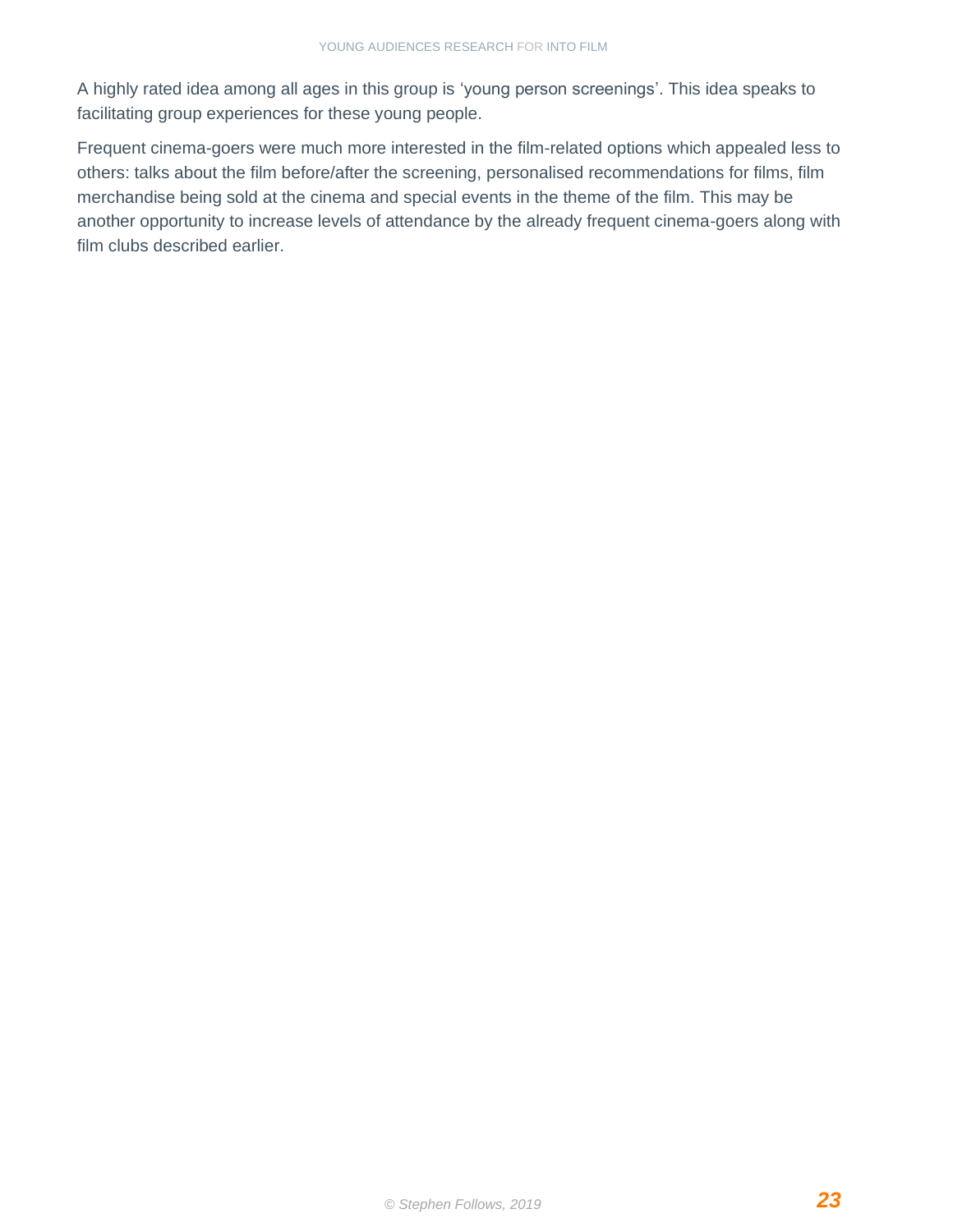## <span id="page-24-0"></span>**Cinema vs competitor activities**

- *Cinema ranks very highly compared to competing activities on fun, sociability, and popularity with friends, and lower on being relaxing and easy to organise. Of all factors, fun is the most important for these young people.*
- The advantage cinema has over competing activities is being seen as sociable by facilitating group activities for young people. This is one of the most important *considerations young people have when choosing what to do with their time.*

Young people ranked their most frequent activities across five key factors:

- How much fun they have doing them
- How sociable they are
- How relaxing they are
- How popular they are with friends
- How easy to organise they are

We can see how important these young people consider these factors when deciding what to do with their leisure time.

| <b>Free-time decision factor</b>    | <b>Ranked in top three</b> |
|-------------------------------------|----------------------------|
| How much fun it is                  | 70%                        |
| Whether I can do it with my friends | 44%                        |
| How relaxing it is                  | 28%                        |
| How popular it is with my friends   | 23%                        |
| Amount of planning involved         | 11%                        |

*When you decide what to do with your free time, what are the most important things to think about? Base: all respondents (1000)*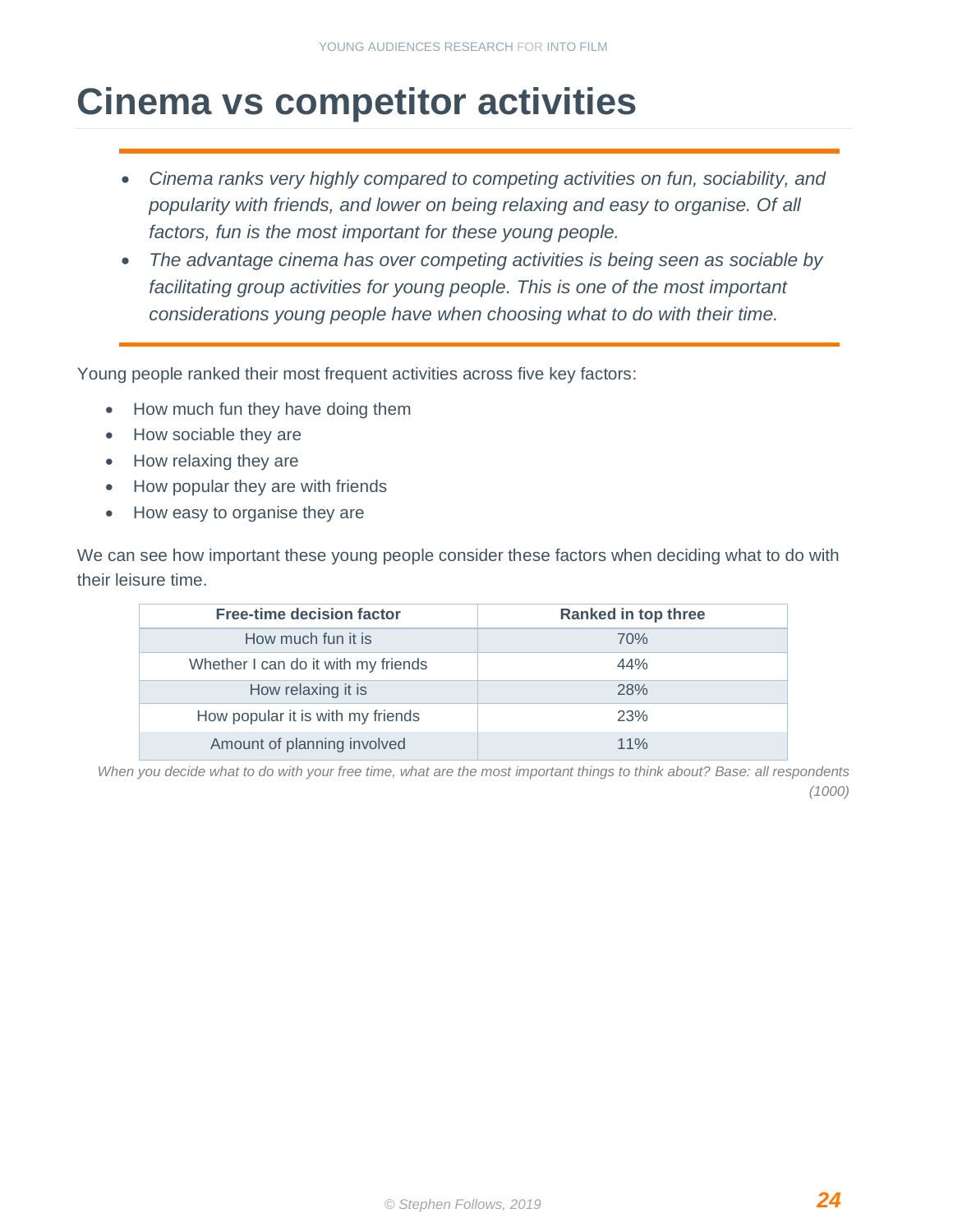The table below shows how often each activity was chosen first across these categories, in order of importance.

|                                      | <b>Fun</b> | <b>Sociable</b> | <b>Relaxing</b> | Popular<br>with<br>friends | Easy to<br>organise |
|--------------------------------------|------------|-----------------|-----------------|----------------------------|---------------------|
| Going to the cinema                  | 18%        | 20%             | 13%             | 17%                        | 7%                  |
| Watching a film at home              | 7%         | 4%              | 21%             | 5%                         | 14%                 |
| Watching a TV show                   | 8%         | 3%              | 14%             | 7%                         | 17%                 |
| Playing a video game                 | 30%        | 16%             | 17%             | 36%                        | 30%                 |
| Playing a sport                      | 13%        | 27%             | 5%              | 11%                        | 5%                  |
| Shopping in a shopping centre / shop | 10%        | 19%             | 4%              | 17%                        | 5%                  |
| Reading a book for pleasure          | 6%         | 2%              | 18%             | $1\%$                      | 16%                 |
| Going to see live music              | 3%         | 3%              | 2%              | 2%                         | 2%                  |
| Listening to a podcast               | 2%         | $1\%$           | 3%              | 2%                         | 3%                  |
| Visiting a museum/exhibition         | 1%         | 3%              | 2%              | 1%                         | 1%                  |
| Going to the theatre                 | 1%         | 2%              | 1%              | 1%                         | 1%                  |

#### **Amount each activity was ranked top for each factor**

Cinema performs among the best of these activities across these key factors, though falls slightly short for how relaxing and easy to organise it is. Not being perceived as relaxing is the key issue here, as this is a more important consideration for young people when picking activities, and the perception of relaxation is easier to control.

We created a scoring system for each of these factors in order to better compare activities. If the activity was ranked top for a factor, it received a score of 5, if it was ranked second it received a score of 4, and so on… If it ranked lower than fourth, it received a score of 1. This gives us an average score between 1 and 5 for each activity against each factor, allowing us to compare how key activities perform across different factors.

#### **Cinema vs watching films/TV at home**

Watching films or TV at home are the most common activities for these young people, and key competitor activities for cinema when young people are making film-driven decisions of whether to go to the cinema, or wait till the film is available to watch at home.

Watching films and TV perform very similarly across these categories, showing that even though the content is different are the activities are perceived in the same way. This suggests that their leisure role is largely driven by the format of viewing, and cinema can be seen to have several 'wins' over this format.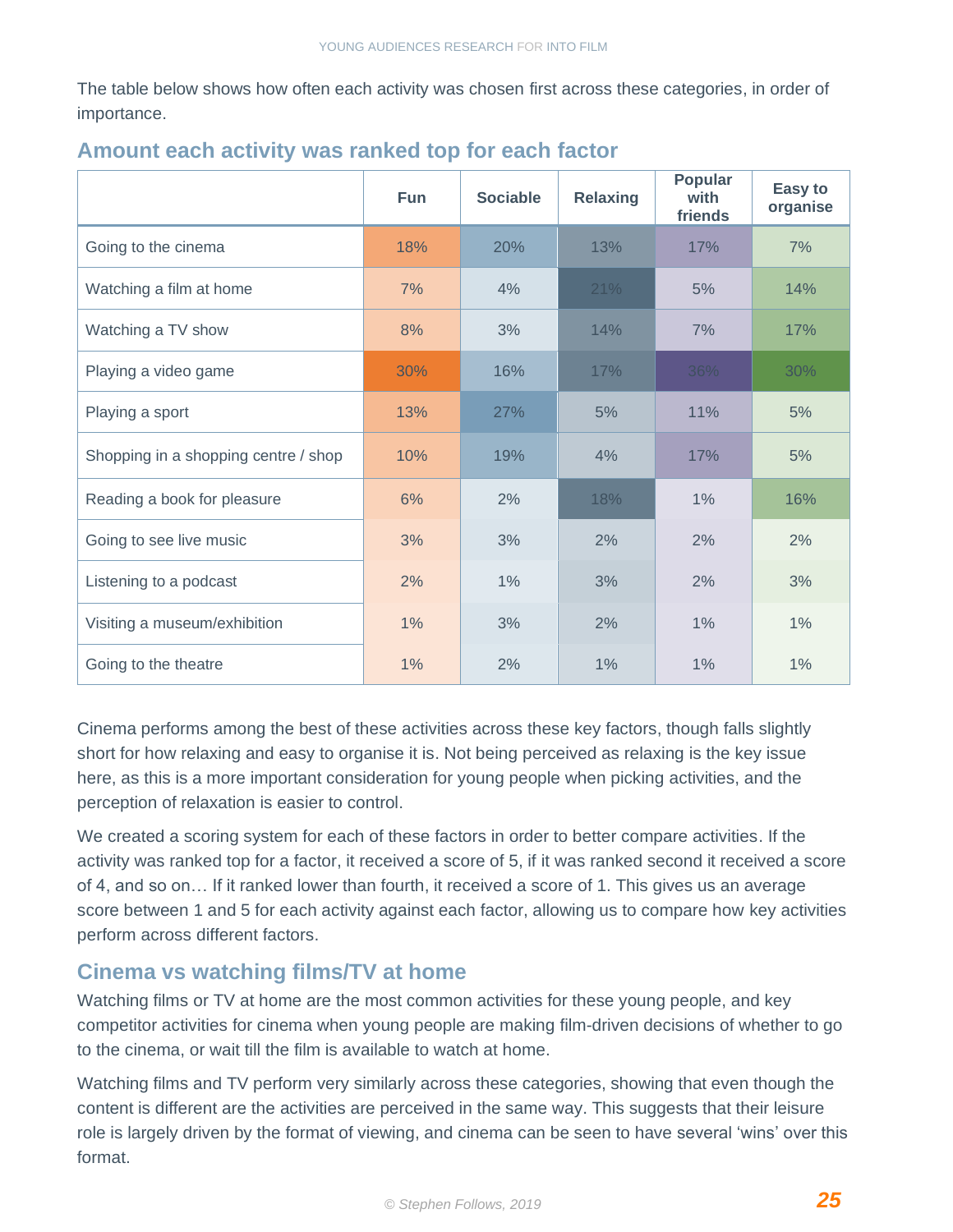Cinema performs better than watching films/TV at home on being fun, popular with friends and sociable. However, it performs worse on being relaxing and easy to organise (these tend to go handin- hand).



#### **Comparison of cinema to watching films/TV at home**

#### **Cinema vs video games**

While watching TV and films is the most common activity for these young people, playing video games is the most frequent.

Playing video games also ranked the overall highest of all activities across these factors. However, cinema exceeded video games in sociability. This is important, as whether friends want to do activities is one of the top considerations when choosing free-time activities, and friends' opinions are highly important when picking activities.



#### **Comparison of cinema to video games**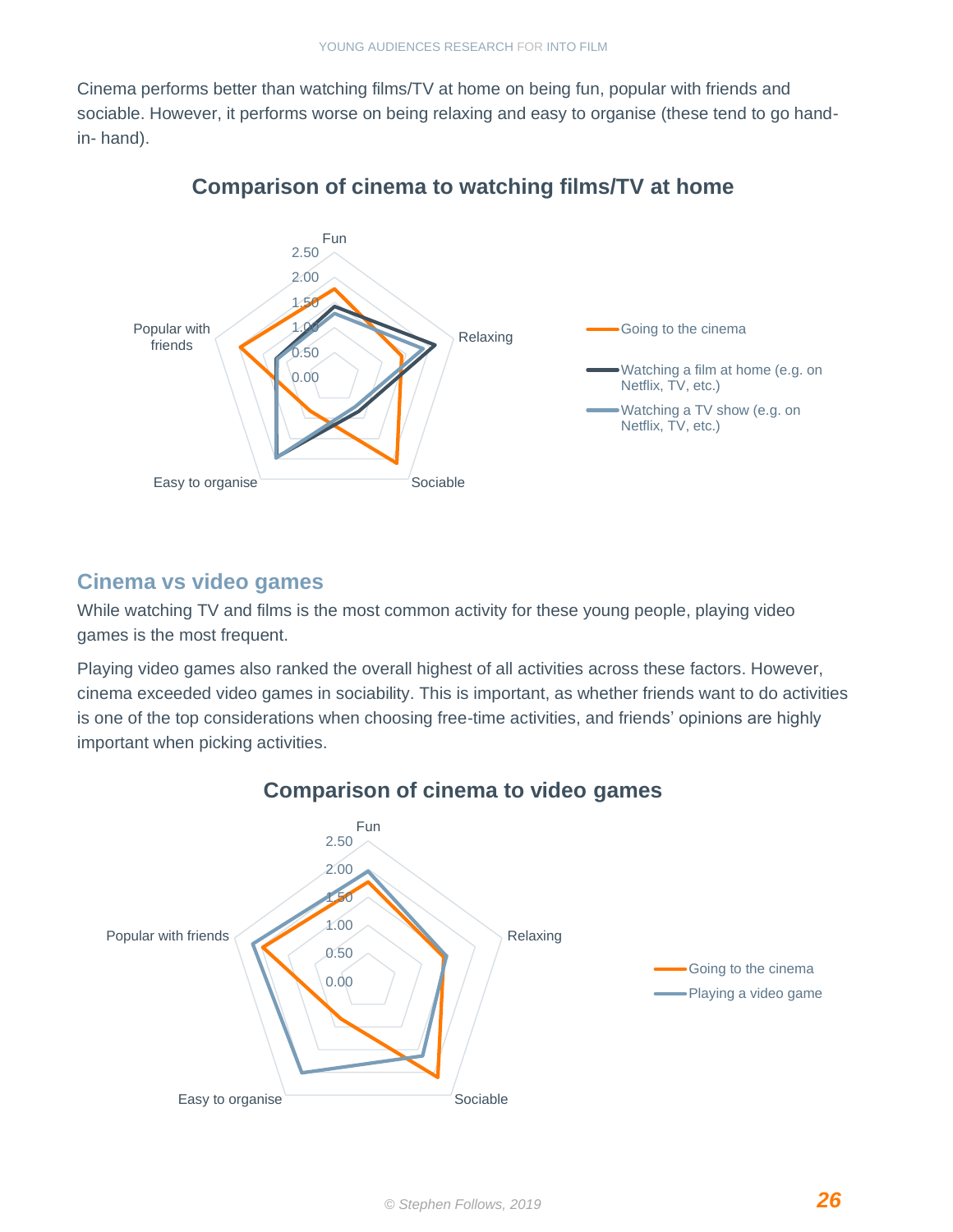### **Cinema vs shopping**

Shopping is the most frequent cost-dependent activity for young people. Like cinema, it was also most commonly performed 1-2 times a month, though shopping was more frequent on average.

Shopping also has the most similar spread across these factors to cinema. However, cinema exceeds shopping in most key factors, especially fun, relaxing and popular with friends – some of the factors young people consider most important when making leisure decisions. Therefore, despite cinema performing better across these factors, there must be other barriers to performing this activity more frequently. Cinema is also much more valued among these young people as a local facility than shopping centres.



#### **Comparison of cinema to shopping**

#### **Sociability is a key selling point of cinema**

Sociability is the key selling point of cinema as an activity – only sport outperformed cinema as top ranked for this factor, but when using our scoring system, cinema came top with a score of 2.1, compared to a score of 1.7 for sport. This may be because sport is less universal for these young people – those that enjoy it value it greatly as a social activity, however across the group this doesn't come through.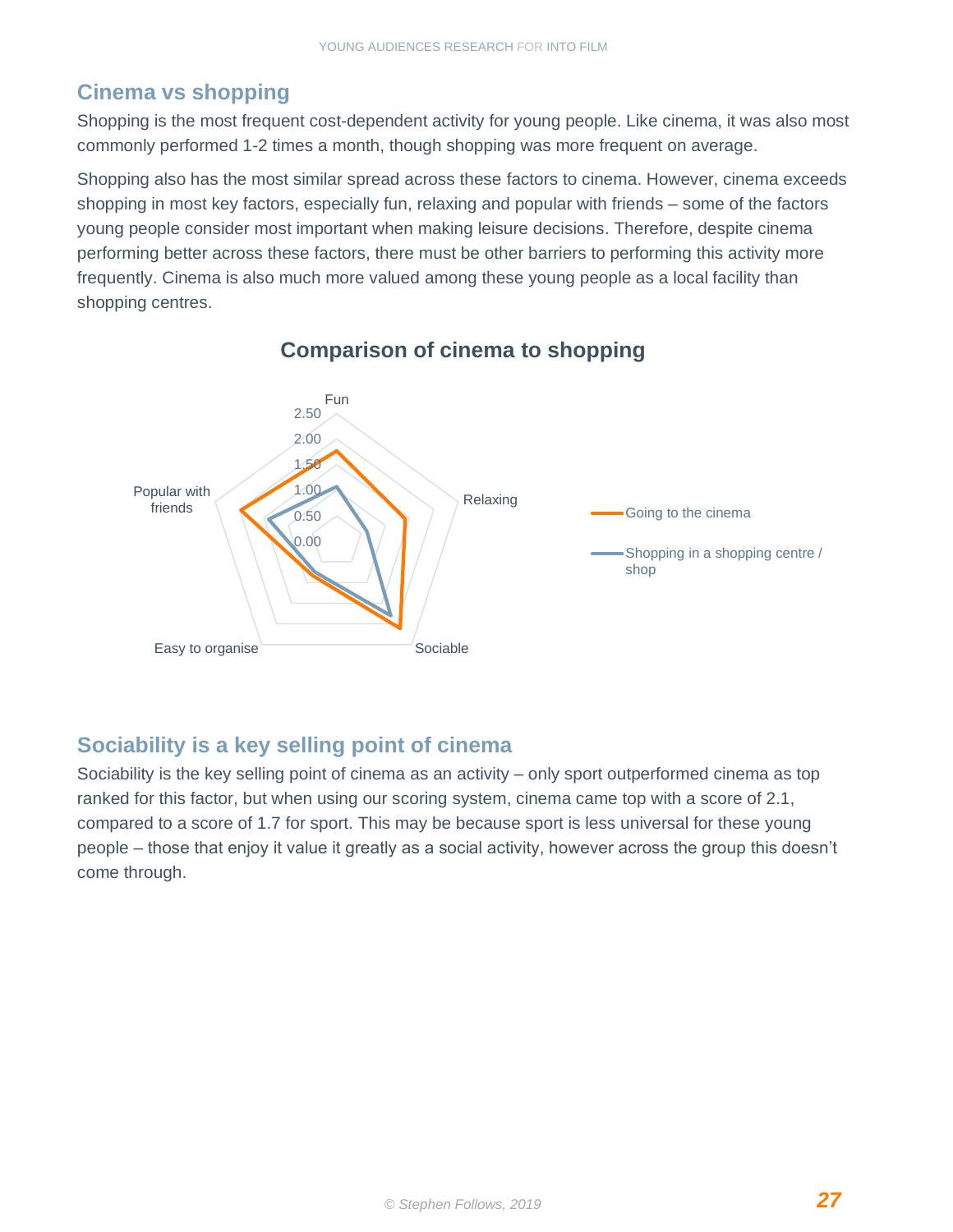## <span id="page-28-0"></span>**PREDICTORS OF CINEMA ATTENDANCE**

- *Using a predictive model across all attitudes and demographic groups revealed in this study, it emerges that the strongest predictors of cinema attendance are either related to money or availability of cinema.*
- *Attitudinal differences towards leisure time or the cinema are not strong predictors of cinema attendance.*
- *The strongest positive predictors are receiving pocket money or having a part-time job. Related to this, being from social groups ABC1 is one of the top predictors.*
- *Having a cinema nearby and living in a city are also top positive predictors. Living in a city is a top predictor, even when proximity to cinema is controlled for, which suggests that either the availability of independent travel or differences in values in a city drive this.*
- *The strongest negative predictor is associating cinema with the word 'expensive'. This remains true across social grades, which suggests it's not just about affordability but perceived value, i.e. those who did not associate the word 'expensive' have different primary associations with cinema, not simply more spending money.*

We can use all the answers to questions in this study to see which single factor most strongly predicts cinema attendance<sup>30</sup>.

Among all attitudinal and demographic factors, the strongest predictors of cinema attendance are related to money or the availability of the cinema.

The value "Likelihood of cinema attendance" shows how much more likely someone from a certain group is to attend the cinema, compared to those outside of that group. For example, receiving over £10 a week of pocket money makes you 2.8 times as likely to be a cinema-goer as someone who receives less than £10 a week pocket money, while associating cinema with the word 'expensive' makes you half as likely to be a cinema-goer as someone who doesn't associate cinema with 'expensive'.

<sup>&</sup>lt;sup>30</sup> Details of methodology in Appendix.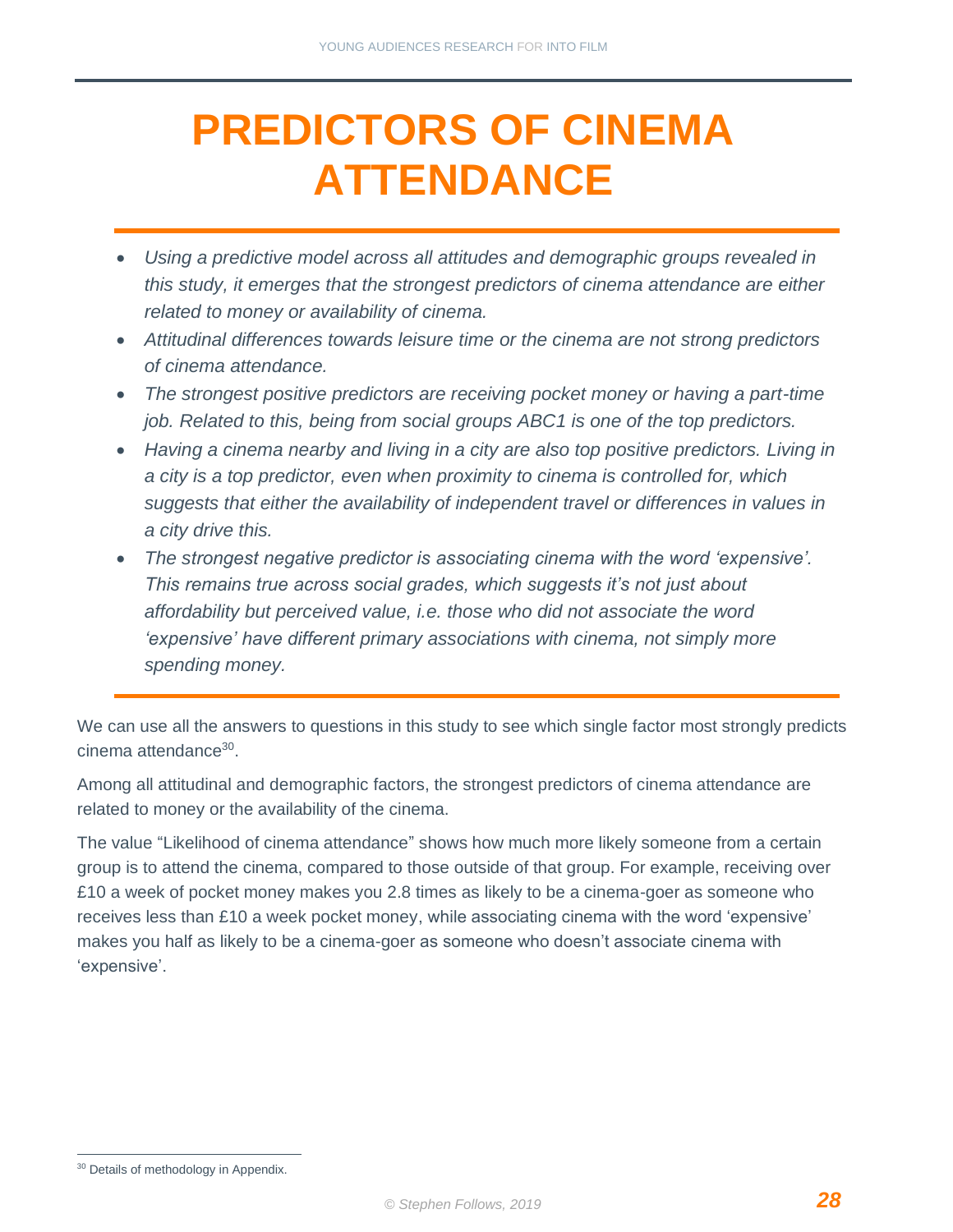#### YOUNG AUDIENCES RESEARCH FOR INTO FILM

| Driver/barrier                       | <b>Direction</b> | Likelihood of cinema attendance |
|--------------------------------------|------------------|---------------------------------|
| Pocket money: >£10 per week          | <b>Positive</b>  | 2.8                             |
| Part-time job: Yes                   | <b>Positive</b>  | 2.4                             |
| Word association "Expensive": Yes    | <b>Negative</b>  | 0.5                             |
| Cinema within 15 mins proximity: Yes | <b>Positive</b>  | 1.9                             |
| <b>SEG: ABC1</b>                     | <b>Positive</b>  | 1.5                             |
| Dwelling: City                       | <b>Positive</b>  | 1.4                             |

*Estimated R<sup>2</sup> : 0.57*

Receiving more than £10 a week pocket money and having a part-time job are the strongest predictors of going to the cinema.

Conversely, the single strongest negative predictor of cinema attendance is having a primary association with cinema as "expensive". This is true for those from higher social grades as well as lower. The table below shows the percentage of each social grade that have attended the cinema at least once in the past month, by whether they had "expensive" as a primary association with cinema.

|                     | Cinema attendance in past month (%)<br><b>Word association: "Expensive"</b> |                      |
|---------------------|-----------------------------------------------------------------------------|----------------------|
| <b>Social grade</b> | <b>Expensive</b>                                                            | <b>Not expensive</b> |
| AB                  | 69%                                                                         | 89%                  |
| C <sub>1</sub>      | 58%                                                                         | 74%                  |
| C <sub>2</sub>      | 46%                                                                         | 74%                  |
| DE                  | 42%                                                                         | 70%                  |

*% cinema attendance in past month by social grade and word association "expensive". Base: all respondents (1000)*

For all social grades, perceiving cinema as "expensive" reduces the likelihood someone has attended the cinema in the past month (though the effect is smaller for those from higher social grades).

This suggests the reason for this effect isn't just about affordability of cinema, but about perceived value – that is, those who didn't select 'expensive' during word association have different primary associations with cinema, not simply more spending money.

Being from higher social grades is a key predictor of cinema attendance itself. However, it should be noted that young people from higher social grades do a wider range of activities with greater frequency in general – young people from AB social grades have done 8.5 activities in the past month, while young people from C2DE social grade have done 6.5 activities on average.

This may explain why attitudinal factors, such as ranking the cinema highly as 'fun' or 'relaxing' weren't strong predictors of cinema attendance. Some of the most frequent cinema-goers are driven by a removal of barriers, rather than strong preference toward the cinema.

Other key predictors of cinema attendance are logistical: having a cinema nearby or living in a city. It is interesting that living in a city is such a strong predictor of cinema attendance having controlled for the proximity of cinemas. Our findings showed that this doesn't seem to be about choice of films, as we saw young people in cities equally selecting 'cinema doesn't show films I want to see' as a barrier to attendance. Rather, this may be about the possibility of independent travel or differences in values/perception.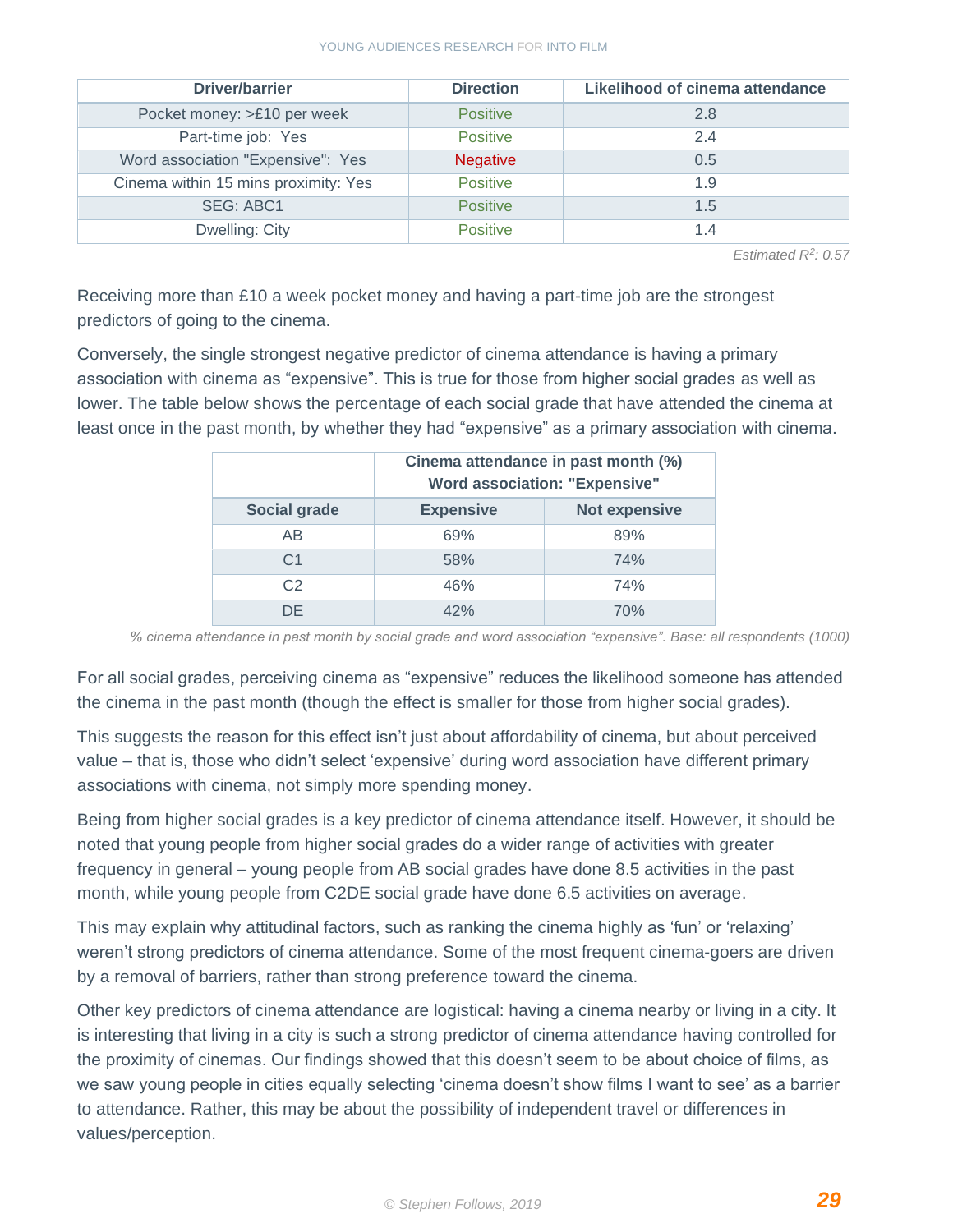## <span id="page-30-0"></span>**POTENTIAL CINEMA-GOERS**

- *Potential cinema-goers are those with a cinema very nearby, but who haven't been at all in the past month. These potential cinema-goers have different attitudes and demographic breakdowns, that are helpful to explore in order to understand how to reach them.*
- *Potential cinema-goers are much more price-sensitive when choosing free-time activities, and they are much more likely to have a primary association with cinema as "expensive".*
- *Potential cinema-goers care more about whether friends want to do activities and they are most influenced by friends' opinions. Correspondingly, friends wanting to go to the cinema is the top non-film-driven reason they go. Therefore, targeting potential cinema-goers should focus on group experiences.*
- *Among the potential cinema-goers that like and value the cinema, the top barrier for not going more often is not wanting to make it less special. This group is perceiving cinema as an activity to only be done occasionally, and changing this perception is important in increasing their cinema attendance.*

As we've seen, having a cinema nearby is a strong predictor of cinema attendance – it reduces the effort of cinema trips, which is one of the key weaknesses of cinema when compared to competing activities. Those with a cinema nearby are also most likely to be the most frequent cinema-goers – an important group for the industry.



#### **Frequency of cinema attendance in past month**

However, of those with a cinema close to home, one in four have not been at all in the last month.

This section compares in more detail those who have a cinema nearby and have been at least once in the past month, the cinema-goers, to those who have a cinema nearby and have not, the potential cinema-goers.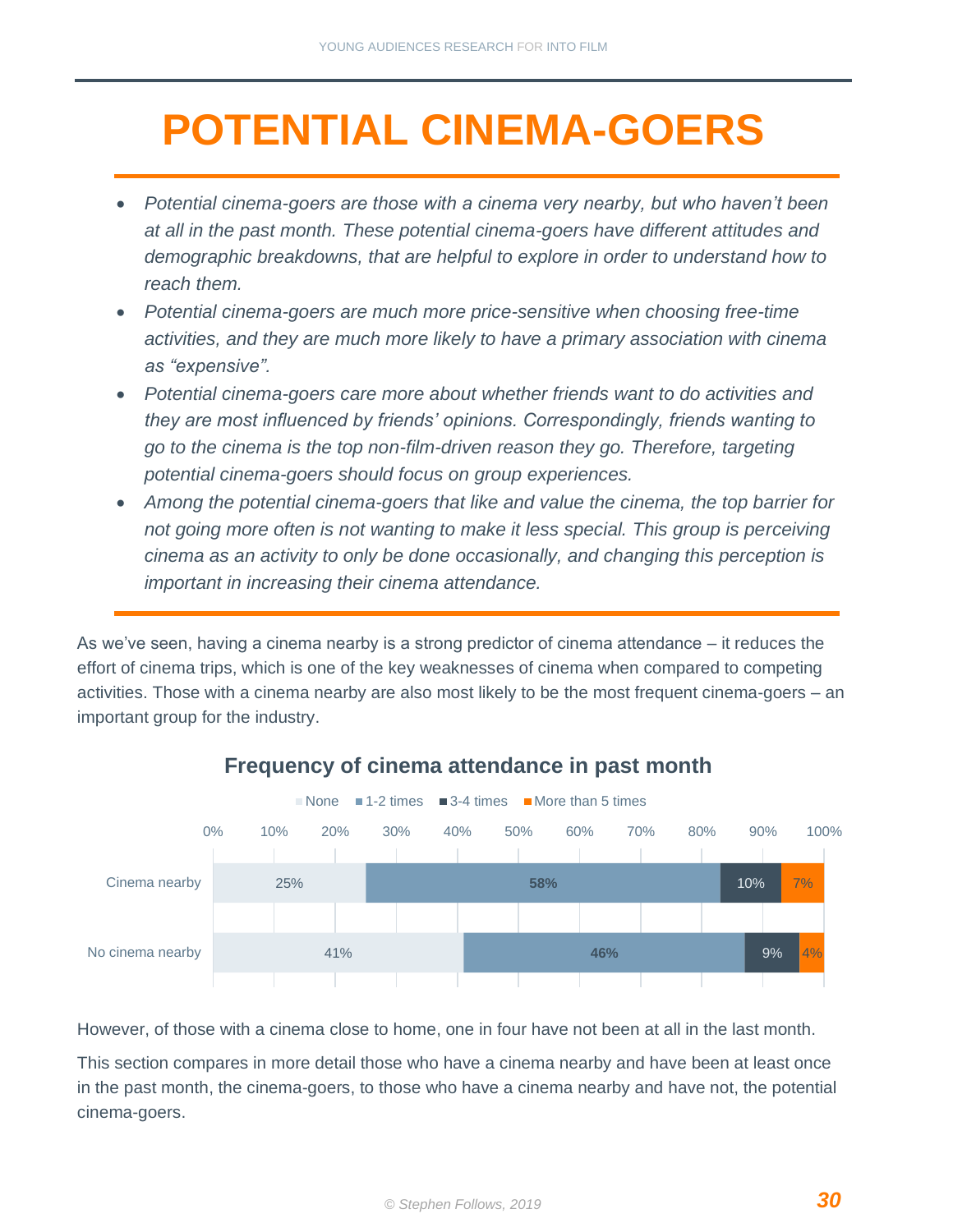Understanding the differences and attitudes in this group allows us to discover how best to reach these potential cinema-goers.

## **Attitudes**

#### **Leisure time decisions**

Potential cinema-goers are especially concerned about how much fun activities are, whether they can do them with friends, the cost of activities, and getting permission from parents.

It is especially noteworthy how much more price-sensitive this group is.



*When you decide what to do with your free time, what are the most important things to think about? Base: cinema nearby (631)*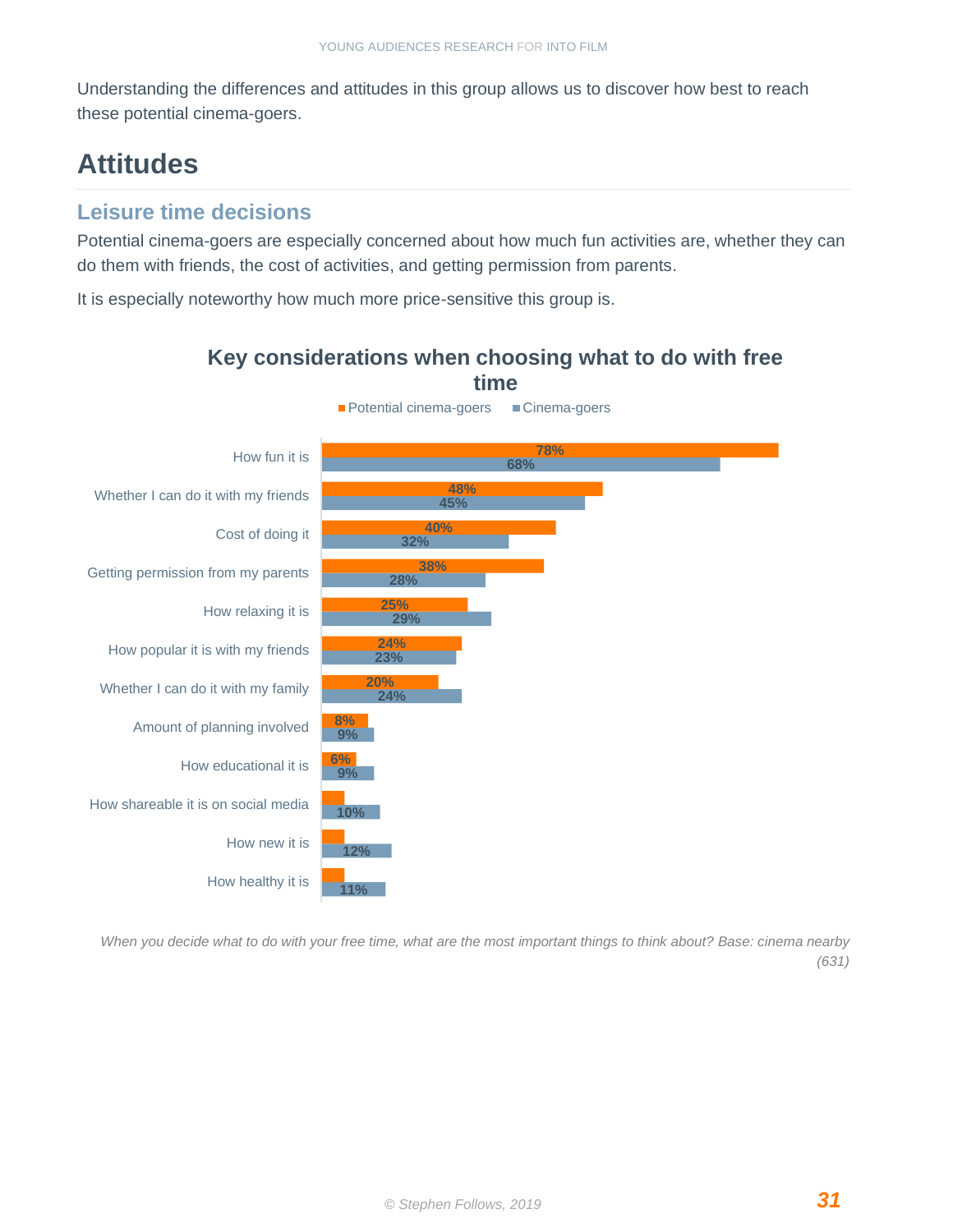As well as valuing doing activities with friends, potential cinema-goers are especially influenced by friends' opinions. This is a very important consideration when targeting this group – facilitating group behaviour is necessary here.



**Key opinions when choosing what to do with free time** 

*Whose opinions do you value the most when picking the activities you do in your free time? Base: cinema nearby (631)*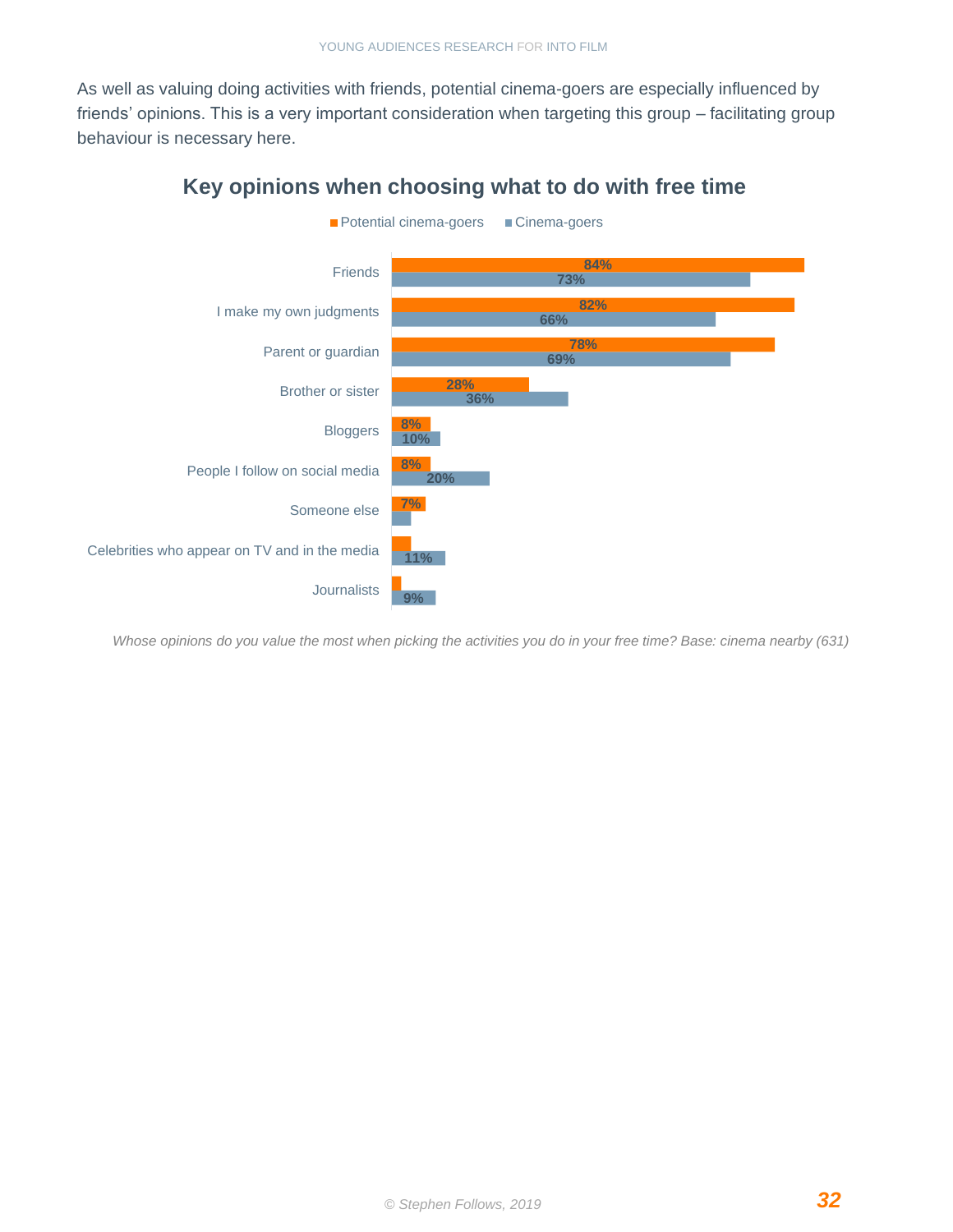#### **Driven by films and friends**

Much more than the frequent cinema-goers, decisions to go to the cinema among potential cinemagoers are driven by a want to see a specific film as soon as possible. They are also more concerned with whether their friends want to go with them.



**Motivators to go to the cinema**

*A new film comes out that you're interested in seeing. You're deciding whether to watch it at the cinema now, or wait until you can see it at home. What are the main reasons you would choose to see it at the cinema? Base: cinema nearby (631)*

Potential cinema-goers are more likely to think of going to the cinema if they haven't been in a long time.

This is reinforced when looking at their barriers to attendance. Not wanting to go to the cinema too often is a key block to attendance. This suggests they are perceiving these trips as occasional treats, and deciding to go the cinema based on the frequency of their last visit.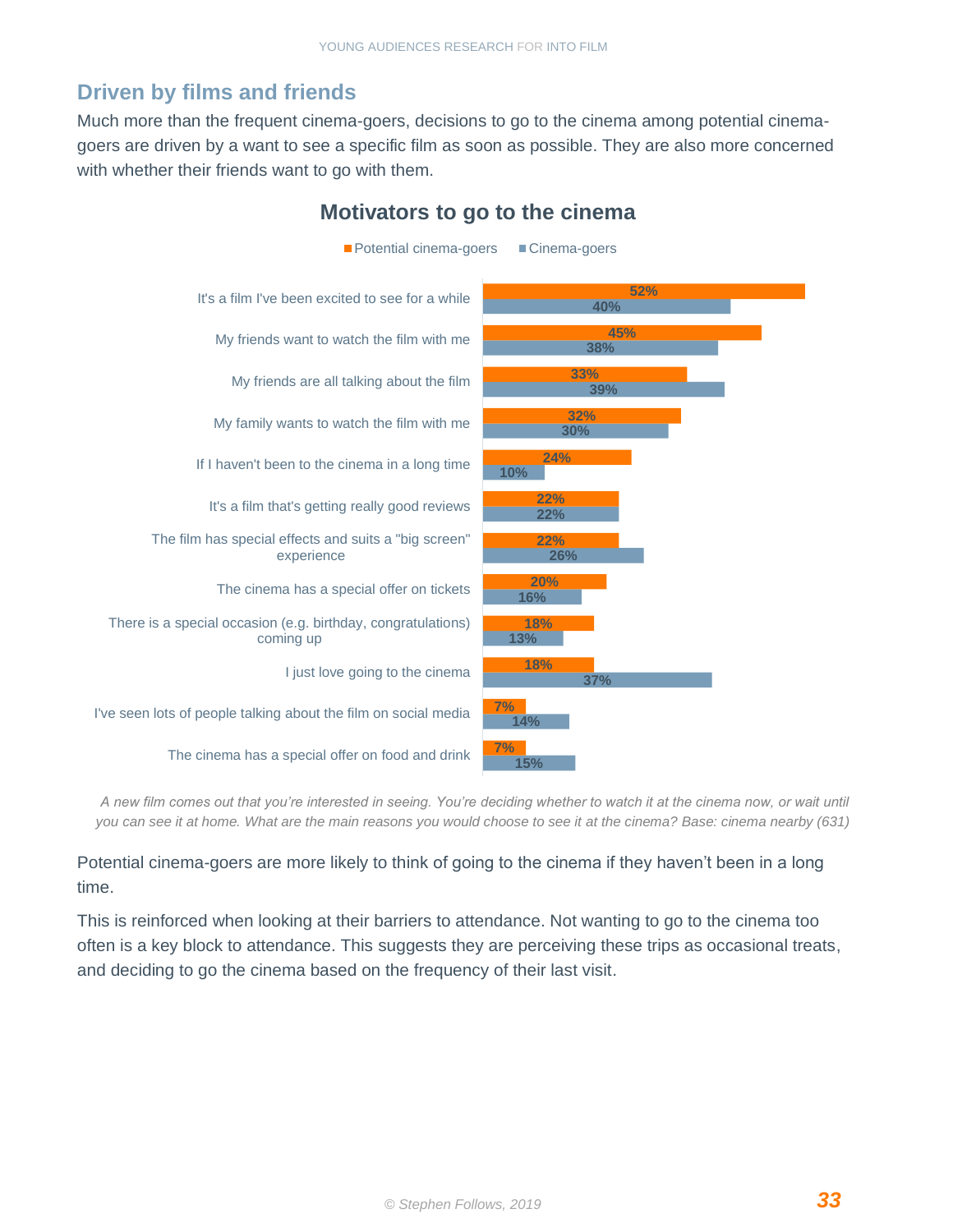

#### **Top barriers to cinema attendance**

*Apart from money, what are the main things that stop you from going to the cinema more often? Base: cinema nearby (631)*

Other key barriers identified are more negative to the cinema experience – "better things to do" and "would rather wait to see the film at home".

It is clear that it's not the film selection on offer that is discouraging the potential cinema-goers, as this is more of a barrier for the cinema-goers.

This highlights an opportunity to increase the frequency of cinema visits for the already frequent cinema-goers. As they feel particularly limited by their friends/family not having the same film tastes as them, but still strongly value group cinema experiences, a film club/scheme connecting these frequent cinema-goers may facilitate increased trips.

#### **Cinema is expensive**

Potential cinema-goers are much more likely to associate cinema with being expensive – 23% chose it as the primary association, compared with 7% of the cinema-goers. This further highlights a strong opportunity in removing barriers for repeated visits amongst the already frequent cinema-goers.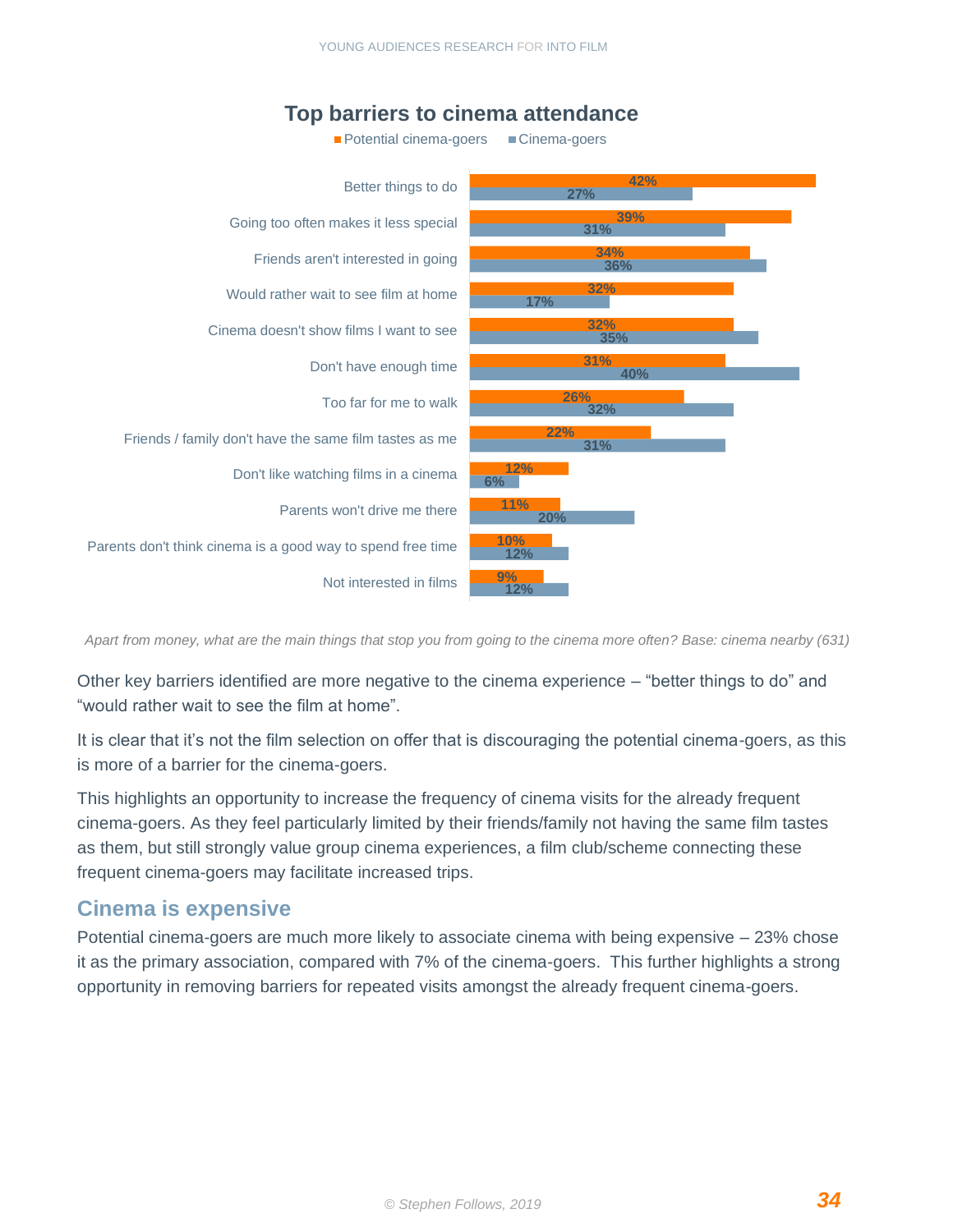#### **Cinema is less fun, less easy to organise, and less relaxing**

The least frequent cinema attenders rank cinema worse across all factors – except how sociable and how popular with friends it is. This is interesting, as this group also values the opinions of their friends more when choosing activities, and whether their friends want to go with them is more of a motivator. In that case, other aspects of the cinema experience are putting them off. How much fun activities are is the most important factor these young people think about when deciding what to do with their freetime, and is a priority area for change in perception.

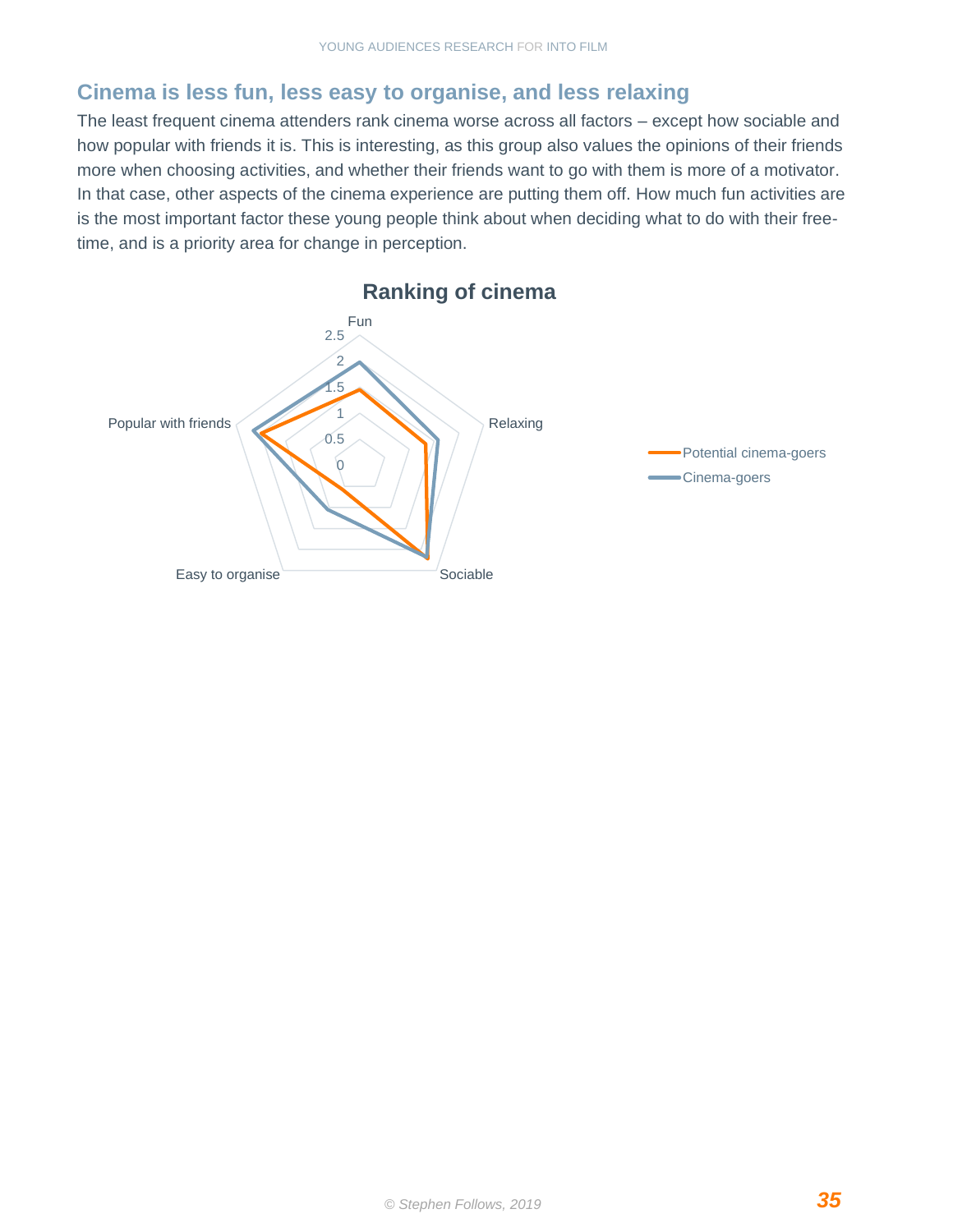#### **Cinema is less valued**

Given the more negative perception of cinema among the potential cinema-goers, it is unsurprising that this group is much less likely to value the cinema as a local facility.

Nonetheless, one in five of the potential cinema-goers still value cinema the most of their local facilities.



*Think about the facilities you have access to in your local area. Which of them would you be most upset about losing? Base: cinema nearby (631)*

#### **Adapting the wider experience**

Potential cinema-goers are especially interested in a rewards scheme for frequent cinema visits, and discounts to other leisure activities.

Young person screenings are also particularly appealing for the potential cinema-goers. This is an incentive focused on the group experience, so this finding is supported by potential cinema-goers being most concerned with their friends' opinions, and being able to do activities with their friends.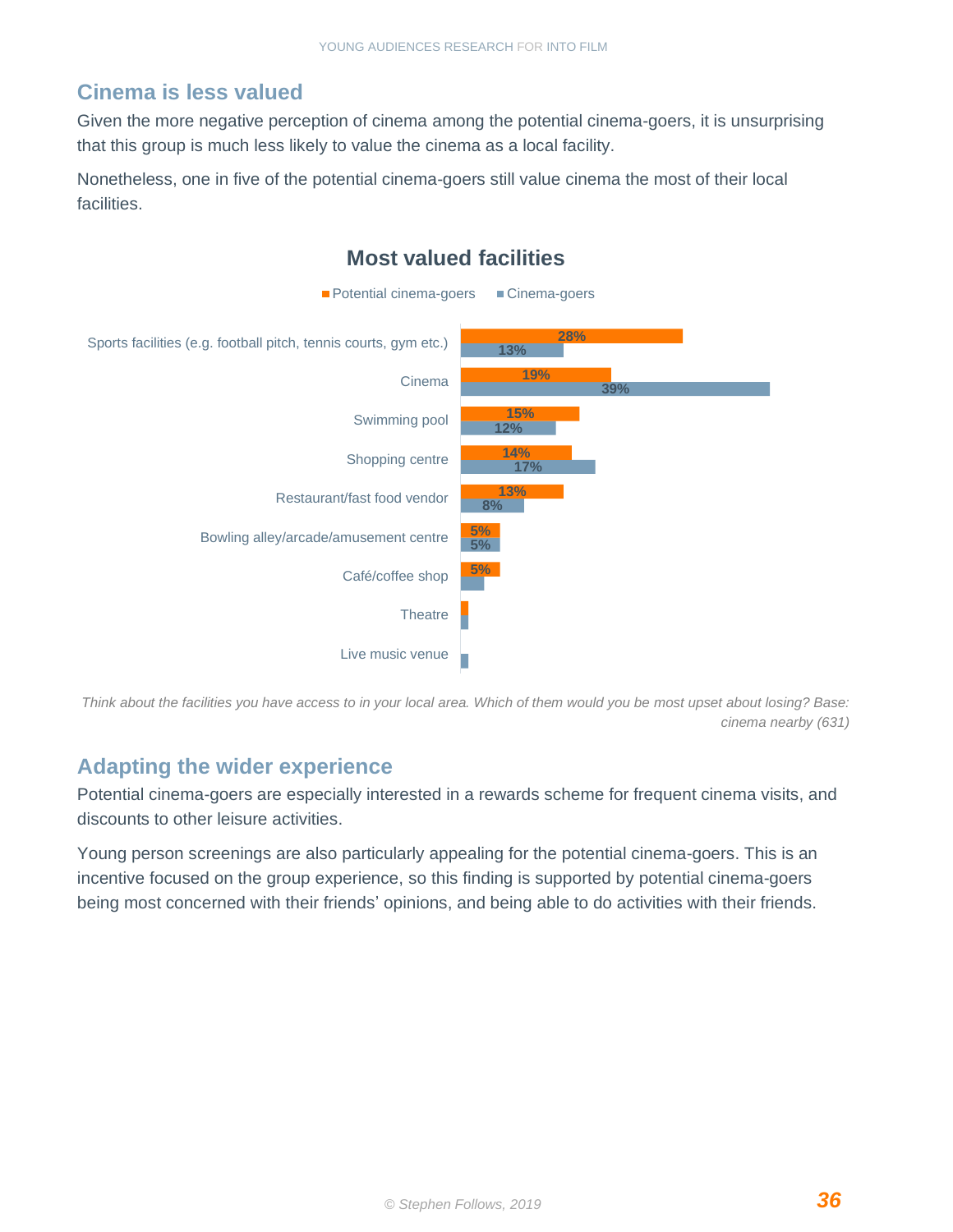

*Here are some ideas for improving the experience when you visit a cinema. Please rank your top three. Base: cinema nearby (631)*

#### **Less frequent consumers of film/TV generally**

The potential cinema-goers are less frequent viewers of films generally, and also less frequent viewers of TV. Therefore, it may not be just the format that's a barrier, but the content itself.

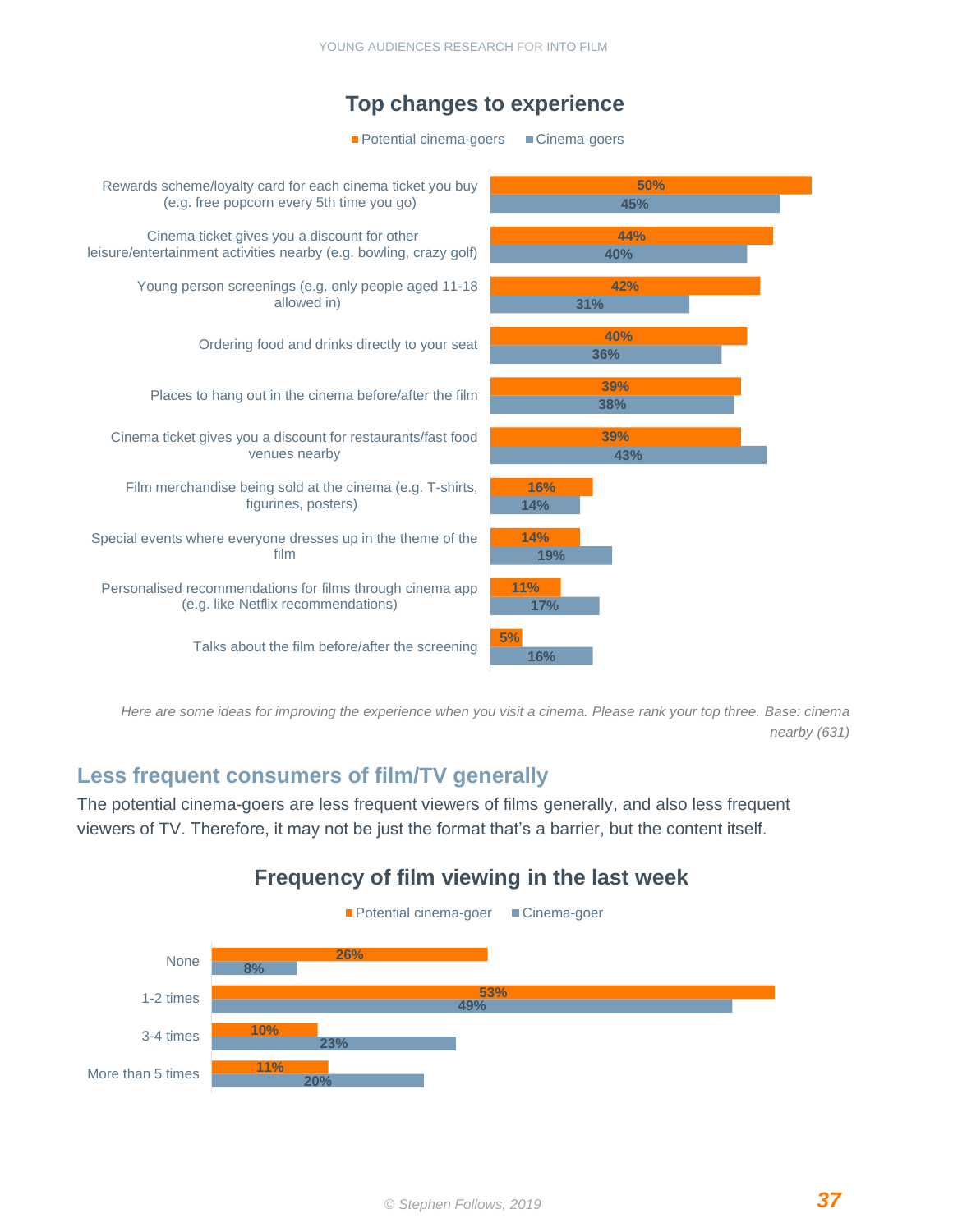#### **28% 27% 37% 8% 21% 19% 44% 17%** More than 5 times 3-4 times 1-2 times None **Frequency of TV viewing in the last week** ■ Potential cinema-goer ■ Cinema-goer

#### **Availability of cinema**

The potential cinema-goers and the cinema-goers all have a cinema available within 15 minutes travel time, as identified by their parents. Significantly then, a large proportion still identified "Closer to where I live" as a key improvement to their local cinema. Travel time is therefore not the only key here, but independent travel is also important.



#### **Improvements to cinema**

*If you could change just one thing about your nearest cinema, what would it be? Base: cinema nearby (631)*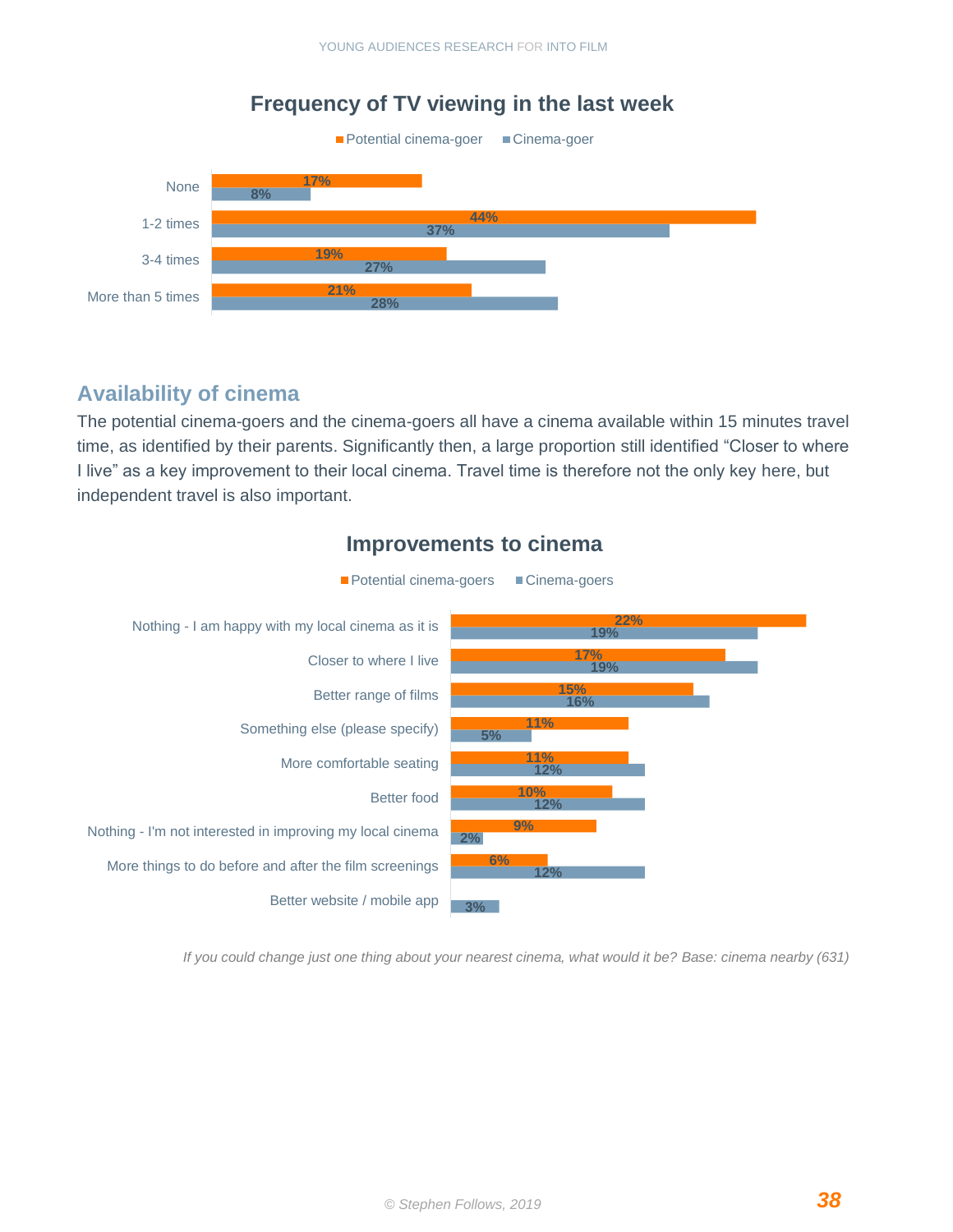#### **Some love it but don't want to go too much, some aren't interested**

As we examine the answers of the potential cinema-goers, we see a real mix of attitudes that can be categorised in approximately two equally sized groups:

- Occasional cinema-goers
	- $\circ$  This group value the cinema, selecting it as the local facility they'd be most upset to lose.
	- $\circ$  However, they perceive the cinema as only an occasional activity. "Going too often makes it less special" is a key block to attending the cinema more frequently, and "If I haven't been to the cinema in a long-time" is a key driver in going.
	- $\circ$  This group is making decisions based on the frequency they go, and is actively deciding not to go more frequently, despite enjoying and valuing the cinema.
	- o Changing this perception is a key opportunity for growth and changing cinema habits just as they are forming.
- Cinema haters
	- $\circ$  This group just isn't a big fan of the cinema.
	- $\circ$  "Better things to do" and "would rather wait for the film to come out at home" are the top blocks to going to the cinema more often.
	- o Reaching this group is a low-priority.

### **Demographics**

#### **Equal gender representation**

Potential cinema-goers have an equal gender split, representative of the population – this is noteworthy, as across all young people, males are the most frequent cinema-goers. This difference is due to increased repeated visits rather than differences in non-attendance.

#### **Town based**

Potential cinema-goers are more likely to live in a town than they are in a city. Non-attendance may be, then, related to the possibility of independent travel possible: if they live in a town, they're more dependent on transport from parents.



#### **Settlement type**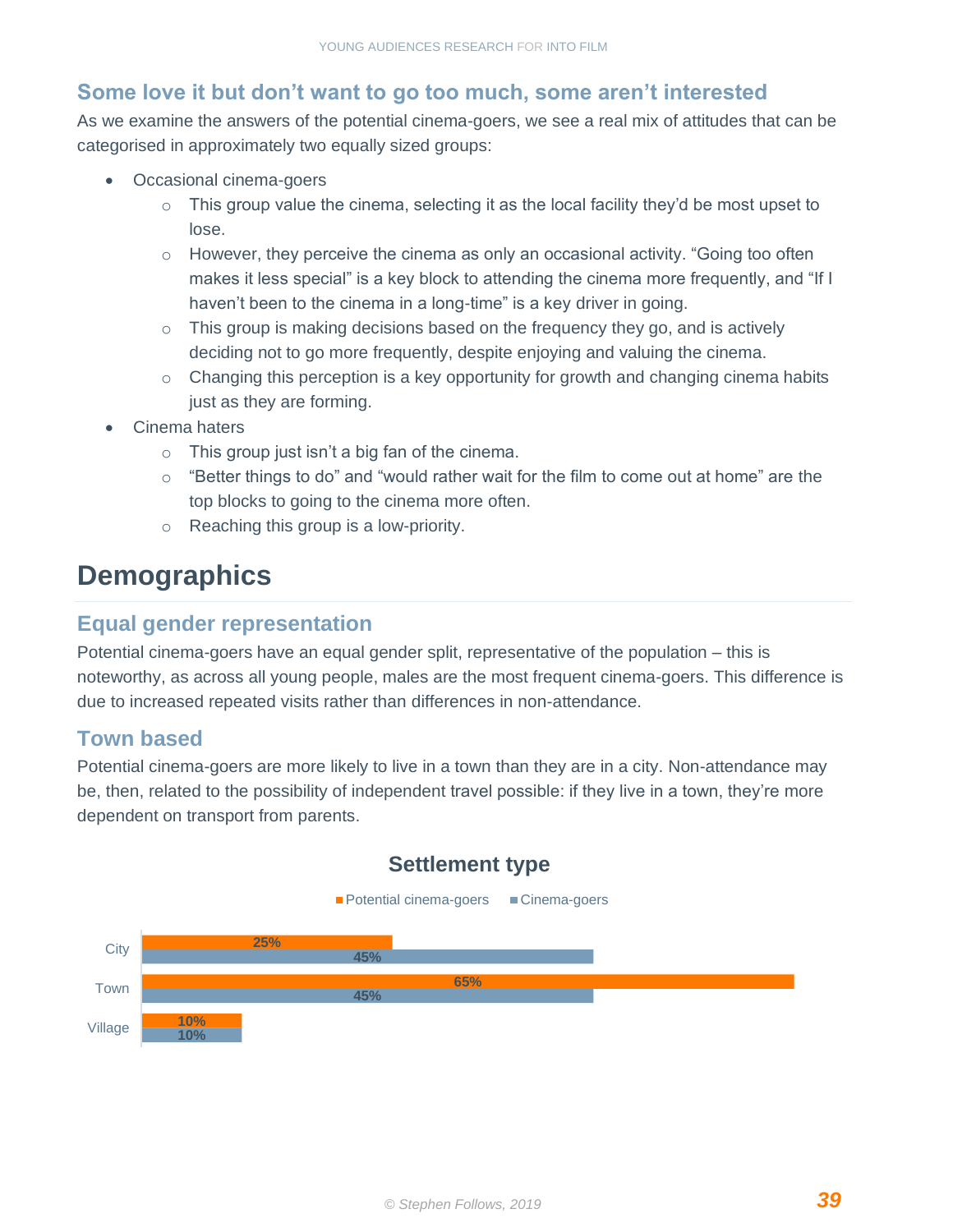#### **Less spending money**

This group is less likely to have a part-time job and less likely to receive pocket money, which helps to explain why they are particularly considerate of the cost of activities when deciding what to do with their free time.



#### **Lower socio-economic grades**

Potential cinema-goers are also much more likely to be from lower social grades.



They are also less likely to be from a household where the parents have university-level education and are less likely to go to a grammar school or independent school.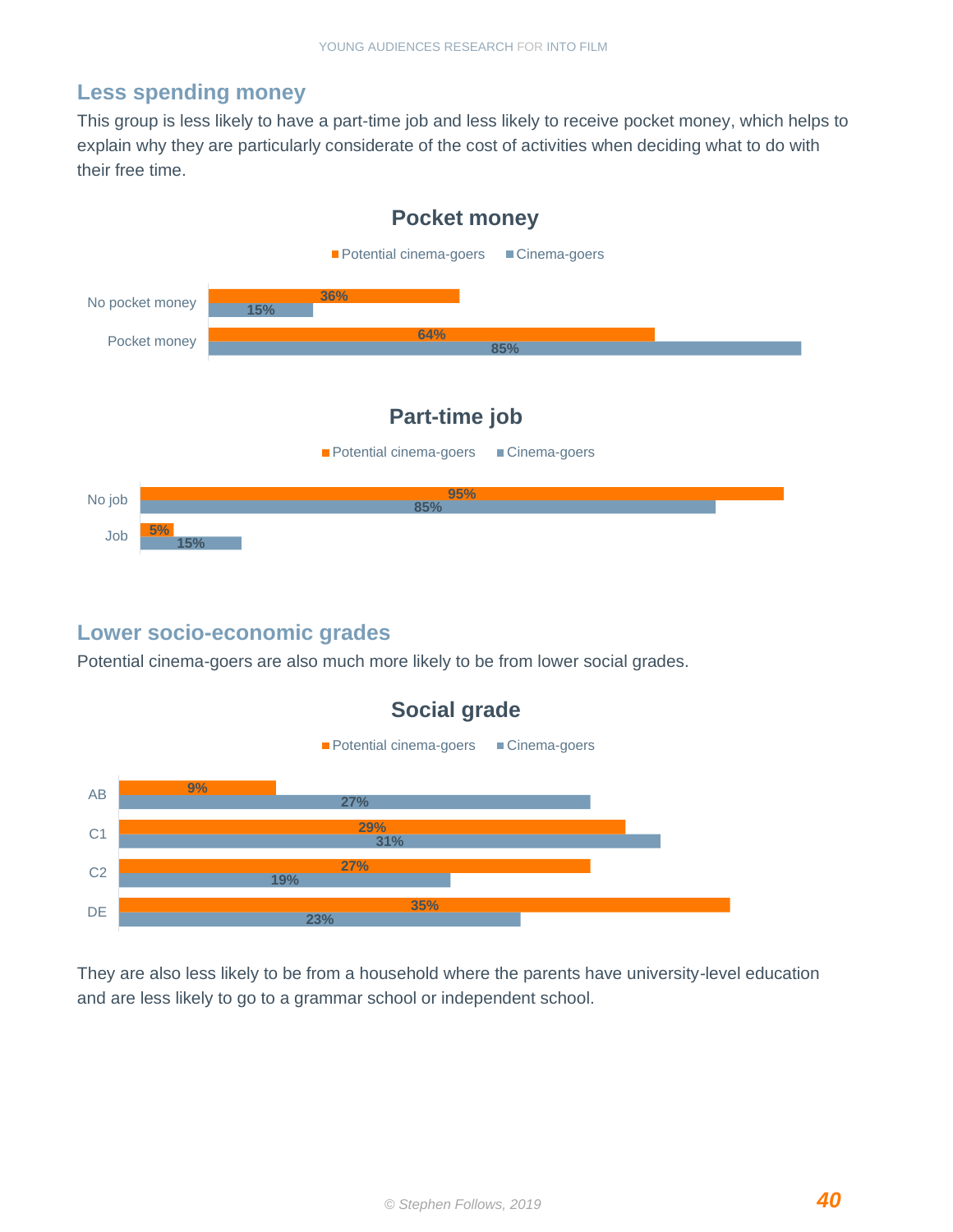### **Younger**

The potential cinema-goers are slightly younger than the cinema-goers.

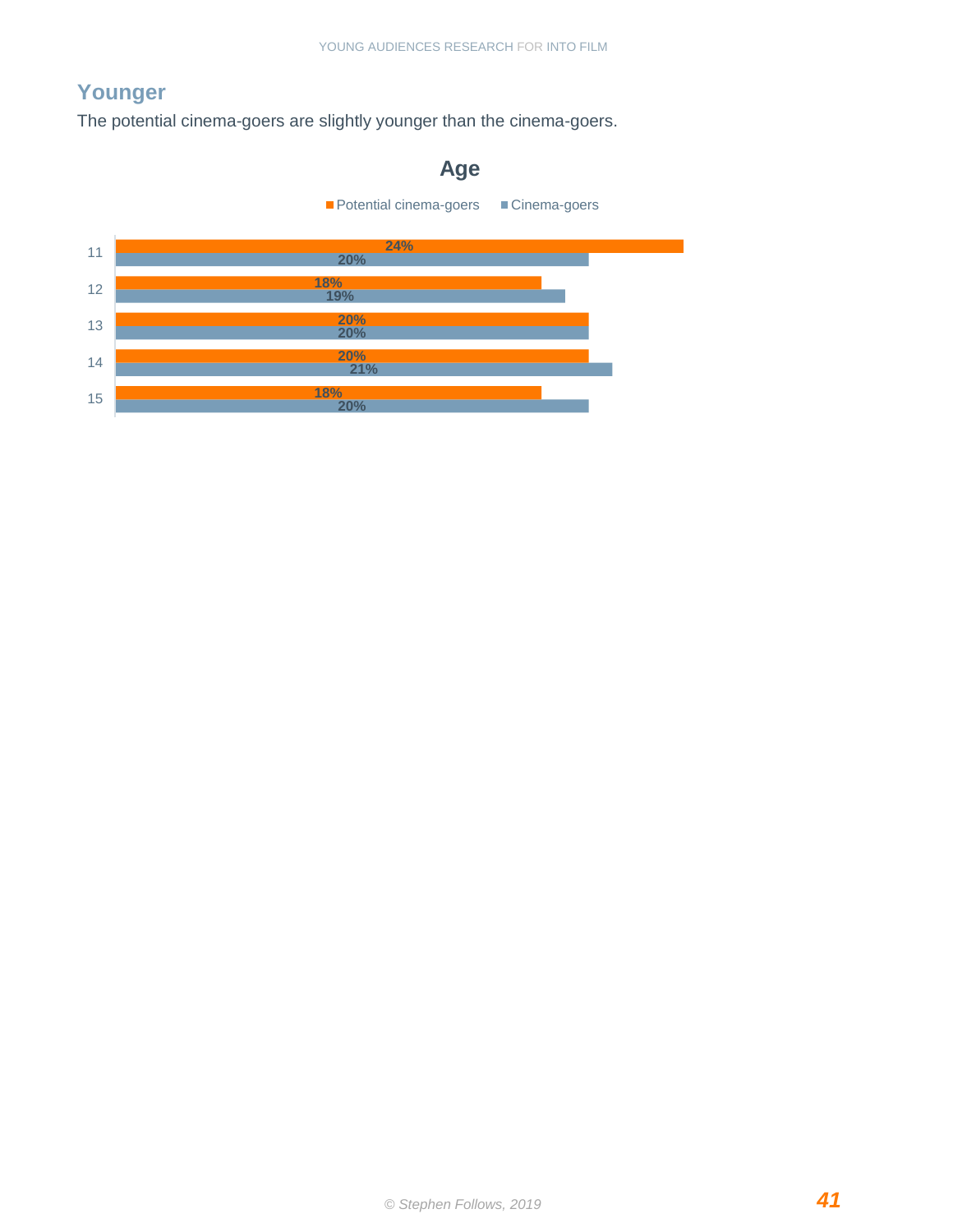# **THE BIG PICTURE**

<span id="page-42-0"></span>The most important things to know about young people when trying to regain these audiences are:

- They care a lot about doing activities as a friendship group, and greatly value the opinions of their friends.
- Cinema loses out compared to competing activities in not being perceived as relaxing or easy to organise. Young people identify how relaxing activities are as an important consideration when deciding what to do with their free-time, therefore changing this perception is one of the top priorities.
- Cinema is still highly valued as an activity and a local facility.
- The advantage cinema has over all other activities is how sociable it is this is second most important factor for young people when deciding what to do with their time.
- Among those who have a cinema very nearby, cinema is perceived as especially hard to organise by the least frequent cinema-goers. Thus, there are other logistical barriers for the potential cinema-goers.
- The decision to go the cinema to see a film they're interested in is largely driven either by how much they want to see that specific film, or whether their friends/family are spurring on trips.
- There is a wide range of barriers to cinema attendance, but for the least frequent cinema-goers these are primarily related to the cinema experience itself: either they feel they have better things to do, or they're worried about making it less special by going too often.
- The frequent cinema-goers have a similar range of barriers to increased cinema attendance, but are especially affected by not having enough time and their friends/family having different film tastes to them. There may be an opportunity to increase cinema attendance for the already frequent cinema-goers by organising film clubs to facilitate group outings for those held back by the film tastes of their friends.
- The perception of cinema as 'expensive' is the strongest predictor of not going to the cinema. This is true for all social grades, and thus it's likely not just about affordability, but perceived value.
- Increased spending money is strongly correlated with increased cinema attendance, but special offers alone on tickets or food/drink aren't what motivate young people to go and see a film in the cinema. The incentives need to relate to what these young people want to get from the cinema, which is a group socialising experience that can last beyond just the film.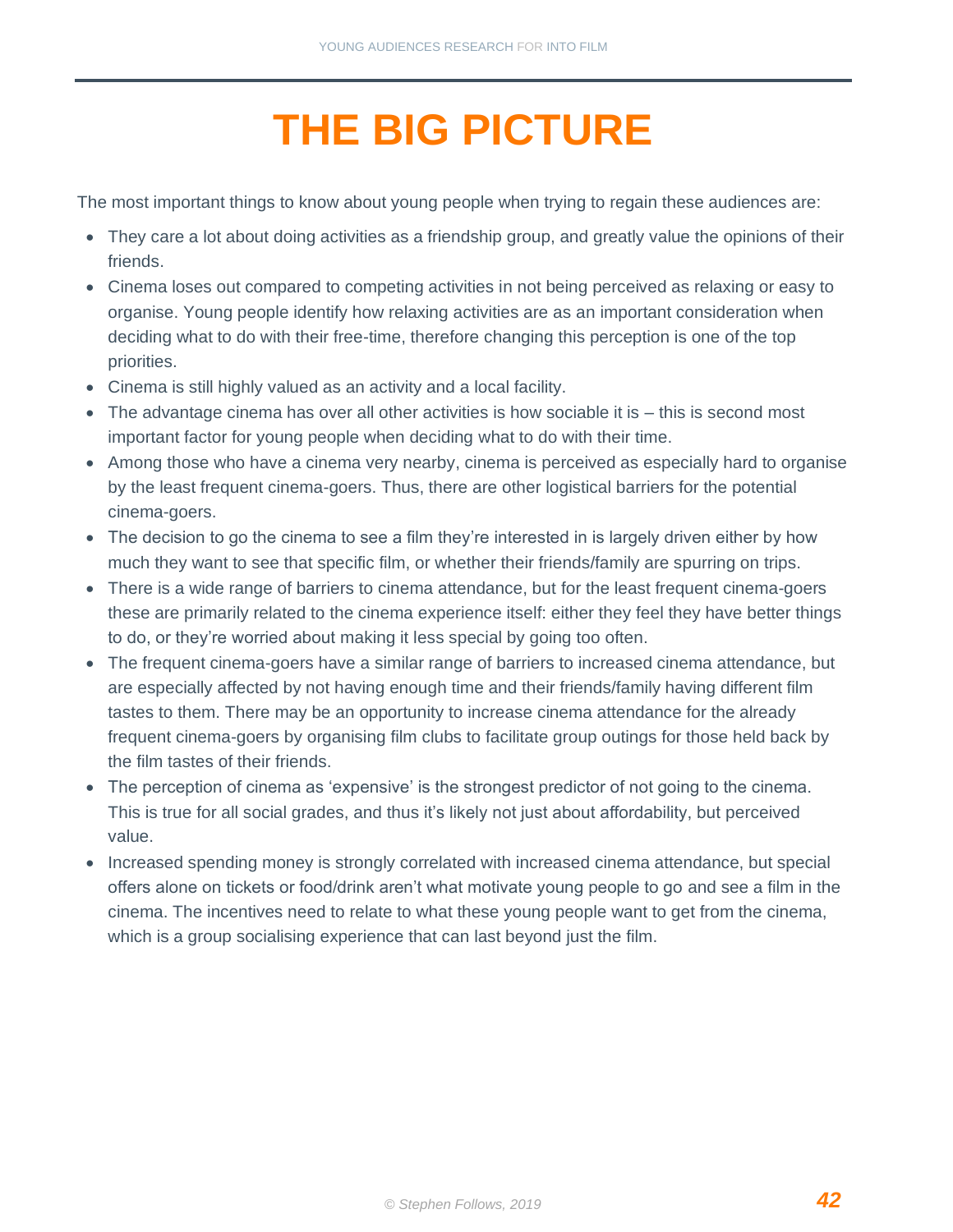# <span id="page-43-0"></span>**APPENDIX 1: METHODOLOGY**

The online survey was conducted between 10<sup>th</sup> and 20<sup>th</sup> September 2019.

Young people were recruited to the questionnaire through parents/guardians. Parents/guardians answered the key demographic questions prior to the questionnaire.

Respondents were weighted to be nationally representative by:

- Age
- Gender
- **Ethnicity**
- Region
- Social grade

#### **Predictive models of cinema attendance**

We used logistic regression to identify the key drivers of cinema attendance, both attitudinal and demographic, when all other factors are controlled for.

Logistic regression is a form of generalised linear model used when the target variable is binary. In this case, our aim was to infer the effect of each driver/barrier on cinema attendance vs nonattendance in the past month. Our input variables were all binary, allowing us to interpret their coefficients consistently. Models were fitted multiple times over different subsets of the dataset, using k-fold cross-validation to estimate out-of-sample performance - accuracy and R-squared scores are out-of-sample estimates.

The likelihood of cinema attendance for each driver/barrier (odds ratio) is the exponent of the logistic regression coefficient.

We corroborated the logistic regression model using a non-linear, tree-based predictive model to check whether the same drivers held up under different assumptions. The non-linear model handles interactions and is less sensitive to overfitting than the traditional regression model. However, it is less suited to inference than the traditional model - we can measure the importance of each driver within the model, but we cannot quantify the overall effect (besides basic positive / negative directionality).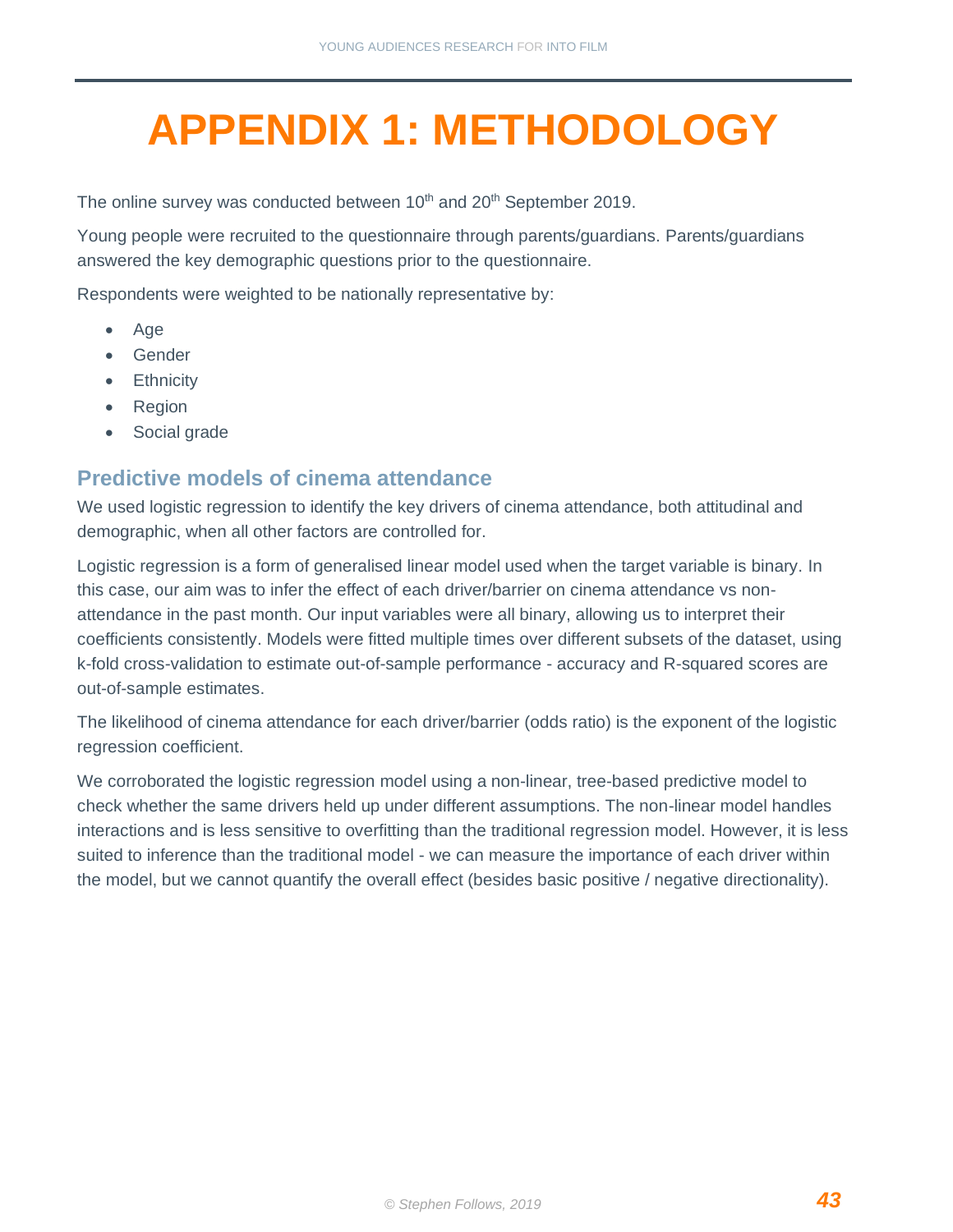#### YOUNG AUDIENCES RESEARCH FOR INTO FILM

| Driver/barrier                              | <b>Direction</b> | Importance |
|---------------------------------------------|------------------|------------|
|                                             |                  |            |
| <b>Word association: "Expensive"=Yes</b>    | <b>Negative</b>  | 24.14%     |
| Pocket money: >£10 per week                 | <b>Positive</b>  | 23.97%     |
|                                             |                  |            |
| <b>Cinema within 15 mins proximity: Yes</b> | <b>Positive</b>  | 13.72%     |
|                                             |                  |            |
| <b>SEG=ABC1</b>                             | <b>Positive</b>  | 12.73%     |
|                                             |                  |            |
| <b>Dwelling: City</b>                       | <b>Positive</b>  | 12.25%     |
|                                             |                  |            |
| Part time job: Yes                          | <b>Positive</b>  | 9.89%      |
|                                             |                  |            |

*Out of sample accuracy: 72.4%*

We found that the same key drivers were present in the data, with the same positive/negative directionality for each driver. This suggests that this model is robust, and has not been overfit to the data.